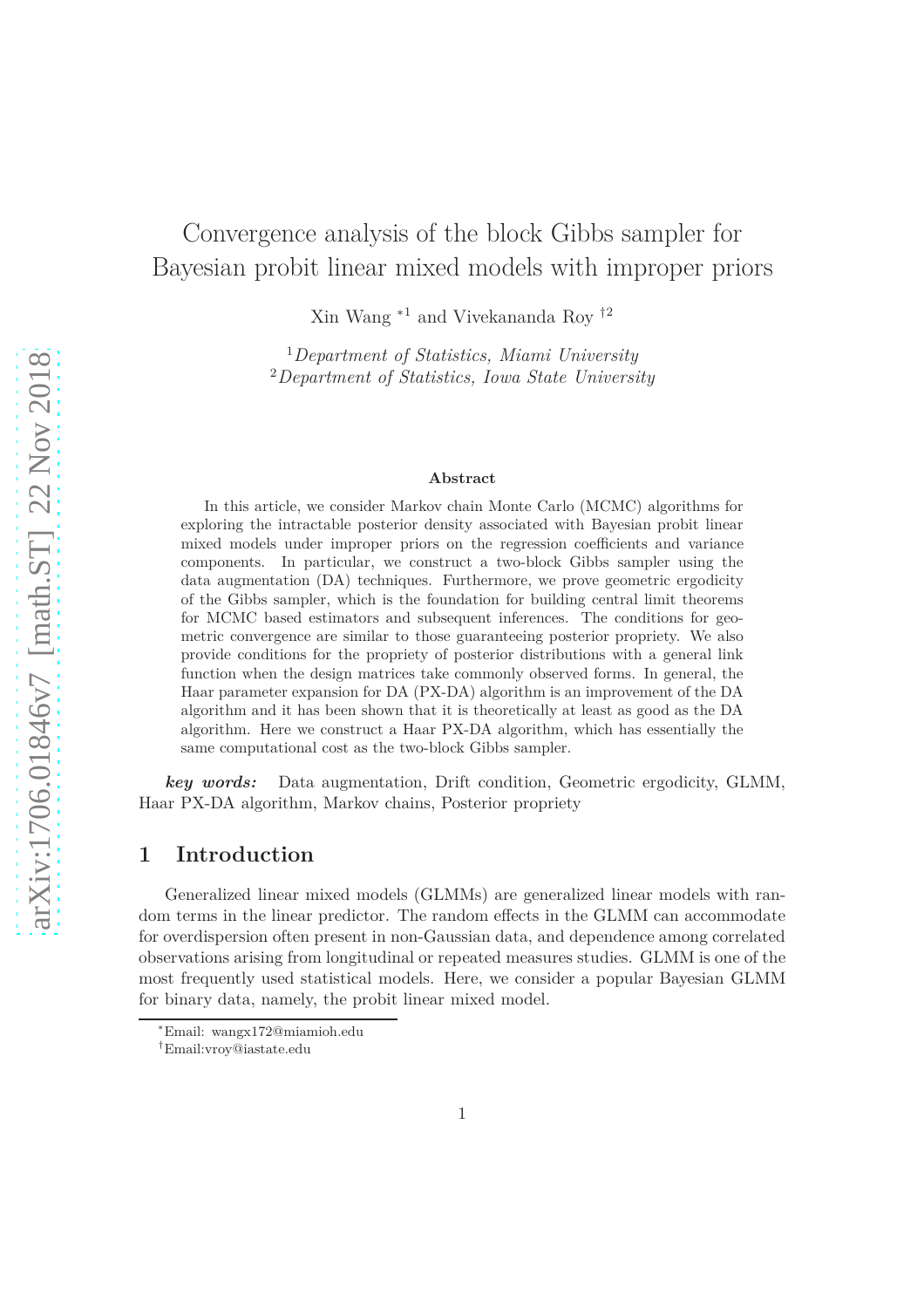Let  $(Y_1, Y_2, \ldots, Y_n)$  denote the vector of Bernoulli random variables. Let  $x_i$  and  $z_i$ be the  $p \times 1$  and  $q \times 1$  known covariates and random effect design vectors respectively associated with the *i*th observation for  $i = 1, ..., n$ . Let  $\beta \in \mathbb{R}^p$  be the unknown vector of regression coefficients and  $\boldsymbol{u} \in \mathbb{R}^q$  be the random effects vector. A GLMM can be built [\(McCulloch et al., 2011](#page-26-0); [Breslow and Clayton](#page-25-0), [1993\)](#page-25-0) with a link function that connects the expectation of  $Y_i$  with  $x_i$  and  $z_i$ . One of the very popular link functions is the probit link function,  $\Phi^{-1}$ , resulting in

<span id="page-1-2"></span>
$$
P(Y_i = 1) = \Phi(\mathbf{x}_i^T \boldsymbol{\beta} + \mathbf{z}_i^T \mathbf{u}),
$$
\n(1)

where  $\Phi(\cdot)$  is the cumulative distribution function of the standard normal random variable. Assume that we have *r* random effects with  $\mathbf{u} = (\mathbf{u}_1^T, \dots, \mathbf{u}_r^T)^T$ , where  $\mathbf{u}_j$  is a  $q_j \times 1$ vector with  $q_j > 0$ ,  $q_1 + \cdots + q_r = q$ , and  $u_j \stackrel{\text{ind}}{\sim} N(0, I_{q_j} 1/\tau_j)$ , where  $\tau_j \in \mathbb{R}_+ \equiv (0, \infty)$  is the precision parameter associated with  $u_j$  for  $j = 1, \ldots, r$ . Let  $\tau = (\tau_1, \ldots, \tau_r)$ , thus, the data model for the probit GLMM is

<span id="page-1-1"></span>
$$
Y_i|\boldsymbol{\beta}, \boldsymbol{u}, \boldsymbol{\tau} \stackrel{\text{ind}}{\sim} \text{Bern}(\alpha_i) \text{ for } i = 1, \dots, n \text{ with}
$$
  
\n
$$
\alpha_i = \Phi(\boldsymbol{x}_i^T \boldsymbol{\beta} + \boldsymbol{z}_i^T \boldsymbol{u}) \text{ for } i = 1, \dots, n,
$$
  
\n
$$
\boldsymbol{u}_j|\boldsymbol{\beta}, \boldsymbol{\tau} \stackrel{\text{ind}}{\sim} N\Big(0, \frac{1}{\tau_j} \boldsymbol{I}_{q_j}\Big), j = 1, \dots, r.
$$
\n(2)

Let  $y = (y_1, y_2, \dots, y_n)^T$  be the observed Bernoulli response variables. Note that, the likelihood function for  $(\beta, \tau)$  is

<span id="page-1-3"></span>
$$
L(\boldsymbol{\beta}, \boldsymbol{\tau}|\boldsymbol{y}) = \int_{\mathbb{R}^q} \prod_{i=1}^n \left[ \Phi(\boldsymbol{x}_i^T \boldsymbol{\beta} + \boldsymbol{z}_i^T \boldsymbol{u}) \right]^{y_i} \left[ 1 - \Phi(\boldsymbol{x}_i^T \boldsymbol{\beta} + \boldsymbol{z}_i^T \boldsymbol{u}) \right]^{1-y_i}
$$
(3)  
  $\times \phi_q(\boldsymbol{u}; \boldsymbol{0}, \boldsymbol{D}(\boldsymbol{\tau})^{-1}) d\boldsymbol{u},$ 

which is not available in closed form. Here,  $\phi_q(s; a, B)$  denotes the probability density function of the *q*−dimensional normal distribution with mean vector *a*, covariance matrix *B* and evaluated at *s*, and  $\boldsymbol{D}(\boldsymbol{\tau}) = \bigoplus_{j=1}^{r} \tau_j \boldsymbol{I}_{q_j}$ .

In Bayesian framework, one needs to specify the prior distributions of  $\beta$  and  $\tau$ . Assume  $\beta$  and  $\tau$  are apriori independent. Let  $\pi(\beta)$  and  $\pi(\tau)$  be the prior densities of  $\beta$ and  $\tau$  respectively. Thus, the joint posterior density of  $(\beta, \tau)$  is

<span id="page-1-0"></span>
$$
\pi(\boldsymbol{\beta}, \boldsymbol{\tau}|\mathbf{y}) = \frac{1}{c(\mathbf{y})} L(\boldsymbol{\beta}, \boldsymbol{\tau}|\mathbf{y}) \pi(\boldsymbol{\beta}) \pi(\boldsymbol{\tau}), \tag{4}
$$

where

$$
c(\boldsymbol{y}) = \int_{\mathbb{R}_+^r} \int_{\mathbb{R}^p} L(\boldsymbol{\beta},\boldsymbol{\tau}|\boldsymbol{y})\pi(\boldsymbol{\beta})\pi(\boldsymbol{\tau})d\boldsymbol{\beta}d\boldsymbol{\tau},
$$

is the marginal density of y. Since the likelihood function  $L(\beta, \tau | y)$  is not available in closed form, the posterior density is intractable for any choice of the prior distributions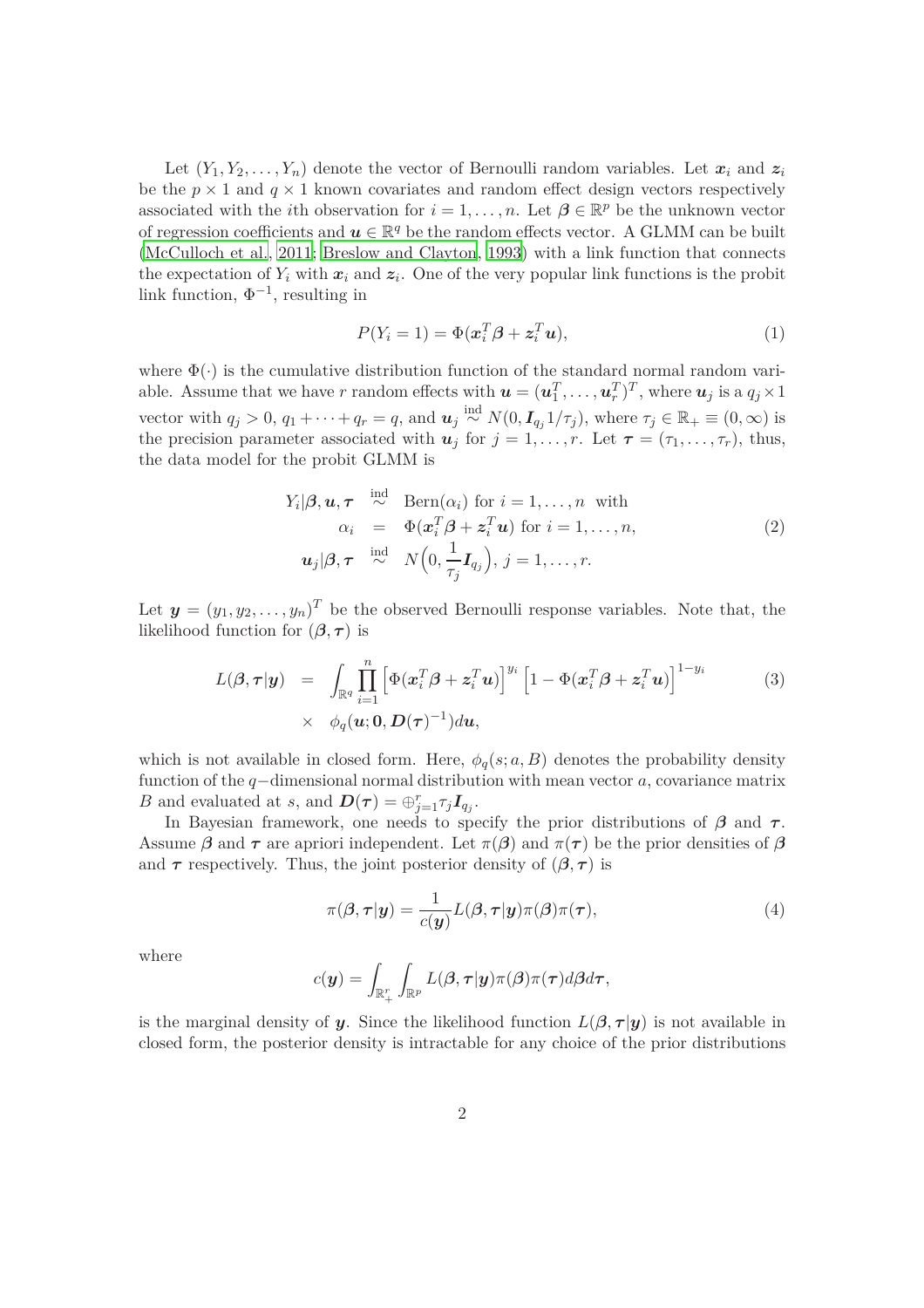of β and  $\tau$ . In this article, we consider an improper flat prior for β, that is,  $\pi(\beta) \propto 1$ and  $\tau_j$ 's,  $j = 1, \ldots, r$ , are apriori independent with

<span id="page-2-0"></span>
$$
\pi(\tau_j) \propto e^{-b_j \tau_j} \tau_j^{a_j - 1},\tag{5}
$$

which can be proper or improper. In section [2,](#page-3-0) we discuss conditions under which the posterior density [\(4\)](#page-1-0) is proper, that is  $c(y) < \infty$ . Generally, Markov chain Monte Carlo (MCMC) algorithms are used for exploring the posterior density [\(4\)](#page-1-0).

Even in the absence of random effects, for the probit regression model, the posterior distribution of  $\beta$  is difficult to sample from [\(Roy and Hobert](#page-27-0), [2007\)](#page-27-0). [Albert and Chib'](#page-25-1)s [\(1993](#page-25-1)) MCMC algorithm for sampling from the posterior distribution associated with the probit regression model is the most widely used data augmentation (DA) algorithm. The DA technique used in [Albert and Chib \(1993](#page-25-1)) can also be applied to the probit linear mixed model. Following [Albert and Chib \(1993\)](#page-25-1), let  $v_i \in \mathbb{R}$  be the continuous latent variable corresponding to the *i*th binary observation  $Y_i$ , such that  $Y_i = I(v_i > 0)$ , where  $v_i | \beta, u, \tau \stackrel{\text{ind}}{\sim} N(x_i^T \beta + z_i^T u, 1)$  for  $i = 1, \ldots, n$ . Then

<span id="page-2-1"></span>
$$
P(Y_i = 1) = P(v_i > 0) = \Phi(\mathbf{x}_i^T \mathbf{\beta} + \mathbf{z}_i^T \mathbf{u}),
$$
\n(6)

that is,  $Y_i|\boldsymbol{\beta}, \boldsymbol{u}, \boldsymbol{\tau} \stackrel{\text{ind}}{\sim} \text{Bern}(\alpha_i)$  as in [\(2\)](#page-1-1). Note that  $\boldsymbol{v}|\boldsymbol{\beta}, \boldsymbol{u}, \boldsymbol{\tau} \sim N(\boldsymbol{X}\boldsymbol{\beta} + \boldsymbol{Z}\boldsymbol{u}, \boldsymbol{I}_n)$ , where  $v = (v_1, \ldots, v_n)^T$ ,  $\mathbf{X}_{n \times p} = (\mathbf{x}_1, \ldots, \mathbf{x}_n)^T$  and  $\mathbf{Z}_{n \times q} = (\mathbf{z}_1, \ldots, \mathbf{z}_n)^T$ .

Using the latent variables v, we can introduce a joint density  $\pi(\beta, u, v, \tau | y)$  (see section [3](#page-6-0) for details) such that

<span id="page-2-2"></span>
$$
\int_{\mathbb{R}^q} \int_{\mathbb{R}^n} \pi(\boldsymbol{\beta}, \boldsymbol{u}, \boldsymbol{v}, \boldsymbol{\tau} | \boldsymbol{y}) d\boldsymbol{v} d\boldsymbol{u} = \pi(\boldsymbol{\beta}, \boldsymbol{\tau} | \boldsymbol{y}),\tag{7}
$$

where  $\pi(\beta, \tau | y)$  is the posterior density defined in [\(4\)](#page-1-0). If all the full conditionals of the joint density  $\pi(\beta, u, v, \tau | y)$  are easy to sample from, then a Gibbs sampler can be run and it can be used to make inferences on the posterior density [\(4\)](#page-1-0). Indeed this full Gibbs sampler is traditionally used in the analysis of Bayesian probit linear mixed models [\(Baragatti](#page-25-2), [2011](#page-25-2)). In this article, instead of using full conditional distributions, we construct a two-block Gibbs sampler with  $\boldsymbol{\eta} \equiv (\boldsymbol{\beta}^T, \boldsymbol{u}^T)^T$  as one block and  $(\boldsymbol{v}^T, \boldsymbol{\tau}^T)^T$ as the other block — which is our first contribution. In general, block Gibbs samplers are known to be better than the Gibbs samplers based on full conditional distributions in terms of having smaller operator norm [\(Liu et al.](#page-26-1), [1994](#page-26-1)).

The above mentioned block Gibbs sampler has an everywhere strictly positive Markov transition density, implying that the underlying Markov chain is Harris ergodic [\(Asmussen and Glynn,](#page-25-3) [2011](#page-25-3); [Meyn and Tweedie](#page-26-2), [1993](#page-26-2)). Thus, the time average estimators based on the block Gibbs sampler can be used to consistently estimate the (posterior) means with respect to the joint density  $\pi(\beta, u, v, \tau | y)$ . In practice, it is crucial to know whether the Monte Carlo errors associated with these estimates are sufficiently small. However, in order to provide valid standard errors, we need to establish a central limit theorem (CLT) for the time average estimators. Unlike for the ordinary Monte Carlo methods based on iid samples, mere existence of the finite second moment does not guarantee a CLT for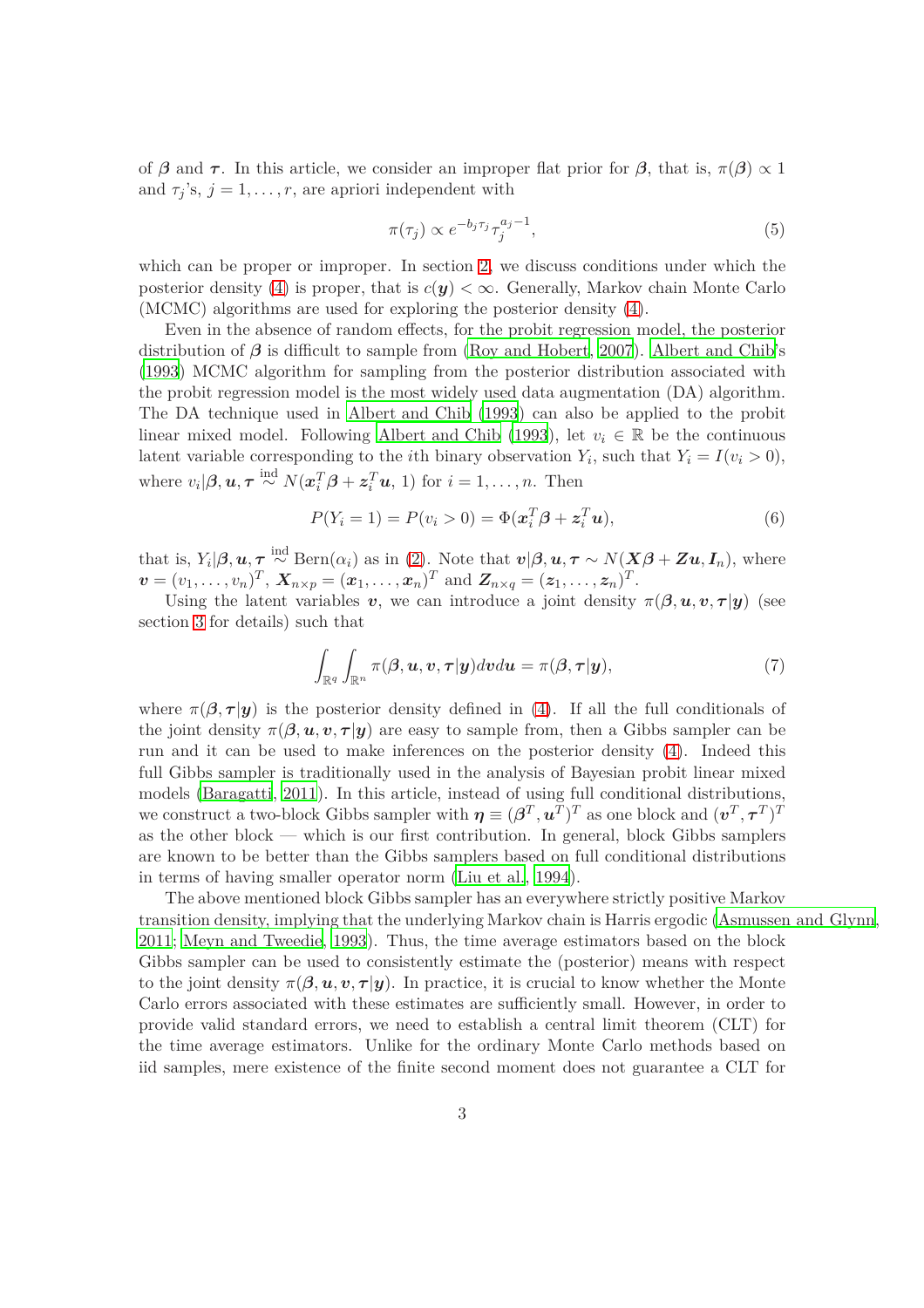MCMC estimators. One standard method of establishing a CLT for MCMC estimators is to prove that the underlying Markov chain is *geometrically ergodic* [\(Jones and Hobert,](#page-26-3) [2001](#page-26-3)). Geometric ergodicity is also needed for consistently estimating the asymptotic variance in the Markov chain CLT [\(Flegal and Jones](#page-26-4), [2010](#page-26-4)). [Roy and Hobert \(2007](#page-27-0)) and [Chakraborty and Khare \(2017](#page-26-5)) proved geometric ergodicity of [Albert and Chib](#page-25-1)'s [\(1993](#page-25-1)) DA algorithm for the Bayesian probit regression model under improper and proper priors on the regression coefficients. For linear models, [Jones and Hobert \(2004](#page-26-6)) and [Tan and Hobert \(2009](#page-27-1)) analyzed the Gibbs sampler for one-way random effects models under proper priors and improper priors respectively. [Johnson and Jones \(2010](#page-26-7)) analyzed the block Gibbs sampler for Bayesian linear mixed models under the assumption  $X<sup>T</sup>Z = 0$ . Román and Hobert (2012) and Román and Hobert (2015) established geometric rate of convergence of the Gibbs samplers for Bayesian linear mixed models under improper and proper priors without the assumption of  $X^T Z = 0$ . Our second contribution, in this paper, is establishing geometric convergence rates for the block Gibbs sampler for Bayesian probit linear mixed models under improper priors.

DA algorithms are known to suffer from slow convergence (Meng [and Van Dyk](#page-26-8), [1999;](#page-26-8) [Van Dyk and Meng, 2001](#page-27-4)). [Liu and Wu \(1999](#page-26-9)) proposed the *parameter expansion for* data augmentation (PX-DA) algorithm, which can converge faster than the DA algorithm without much extra computational effort [\(Van Dyk and Meng](#page-27-4), [2001](#page-27-4); [Roy](#page-27-5), [2014](#page-27-5)). [Hobert and Marchev \(2008\)](#page-26-10) proved that the Haar PX-DA algorithm, that is based on a Haar measure, is better than any other PX-DA algorithm and the original DA algorithm in both the efficiency ordering and the operator norm ordering. For the probit regression model, [Roy and Hobert \(2007](#page-27-0)), through an example, showed that the Haar PX-DA algorithm can lead to huge gains in efficiency over the DA algorithm of [Albert and Chib](#page-25-1) [\(1993](#page-25-1)). Our third contribution is to construct a Haar PX-DA algorithm improving the block Gibbs sampler mentioned before. Since geometric ergodicity of the Haar PX-DA algorithm follows from geometric ergodicity of the DA algorithm [\(Hobert and Marchev,](#page-26-10) [2008](#page-26-10)), we have CLTs for the Haar PX-DA algorithm based estimators as well.

The article is organized as follows. In section [2,](#page-3-0) we establish conditions for propriety of the posterior distribution [\(4\)](#page-1-0) under improper priors, when  $X$  and  $Z$  take commonly observed forms. The results in section [2](#page-3-0) hold for a general link function, not necessarily the probit link. In section [3,](#page-6-0) we construct the two-block Gibbs sampler for the Bayesian probit linear mixed model under improper priors. In section [4,](#page-7-0) we prove geometric ergodicity of the underlying Markov chain. In section [5,](#page-9-0) we present a corresponding Haar PX-DA algorithm. Section [6](#page-11-0) contains some conclusions and discussions. Finally, the proofs of posterior propriety and geometric convergence of the Gibbs sampler appear in the appendices.

# <span id="page-3-0"></span>**2 Propriety of posterior distributions**

In this section, we discuss conditions under which the posterior density [\(4\)](#page-1-0) is proper. The results in this section hold for GLMMs with a general link function. Let  $F(\cdot)$  be a cumulative distribution function, and consider the link function  $F^{-1}(\cdot)$ . Thus instead of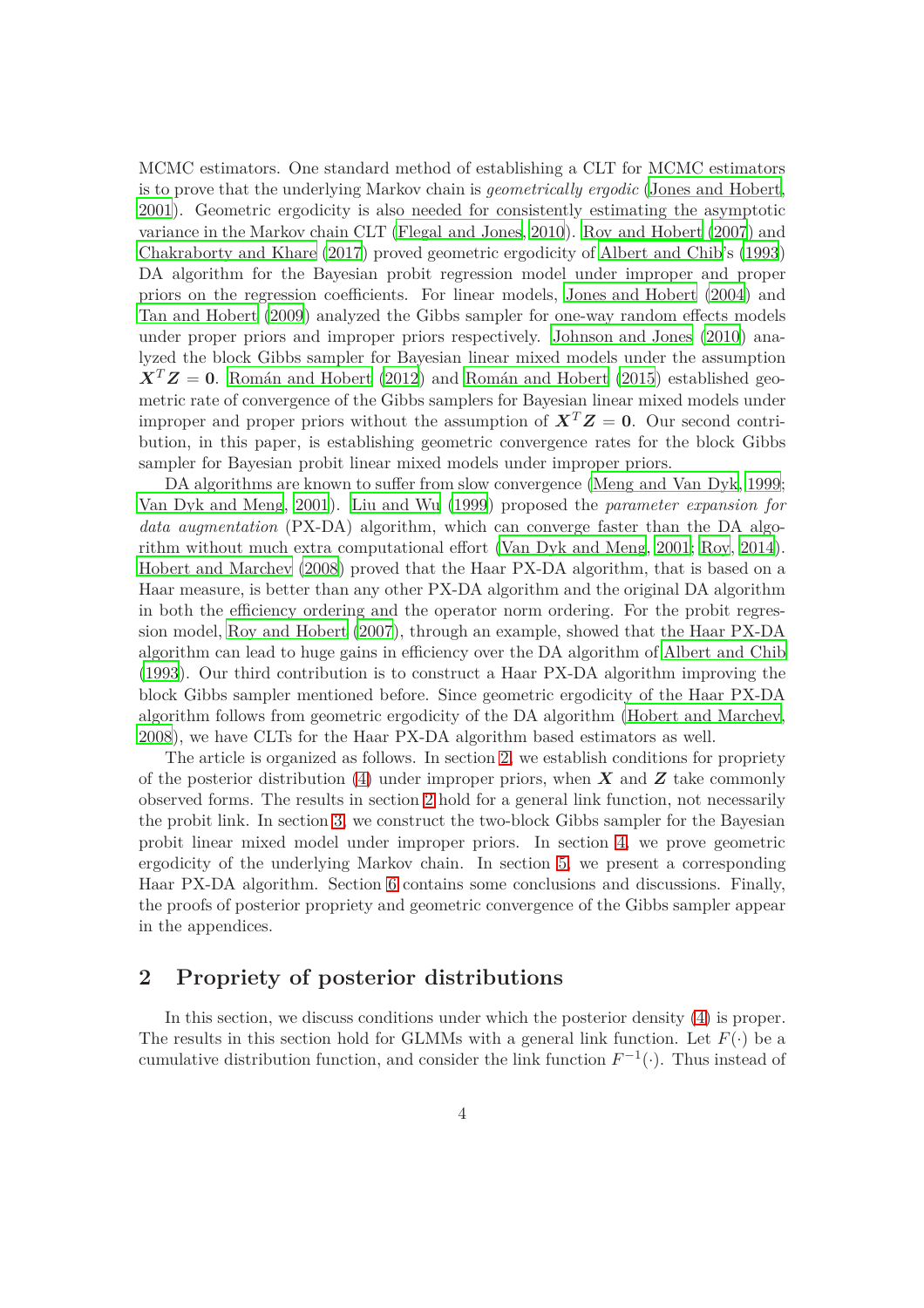the probit linear mixed model in [\(1\)](#page-1-2), in this section we consider a GLMM with

<span id="page-4-1"></span>
$$
P(Y_i = 1) = F(\mathbf{x}_i^T \boldsymbol{\beta} + \mathbf{z}_i^T \mathbf{u}).
$$
\n(8)

Posterior propriety for Bayesian GLMMs under improper priors has been discussed in [Chen et al. \(2002\)](#page-26-11). We will first describe [Chen et al.'](#page-26-11)s [\(2002](#page-26-11)) conditions. Then we will show, through examples, that these conditions often do not hold in practice. Finally, our conditions for posterior propriety will be presented.

Let  $c_i = 1$  if  $y_i = 0$  and  $c_i = -1$  if  $y_i = 1$  for  $i = 1, \ldots, n$ . Suppose  $W^*_{n \times (p+q)}$  is a matrix whose *i*th row is  $c_i(x_i^T, z_i^T)$ . In the special case when  $b_j = 0$ , that is, when *τ*<sub>*j*</sub> has the power prior  $\pi(\tau_j) \propto \tau_j^{a_j-1}$  $j_j^{u_j-1}$  for  $j = 1, \ldots, r$ , a straightforward extension of [Chen et al.'](#page-26-11)s [\(2002\)](#page-26-11) Theorem 4.2 shows that the corresponding posterior distribution is proper if the following conditions hold:

- (A1)  $W = (X, Z)$  is a full rank matrix;
- (A2) There exists an  $n \times 1$  positive vector  $e > 0$  such that  $e^T W^* = 0$ ;
- (A3)  $2a_j + q_j > 0$  for  $j = 1, 2, \ldots, r$ ;
- (A4)  $a_j < 0$  for  $j = 1, \ldots, r;$
- (A5)  $E|\delta|^{p-2}\sum_{j=1}^r a_j < \infty$ , where  $\delta \sim F$ .

[Roy and Hobert \(2007](#page-27-0)) provided a simple method for checking the condition A2 using publicly available softwares.

The condition A1 assumes that  $W$  is a full rank matrix. Unfortunately, when  $Z$ is a design matrix with elements 1's and 0's, which is pretty common in practice, this assumption may not hold. For example, we consider the following important generalized two-way random effects model

<span id="page-4-0"></span>
$$
F^{-1}(P(Y_{ij} = 1)) = \beta + \alpha_i + \gamma_j,
$$
\n(9)

for  $i = 1, 2, \ldots, n_1, j = 1, 2, \ldots, n_2$ . Here, the  $\alpha_i$ 's are i.i.d  $N(0, 1/\tau_1)$ , and the  $\gamma_j$ 's are i.i.d  $N(0, 1/\tau_2)$ . There are total  $n = n_1 \times n_2$  observations and we order them as  $\mathbf{Y} = (Y_{11}, \ldots, Y_{1n_2}, \ldots, Y_{n_11}, \ldots, Y_{n_1n_2})$ . In this example,  $p = 1$ , and  $\mathbf{X} = \mathbf{1}_n$  is an  $n \times 1$ column vector of ones. Also, there are  $r = 2$  random effects with  $q_1 = n_1$ ,  $q_2 = n_2$ ,  $q = q_1 + q_2 = n_1 + n_2$ , and  $\mathbf{Z} = (\mathbf{Z}_1, \mathbf{Z}_2)$ , where  $\mathbf{Z}_1 = \mathbf{I}_{n_1} \otimes \mathbf{1}_{n_2}$  and  $\mathbf{Z}_2 = \mathbf{1}_{n_1} \otimes \mathbf{I}_{n_2}$  with ⊗ denoting the Kronecker product. It can be checked that the rank of  $W = (X, Z)$  is  $n_1 + n_2 - 1$ . Thus **W** is not a full rank matrix.

We now provide Theorem [1](#page-5-0) showing the posterior propriety without the assumption A1. We also consider the more general prior  $\pi(\tau_i)$  given in [\(5\)](#page-2-0), that is,  $b_i$  may not be zero. We use certain transformations of the regression parameters  $\beta$  and random effects  $u$  to circumvent the problem with non-full rank matrix  $W$ . Assume that the first column of X is a vector of 1's corresponding to an intercept term  $\beta_0$  in  $\boldsymbol{\beta} = (\beta_0, \beta_1, \dots, \beta_{p-1})^T$ . Let  $\mathbf{Z} = (\mathbf{Z}_1, \ldots, \mathbf{Z}_r)$ , where  $\mathbf{Z}_j$  is an  $n \times q_j$  matrix such that the  $(ik)$ th element is 1 if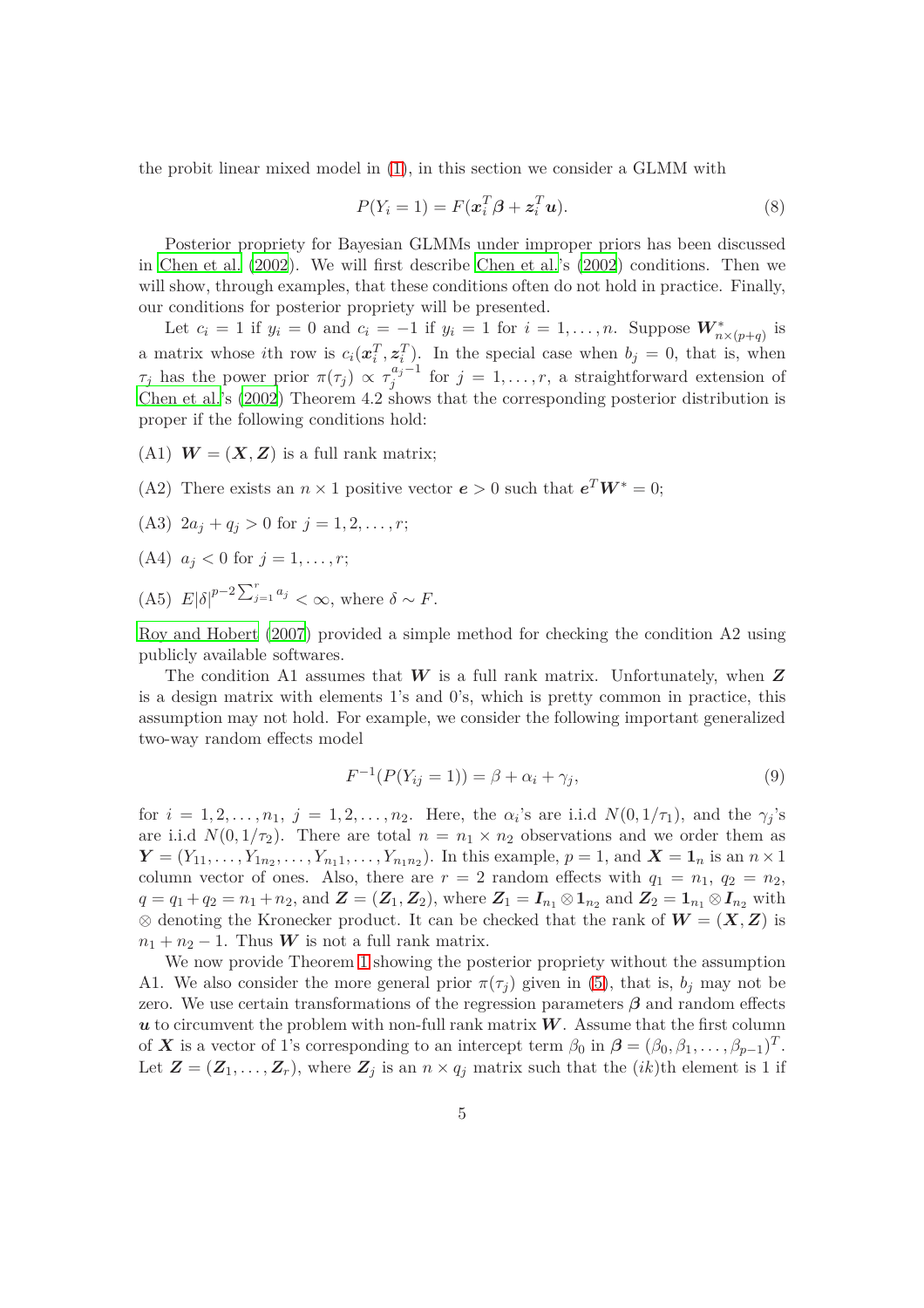the observation *i* is observed at the *k*th level of the random effect  $u_j = (u_{j1}, \ldots, u_{jq_j})^T$ , 0 otherwise, for  $i = 1, \ldots, n$ ,  $k = 1, \ldots, q_j$  and  $j = 1, \ldots, r$ . Consider the following transformations,

$$
\mu_0 = \beta_0 + \sum_{j=1}^r u_{j1},\tag{10}
$$

 $d_{ik} = u_{i,k+1} - u_{i1}$ , for  $k = 1, \ldots, q_i - 1, j = 1, \ldots, r$ . (11)

Thus  $\mu_0$  is the sum of the intercept term and the first level effect of all  $r$  random effects. Also the (transformed) random effects  $d_{jk}$ 's denote the differences of the random effect compared to the first level effect.

Let  $\tilde{\boldsymbol{\eta}} = (\mu_0, \beta_1, \dots, \beta_{p-1}, d_{11}, \dots, d_{1,q_1-1}, \dots d_{r1}, \dots, d_{r,q_r-1})^T$ . Define  $\tilde{\boldsymbol{Z}} = (\tilde{\boldsymbol{Z}}_1, \dots, \tilde{\boldsymbol{Z}}_r),$ where the  $n \times (q_j - 1)$  matrix  $\tilde{Z}_j$  is  $Z_j$  without its first column. Thus, the vector  $W\eta$  is the same as the vector  $\tilde{W}\tilde{\eta}$ , where  $\tilde{W} = \left( X,\tilde{Z} \right)$  with *i*th row  $\tilde{w}_i^T$ . Let  $\tilde{W}^*$  be a matrix whose *i*th row is  $\tilde{\mathbf{w}}_i^{*T} = c_i \tilde{\mathbf{w}}_i^T = c_i(\mathbf{x}_i^T, \tilde{\mathbf{z}}_i^T)$ , where  $\tilde{\mathbf{z}}_i^T$  is the *i*th row of  $\tilde{\mathbf{Z}}$ .

For the example [\(9\)](#page-4-0), the transformed parameters  $\mu_0$  and  $d_{jk}$ 's become

$$
\mu_0 = \beta + \alpha_1 + \gamma_1,\nd_{1k} = \alpha_{k+1} - \alpha_1 \text{ for } k = 1, ..., n_1 - 1,\nd_{2k} = \gamma_{k+1} - \gamma_1 \text{ for } k = 1, ..., n_2 - 1.
$$

Thus in this example, we have  $\tilde{\eta} = (\mu_0, d_{11}, \dots, d_{1,n_1-1}, d_{21}, \dots, d_{2,n_2-1})^T$ . Also note that  $\hat{W}$  is a full rank matrix in this example, although  $W$  is not.

<span id="page-5-0"></span>**Theorem 1.** *Assume the following conditions hold,*

*(B1)*  $a_j < b_j = 0$ ,  $q_i \geq 2$  *or*  $b_j > 0$  *for*  $j = 1, ..., r$ ;

- *(B2)*  $2a_j + q_j 1 > 0$  *for*  $j = 1, ..., r$ ;
- *(B3)*  $\tilde{W}$  *is a full rank matrix;*
- *(B4)* There exists an  $n \times 1$  *positive vector*  $\mathbf{e} > 0$  *such that*  $\mathbf{e}^T \tilde{\mathbf{W}}^* = 0$ *.*
- (B5)  $E|\delta|^{p+t} < \infty$ , where  $t = \sum_{j=1}^r [-2a_jI(b_j = 0) + (q_j 1)I(b_j > 0)]$ , and  $\delta \sim F$ . *Then the joint posterior density* [\(4\)](#page-1-0) *corresponding the GLMM* [\(8\)](#page-4-1) *is proper, i.e,*

<span id="page-5-1"></span>
$$
\int_{\mathbb{R}_+^r} \int_{\mathbb{R}^q} \int_{\mathbb{R}^p} \prod_{i=1}^n \left[ F\left( \boldsymbol{x}_i^T \boldsymbol{\beta} + \boldsymbol{z}_i^T \boldsymbol{u} \right) \right]^{y_i} \left[ 1 - F\left( \boldsymbol{x}_i^T \boldsymbol{\beta} + \boldsymbol{z}_i^T \boldsymbol{u} \right) \right]^{1-y_i} \cdot \prod_{j=1}^r \tau_j^{\frac{q_j}{2} + a_j - 1} \exp\left[ -\tau_j \left( b_j + \frac{1}{2} \boldsymbol{u}_j^T \boldsymbol{u}_j \right) \right] d\boldsymbol{\beta} d\boldsymbol{u} d\boldsymbol{\tau} < \infty.
$$
\n(12)

A proof of Theorem [1](#page-5-0) is given in Appendix [A.](#page-11-1)

**Remark 1.** When probit link is considered, that is  $F(\cdot) = \Phi(\cdot)$ , the moment condition *B5 holds automatically. Thus, for probit linear mixed models, the posterior density* [\(4\)](#page-1-0) *is proper under B1*  $- B4$ .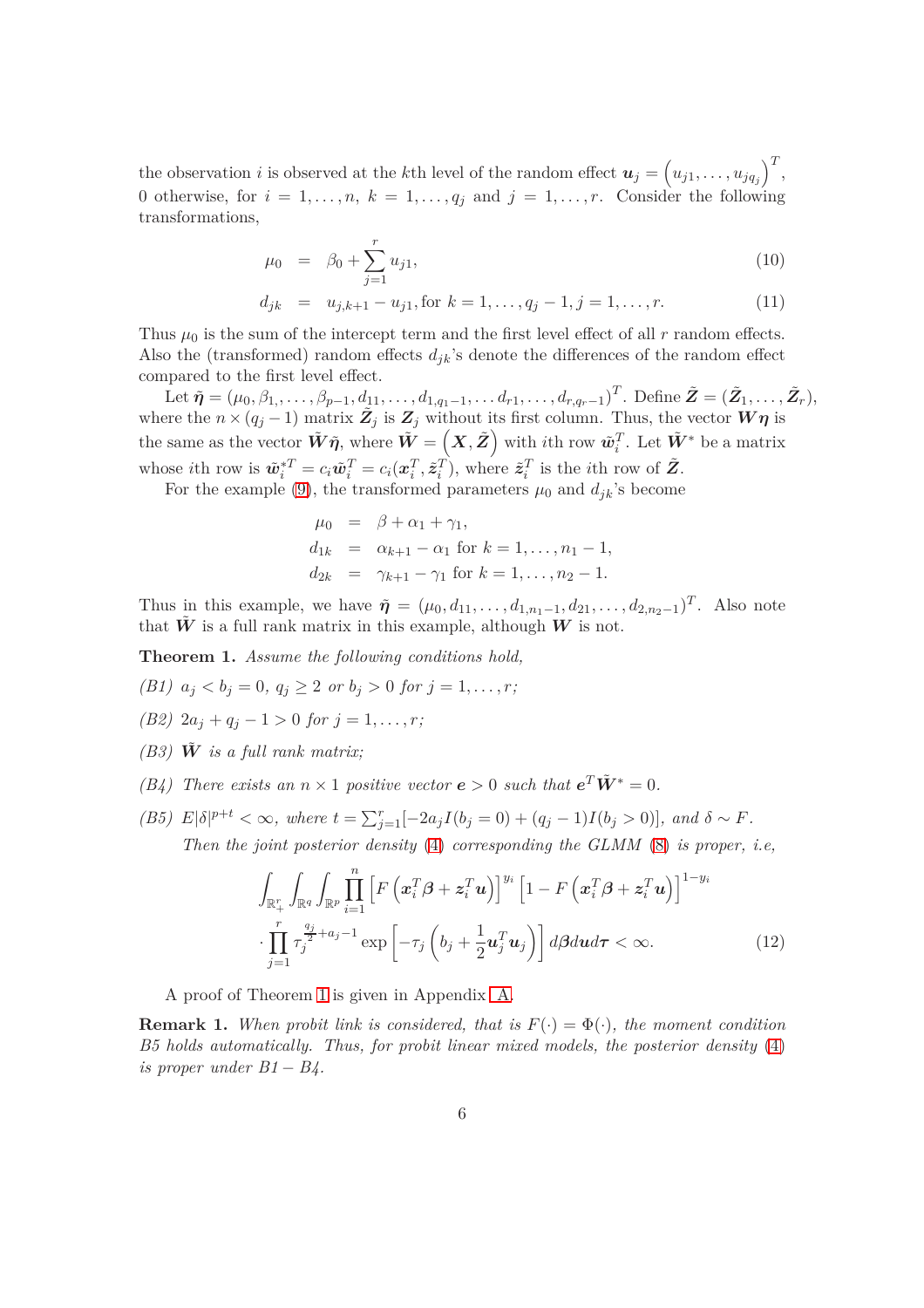# <span id="page-6-0"></span>**3 A two-block Gibbs sampler**

We begin with deriving the joint density  $\pi(\beta, u, v, \tau | y)$  mentioned in the introduction. Define the joint posterior density (up to a normalizing constant) of  $\beta, u, v, \tau$ , if it exists, as

$$
\pi(\boldsymbol{\beta}, \boldsymbol{u}, \boldsymbol{v}, \boldsymbol{\tau} | \boldsymbol{y}) \propto \prod_{i=1}^{n} \exp \left\{ -\frac{1}{2} \left( v_i - \boldsymbol{x}_i^T \boldsymbol{\beta} - \boldsymbol{z}_i^T \boldsymbol{u} \right)^2 \right\}
$$

$$
\times \prod_{i=1}^{n} \left[ 1_{(0,\infty)} (v_i) \right]^{y_i} \left[ 1_{(-\infty,0]} (v_i) \right]^{1-y_i}
$$

$$
\times \prod_{j=1}^{r} \tau_j^{\frac{q_j}{2} + a_j - 1} \exp \left\{ -\tau_j \left( b_j + \frac{\boldsymbol{u}_j^T \boldsymbol{u}_j}{2} \right) \right\}.
$$
(13)

From [\(3\)](#page-1-3) and [\(6\)](#page-2-1) it follows that [\(7\)](#page-2-2) holds. In section [2,](#page-3-0) we discussed conditions under which the posterior density  $\pi(\beta, \tau | y)$  given in [\(4\)](#page-1-0) and hence the joint posterior density [\(13\)](#page-6-1) is proper. Note that, these posterior densities are proper if and only if  $c(y) < \infty$ .

Standard calculations show that the conditional density of  $\eta$  is

$$
\pi(\boldsymbol{\eta}|\boldsymbol{v},\boldsymbol{\tau},\boldsymbol{y}) \propto \exp\left[-\frac{1}{2}(\boldsymbol{v}-\boldsymbol{W}\boldsymbol{\eta})^T(\boldsymbol{v}-\boldsymbol{W}\boldsymbol{\eta})\right] \cdot \exp\left[-\frac{1}{2}\boldsymbol{u}^T\boldsymbol{D}(\boldsymbol{\tau})\boldsymbol{u}\right],\qquad(14)
$$

Thus,

<span id="page-6-3"></span><span id="page-6-1"></span>
$$
\boldsymbol{\eta}|\boldsymbol{v},\boldsymbol{\tau},\boldsymbol{y}\sim N_{p+q}\left(\boldsymbol{\Sigma}^{-1}\boldsymbol{W}^{T}\boldsymbol{v},\boldsymbol{\Sigma}^{-1}\right),\qquad(15)
$$

where

<span id="page-6-2"></span>
$$
\Sigma = \left(\begin{array}{cc} X^T X & X^T Z \\ Z^T X & Z^T Z + D(\tau) \end{array}\right). \tag{16}
$$

Similarly, the conditional density of  $(v, \tau)$  is

$$
\pi(\boldsymbol{v}, \boldsymbol{\tau} | \boldsymbol{\eta}, \boldsymbol{y}) \propto \prod_{i=1}^{n} \phi\left(v_i - \boldsymbol{w}_i^T \boldsymbol{\eta}; 0, 1\right) \left[1_{(0,\infty)}(v_i)\right]^{y_i} \left[1_{(-\infty,0]}(v_i)\right]^{1-y_i} \times \prod_{j=1}^{r} \tau_j^{\frac{q_j}{2}+a_j-1} \exp\left[-\tau_j\left(b_j+\frac{1}{2}\boldsymbol{u}_j^T \boldsymbol{u}_j\right)\right],
$$

where  $w_i^T$  is the *i*th row of W for  $i = 1, \ldots, n$ . Thus, conditional on  $(\eta, y)$ ,  $v_i$ ,  $i =$  $1, \ldots, n$  and  $\tau$  are independent. We have

$$
v_i|\boldsymbol{\eta},\boldsymbol{y} \stackrel{\text{ind}}{\sim} \text{TN}(\boldsymbol{w}_i^T\boldsymbol{\eta},1,y_i),\, i=1,\ldots,n,\tag{17}
$$

where  $TN(\mu, \sigma^2, \omega)$  denotes the distribution of the normal random variable with mean *μ* and variance  $σ^2$ , that is truncated to have only positive values if  $ω = 1$ , and only nonpositive values if  $\omega = 0$ . Also conditional on  $\eta, y, \tau_j$ 's are independent with  $\tau_j \sim$  $\text{Gamma}\left(a_j+q_j/2,b_j+\boldsymbol{u}_j^T\boldsymbol{u}_j/2\right) \text{ for } j=1,\ldots,r.$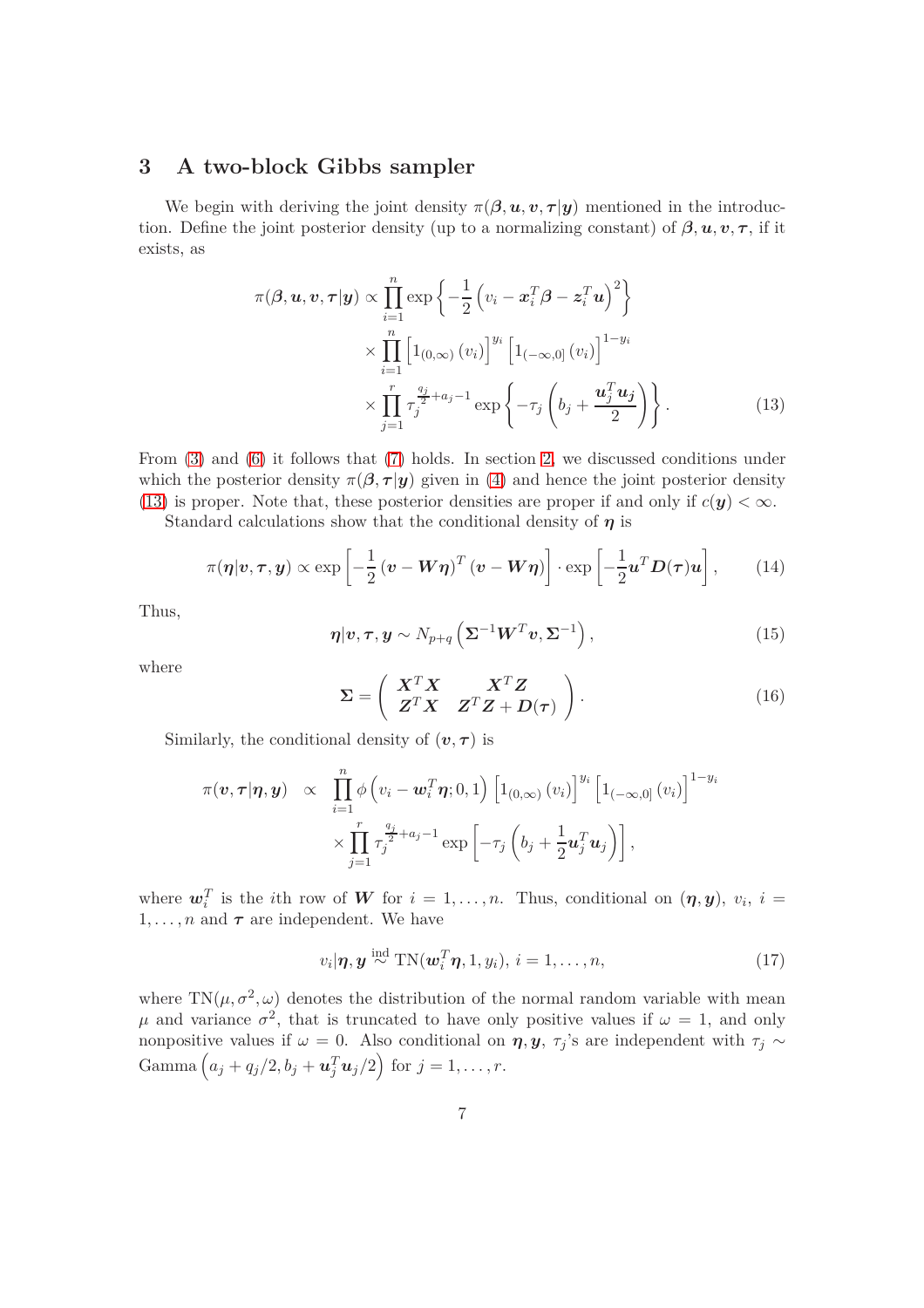Thus, one single iteration of the block Gibbs sampler  $\{\boldsymbol{\eta}^{(m)}, \boldsymbol{v}^{(m)}, \boldsymbol{\tau}^{(m)}\}_{m=0}^{\infty}$  has the following two steps:

<span id="page-7-3"></span>

| <b>Algorithm 1</b> The $(m + 1)$ st iteration of the two-block Gibbs sampler                                                                                                |
|-----------------------------------------------------------------------------------------------------------------------------------------------------------------------------|
| 1: Draw $\tau_j^{(m+1)} \stackrel{\text{ind}}{\sim} \text{Gamma}\left(a_j + q_j/2, b_j + \mathbf{u}_j^{(m)T}\mathbf{u}_j^{(m)}/2\right)$ for $j = 1, \ldots, r$ , and inde- |
| $m \sim 1$ and $m \sim (m+1)$ ind $\text{TM}(m, T_{\infty}(m), 1, \ldots)$ is the set                                                                                       |

| pendently draw $v_i^{(m+1)} \stackrel{\text{ind}}{\sim} \text{TN}(\boldsymbol{w}_i^T \boldsymbol{\eta}^{(m)}, 1, y_i), i = 1, \ldots, n.$                                 |  |
|---------------------------------------------------------------------------------------------------------------------------------------------------------------------------|--|
| 2: Draw $\eta^{(m+1)} \sim N_{p+q} \left( \left[ \Sigma^{(m+1)} \right]^{-1} W^T v^{(m+1)}, \left[ \Sigma^{(m+1)} \right]^{-1} \right)$ , where $\Sigma^{(m+1)}$ is eval- |  |
| uated at $\tau^{(m+1)}$ .                                                                                                                                                 |  |

# <span id="page-7-0"></span>**4 Geometric ergodicity of the block Gibbs sampler**

In this section, we establish the geometric rate of convergence of the block Gibbs sampler  $\{\boldsymbol{\eta}^{(m)}, \boldsymbol{v}^{(m)}, \boldsymbol{\tau}^{(m)}\}_{m=0}^{\infty}$ . Since it is a two-block Gibbs sampler, it has the same rate of convergence as the  $\eta$ -marginal Markov chain  $\{\eta^{(m)}\}_{m=0}^{\infty}$  [\(Roberts and Rosenthal,](#page-27-6) [2001](#page-27-6)). Below we analyze this  $\Psi \equiv {\{\eta^{(m)}\}}_{m=0}^{\infty}$  chain.

Let  $\eta'$  be the current state and  $\eta$  be the next state of the Markov chain  $\Psi$ , then the Markov transition density (Mtd) of  $\Psi$  is

<span id="page-7-2"></span>
$$
k(\boldsymbol{\eta}|\boldsymbol{\eta}') = \int_{\mathbb{R}_+^r} \int_{\mathbb{R}^n} \pi(\boldsymbol{\eta}|\boldsymbol{v}, \boldsymbol{\tau}, \boldsymbol{y}) \pi(\boldsymbol{v}, \boldsymbol{\tau}|\boldsymbol{\eta}', \boldsymbol{y}) d\boldsymbol{v} d\boldsymbol{\tau},
$$
\n(18)

where  $\pi(\cdot|\cdot,y)$ 's are the conditional densities from section [3.](#page-6-0) Routine calculations show that  $k(\eta|\eta')$  is reversible and thus is invariant with respect to the marginal density of  $\eta$  denoted as  $\pi(\eta|\mathbf{y}) \equiv \int_{\mathbb{R}_+^r} \int_{\mathbb{R}^n} \pi(\eta, \mathbf{v}, \tau | \mathbf{y}) d\mathbf{v} d\tau$ . Let  $h : \mathbb{R}^{p+q} \mapsto \mathbb{R}$  be a real valued function. Suppose our interest is to estimate the (posterior) mean  $E(h(\eta)|y) \equiv$  $\int_{\mathbb{R}^{p+q}} h(\eta) \pi(\eta | y) d\eta$ . Since  $k(\eta | \eta')$  is strictly positive, the Markov chain  $\Psi$  is Harris ergodic [\(Meyn and Tweedie, 1993](#page-26-2)). Thus if  $E(|h(\eta)||y) < \infty$ , then  $E(h(\eta)||y)$  can be consistently estimated by

$$
\bar{h}_m = \frac{1}{m} \sum_{i=0}^{m-1} h(\pmb{\eta}^{(i)}).
$$

As mentioned in the introduction, in order to provide an asymptotically valid confidence interval for  $E(h(\eta)|y)$  based on  $\bar{h}_m$ , we need to establish a CLT for  $\bar{h}_m$ . We say a CLT exists for  $\bar{h}_m$  if there exists a constant  $\sigma_h^2 \in (0, \infty)$  such that,

<span id="page-7-1"></span>
$$
\sqrt{m}\left(\bar{h}_m - E(h(\boldsymbol{\eta})|\mathbf{y})\right) \stackrel{d}{\to} N\left(0, \sigma_h^2\right) \text{ as } m \to \infty. \tag{19}
$$

If [\(19\)](#page-7-1) holds, and a consistent estimator  $\hat{\sigma}_h^2$  of  $\sigma_h^2$  is available, then the standard errors  $\hat{\sigma}_h/\sqrt{m}$  can be used to provide an asymptotic confidence interval for  $E(h(\boldsymbol{\eta})|\mathbf{y})$ [\(Roy and Hobert, 2007](#page-27-0)). Unfortunately, Harris ergodicity of  $\Psi$  does not guarantee [\(19\)](#page-7-1), although it ensures consistency of  $h_m$ . One method of proving [\(19\)](#page-7-1) is to establish the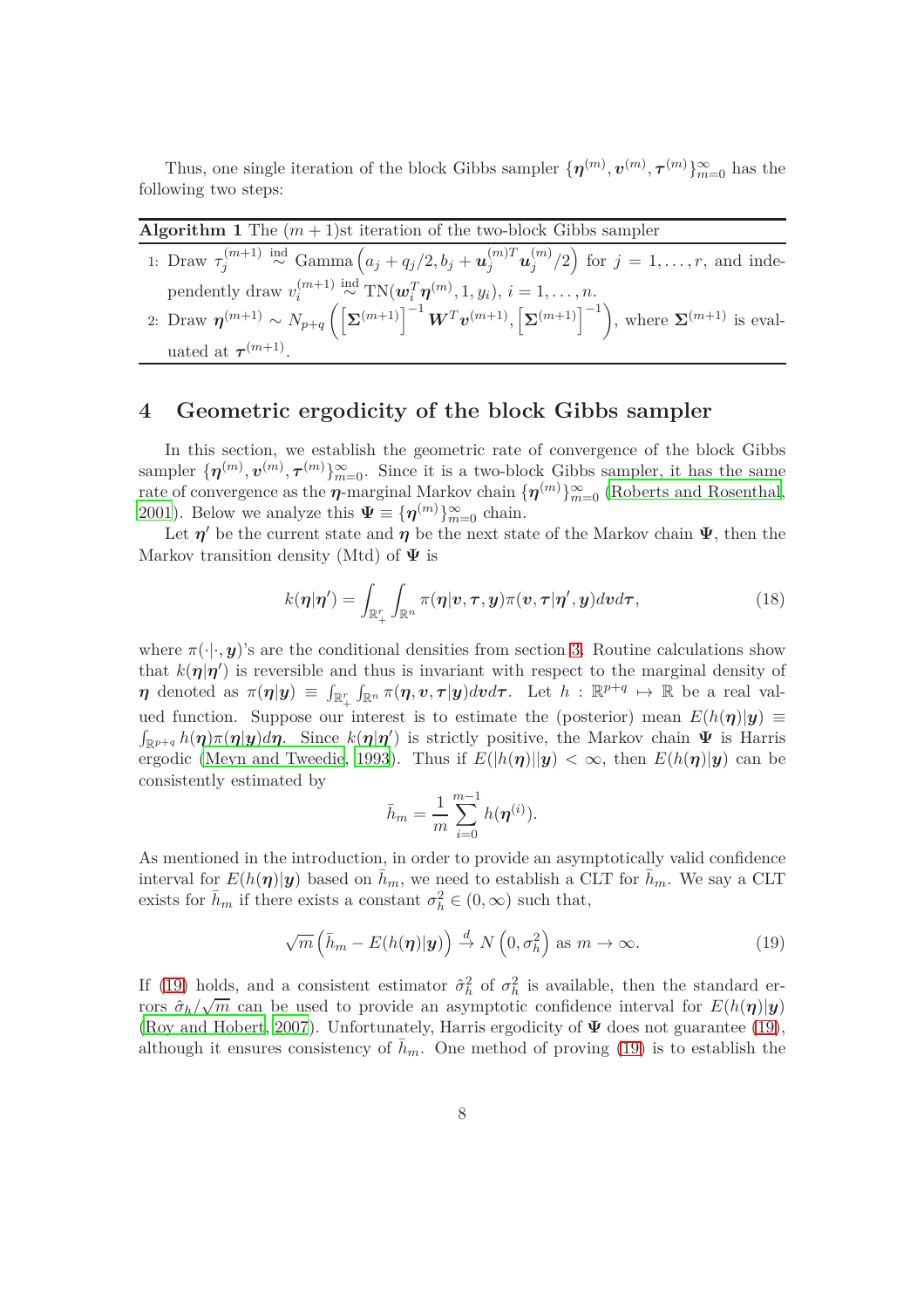geometric rate of convergence for the Markov chain  $\Psi$  [\(Jones and Hobert](#page-26-3), [2001\)](#page-26-3). Geometric ergodicity of  $\Psi$  also allows for consistent estimation of  $\sigma_h^2$  using batch means or spectral variance methods [\(Flegal and Jones](#page-26-4), [2010\)](#page-26-4).

Let  $\mathscr{B}$  denote the Borel  $\sigma$ -algebra of  $\mathbb{R}^{p+q}$  and  $K(\cdot, \cdot)$  be the Markov transition function corresponding to the Mtd  $k(\cdot, \cdot)$  in [\(18\)](#page-7-2), that is, for any set  $O \in \mathcal{B}$ ,  $\eta' \in \mathbb{R}^{p+q}$ and any  $j = 0, 1, \ldots$ ,

$$
K(\boldsymbol{\eta}', O) = \Pr(\boldsymbol{\eta}^{(j+1)} \in O | \boldsymbol{\eta}^{(j)} = \boldsymbol{\eta}') = \int_{O} k(\boldsymbol{\eta} | \boldsymbol{\eta}') d\boldsymbol{\eta}.
$$
 (20)

Then the *m*-step Markov transition function is  $K^m(\eta', O) = Pr(\eta^{(m+j)} \in O|\eta^{(j)} = \eta').$ Let  $\Pi(\cdot|\mathbf{y})$  be the probability measure with density  $\pi(\eta|\mathbf{y})$ . The Markov chain  $\Psi$  is geometrically ergodic if there exists a constant  $0 < t < 1$  and a function  $J : \mathbb{R}^{p+q} \mapsto \mathbb{R}^+$ such that for any  $\boldsymbol{\eta} \in \mathbb{R}^{p+q}$ ,

<span id="page-8-0"></span>
$$
||K^m(\boldsymbol{\eta}, \cdot) - \Pi(\cdot|\mathbf{y})||_{\text{TV}} := \sup_{O \in \mathcal{B}} |K^m(\boldsymbol{\eta}, O) - \Pi(O|\mathbf{y})| \le J(\boldsymbol{\eta}) t^m. \tag{21}
$$

Harris ergodicity of  $\Psi$  implies that  $||K^m(\eta, \cdot) - \Pi(\cdot|\mathbf{y})||_{TV} \downarrow 0$  as  $m \to \infty$ , while [\(21\)](#page-8-0) guarantees its exponential rate of convergence. [Roberts et](#page-27-7) al. [\(1997](#page-27-7)) showed that since  $\Psi$  is reversible, if [\(21\)](#page-8-0) holds then there exists a CLT, that is [\(19\)](#page-7-1) holds, for all h with  $E(h^2(\boldsymbol{\eta})|\boldsymbol{y}) < \infty.$ 

In section [2,](#page-3-0) we provided two sets of conditions for posterior propriety. While the first set of conditions  $(A1 - A5)$  holds in the special case  $b_j = 0$  for all  $j = 1, \ldots, r$ , Theorem [1](#page-5-0) holds for the general prior  $\pi(\tau_i)$  given in [\(5\)](#page-2-0). In Theorems [2](#page-8-1) and [3,](#page-8-2) we provide conditions under which the Markov chain  $\Psi$  is geometrically ergodic, that is, [\(21\)](#page-8-0) holds. Here we consider the general form of the prior distribution of  $\tau_i$  as given in [\(5\)](#page-2-0). Thus the parameters  $b_i$ 's are not assumed to be zero. Since geometric ergodicity implies posterior propriety, Theorem [2](#page-8-1) also provides conditions for posterior propriety for the probit linear mixed models in the general case when  $b_j \neq 0$ .

<span id="page-8-1"></span>**Theorem 2.** *The Markov chain underlying the block Gibbs sampler is geometrically ergodic if the following conditions hold:*

- *(1)*  $a_j < b_j = 0$  *or*  $b_j > 0$  *for*  $j = 1, \ldots, r$ ;
- *(2)* (*A*1) − (*A*3) *hold.*

A proof of Theorem [2](#page-8-1) is given in the Appendix [C.](#page-16-0) Theorem [3](#page-8-2) shows geometric convergence of the Markov chain underlying the Gibbs sampler given in Algorithm [1](#page-7-3) without the assumption A1.

<span id="page-8-2"></span>**Theorem 3.** *The block Gibbs sampler is geometrically ergodic under the following conditions:*

*(1)* (*B*1) − (*B*4) *hold;*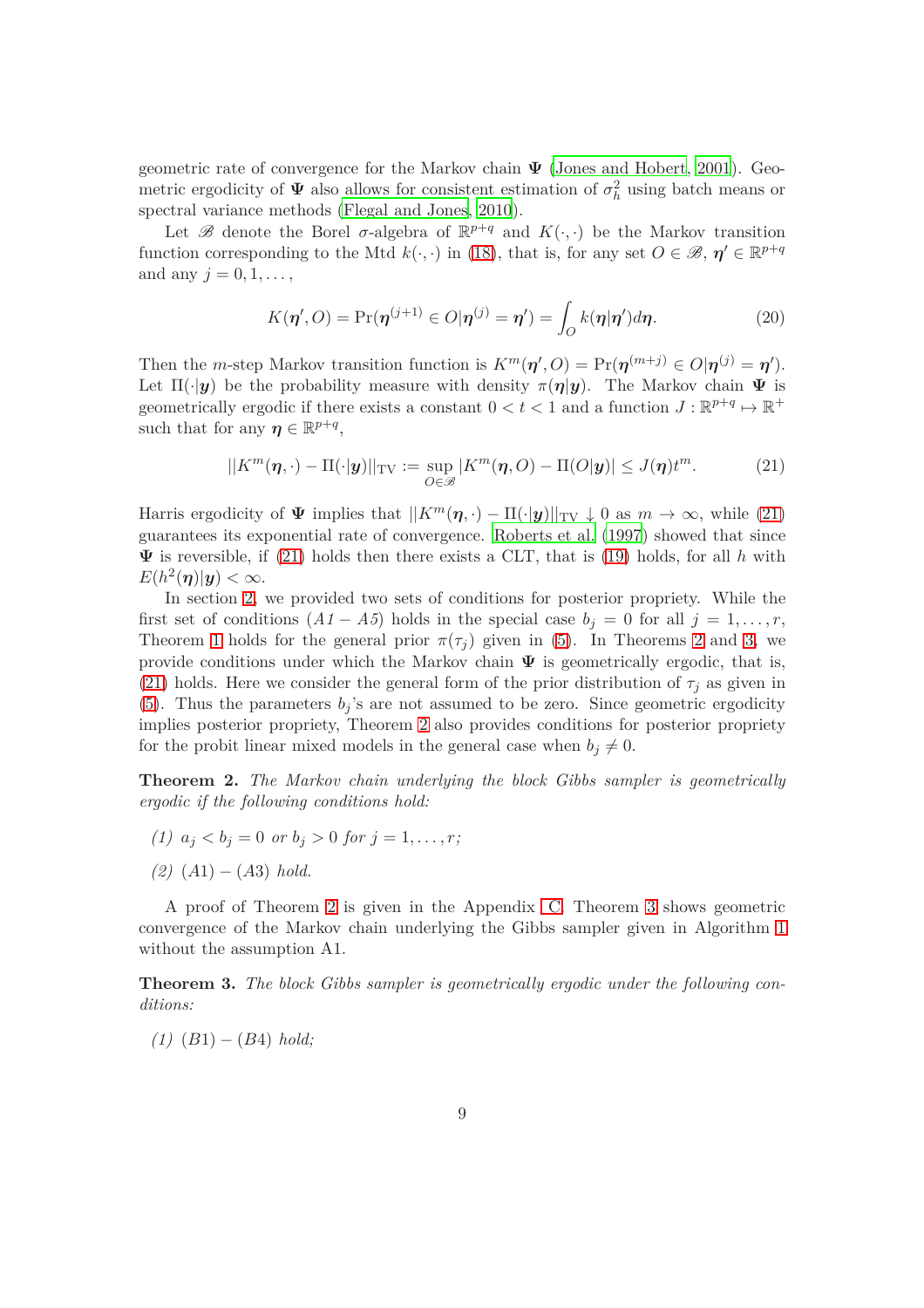*(2)* There exists an  $s \in (0, 1] ∩ (0, \tilde{s})$  *such that* 

<span id="page-9-1"></span>
$$
2^{-s} \sum_{j=1}^{r} \frac{\Gamma(q_j/2 + a_j - s)}{\Gamma(q_j/2 + a_j)} \left[ tr \left( R_j \left( \mathbf{I} - P_{\mathbf{Z}^T(\mathbf{I} - P_X)\mathbf{Z}} \right) R_j^T \right) \right]^s < 1,\tag{22}
$$

*where*  $\tilde{s} = \min\{a_1 + q_1/2, \ldots, a_r + q_r/2\}, R_j$  *is a*  $q_j \times q$  *matrix with* 0's and 1's *such that*  $R_j u = u_j$  *and*  $P_{Z^T(I-P_X)Z}$  *is the projection matrix on the column space*  $of \mathbf{Z}^T (\mathbf{I} - P_X) \mathbf{Z}.$ 

A proof of Theorem [3](#page-8-2) is given in Appendix [D.](#page-22-0)

**Remark 2.** *The extra condition (2) in Theorem* [3](#page-8-2) *compared to Theorem* [2](#page-8-1) *is due to the lack of the full rank assumption of* W*, and the need to include an extra term in the drift function used to prove Theorem [3.](#page-8-2) This condition is also used in [Rom´an and Hobert](#page-27-2) [\(2012](#page-27-2)), who provide some discussions on this. The left-hand side of* [\(22\)](#page-9-1) *can be evaluated at values of s on a fine grid in the interval*  $(0,1] \cap (0,\tilde{s})$  *to numerically check the condition.* Note that,  $R_i$  is the matrix that extracts  $u_j$  *out of*  $u$ *. Thus when*  $r > 1$ *,*  $tr\left(R_j\left(\bm{I}-P_{\bm{Z}^T(\bm{I}-P_X)\bm{Z}}\right)R_j^T\right)$  is the sum of the  $q_j$  diagonal elements of  $\bm{I}-P_{\bm{Z}^T(\bm{I}-P_X)\bm{Z}}$ *corresponding to the jth random effect.*

## <span id="page-9-0"></span>**5 A Haar PX-DA algorithm**

As mentioned in section [1,](#page-0-0) DA algorithms often suffer from slow convergence and high autocorrelations. [Liu and Wu \(1999](#page-26-9)) proposed parameter expansion for data augmentation (PX-DA) algorithms for speeding up the convergence of DA algorithms. [Hobert and Marchev \(2008](#page-26-10)) compared the performance of PX-DA algorithms based on a Haar measure (called Haar PX-DA algorithms) with PX-DA algorithms based on a probability measure and DA algorithms. In particular, they showed that, under some mild conditions, the Haar PX-DA algorithms are better than the general PX-DA algorithms and the DA algorithms in both the efficiency ordering and the operator norm ordering. As shown in [Hobert and Marchev \(2008](#page-26-10)), compared to the DA algorithm, in PX-DA, an extra step is added (sandwiched) between the two steps of the original DA algorithm. In order to construct this extra step, we derive the marginal density

<span id="page-9-2"></span>
$$
\pi(\mathbf{v}, \tau | \mathbf{y}) = \int_{\mathbb{R}^{p+q}} \pi(\eta, \mathbf{v}, \tau | \mathbf{y}) d\eta
$$
\n
$$
\propto \prod_{i=1}^{n} \left[ 1_{(0,\infty)}(v_i) \right]^{y_i} \left[ 1_{(-\infty,0]}(v_i) \right]^{1-y_i} \prod_{j=1}^{r} \tau_j^{\frac{q_j}{2} + a_j} e^{-b_j \tau_j}
$$
\n
$$
\cdot |\Sigma|^{-1/2} \exp\left\{-\frac{1}{2} \mathbf{v}^T M_1 \mathbf{v} \right\},
$$
\n(23)

where  $M_1 = \mathbf{I} - \mathbf{W} \Sigma^{-1} \mathbf{W}^T$ .

Let  $\mathcal Z$  denote the subset of  $\mathbb R^n$  where  $v$  lives, that is,  $\mathcal Z$  is the Cartesian product of *n* half (positive or nonpositive) lines, where the *i*th component is  $(0, \infty)$  (if  $y_i = 1$ ) or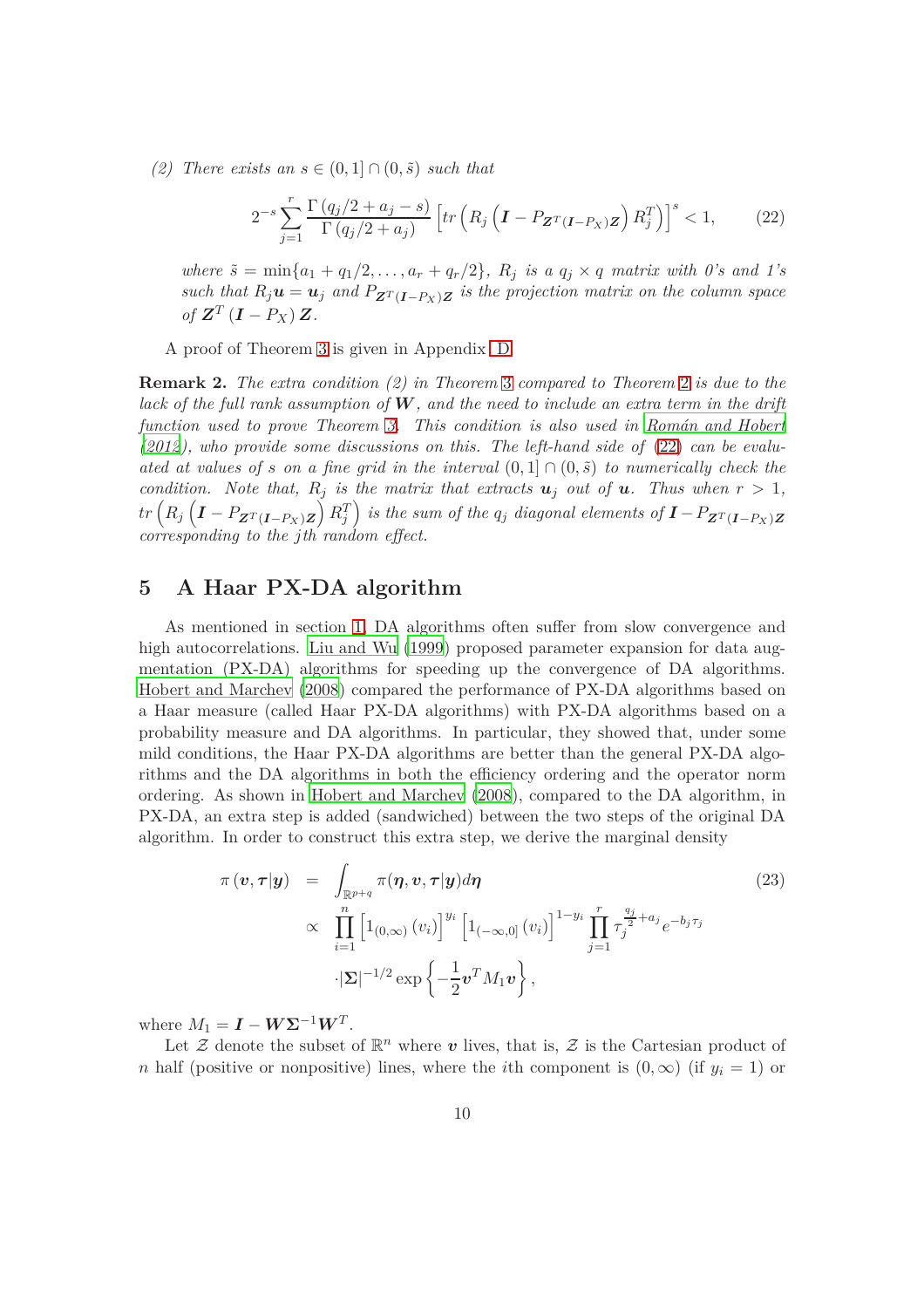$(-\infty, 0]$  (if  $y_i = 0$ ). Let G be the unimodular multiplicative group on  $\mathbb{R}_+$  with Haar measure  $\nu(dg) = dg/g$ , where dg is the Lebesgue measure on  $\mathbb{R}_+$ . For constructing an efficient extra step, as in [Roy \(2014](#page-27-5)), we let the group *G* act on  $\mathcal{Z} \times \mathbb{R}^r_+$  through a group action  $T(\mathbf{v}, \tau) = (gv, \tau) = (gv_1, gv_2, \dots, gv_n, \tau)$ . With the group action defined this way, it can be shown that the Lebesgue measure on  $\mathcal{Z} \times \mathbb{R}^r_+$  is relatively left invariant with multiplier  $\chi(g) = g^n$  [\(Roy, 2014](#page-27-5); [Hobert and Marchev, 2008](#page-26-10)). Following [Hobert and Marchev \(2008](#page-26-10)), consider a probability density function  $\vartheta(g)$  on *G* where

$$
\vartheta(g) dg \propto \pi(g\mathbf{v}, \tau | \mathbf{y}) \chi(g) \nu(dg) \propto g^{n-1} \exp\left\{-\frac{1}{2}g^2 \mathbf{v}^T M_1 \mathbf{v}\right\} dg.
$$
 (24)

Since propriety of the posterior density [\(13\)](#page-6-1) implies that  $\pi(\mathbf{v}, \tau | \mathbf{y})$  is a valid density,  $v^T M_1 v$  can be zero only on a set of measure 0 (in v). Thus given  $(v, \tau)$ ,  $\vartheta(g)$  is a valid density. From [Hobert and Marchev \(2008](#page-26-10)), it follows that the transition  $(v, \tau) \rightarrow$  $(v', \tau) \equiv T(v, \tau) = (gv, \tau)$  where  $g \sim \vartheta(g)$ , is reversible with respect to  $\pi(v, \tau|y)$  defined in [\(23\)](#page-9-2). Given  $\eta^{(m)}$ , below are the three steps involved in the  $(m+1)$ st iteration of the Haar PX-DA algorithm to move to the new state  $\eta^{(m+1)}$ .

#### <span id="page-10-1"></span>**Algorithm 2** The  $(m+1)$ st iteration of the Haar PX-DA algorithm

1:  $\tau_j \sim \text{Gamma}\left(a_j + q_j/2, b_j + \boldsymbol{u}_j^{(m)T}\boldsymbol{u}_j^{(m)}\right)$  $\binom{m}{j}/2\big),$  for  $j=1,\ldots,r$  and independently draw  $v_i | \boldsymbol{\eta}^{(m)}$ ,  $\boldsymbol{y} \stackrel{\text{ind}}{\sim} \text{TN}(\boldsymbol{w}_i^T \boldsymbol{\eta}^{(m)}, 1, y_i)$  for  $i = 1, \ldots, n$ . 2: Draw  $g^2$  from Gamma $(n/2, \mathbf{v}^T M_1 \mathbf{v}/2)$ . 3: Set  $v'_{i} = gv_{i}$  and let  $v' = (v'_{1}, ..., v'_{n})^{T}$ . Draw

$$
\boldsymbol{\eta}^{(m+1)} \sim N_{p+q}\left(\boldsymbol{\Sigma}\left(\boldsymbol{\tau}\right)^{-1}\boldsymbol{W}^T\boldsymbol{v}', \boldsymbol{\Sigma}\left(\boldsymbol{\tau}\right)^{-1}\right).
$$

The Mtd of the above Haar PX-DA algorithm can be written as

<span id="page-10-0"></span>
$$
k^{\ast}(\boldsymbol{\eta}|\boldsymbol{\eta}') = \int_{\mathbb{R}^{n}} \int_{\mathbb{R}_{+}^{r}} \int_{\mathbb{R}^{n}} \pi(\boldsymbol{\eta}|\boldsymbol{v}',\boldsymbol{\tau},\boldsymbol{y}) Q(\boldsymbol{v},d\boldsymbol{v}') \pi(\boldsymbol{v},\boldsymbol{\tau}|\boldsymbol{\eta}',\boldsymbol{y}) d\boldsymbol{v} d\boldsymbol{\tau} d\boldsymbol{v}', \qquad (25)
$$

where  $Q(\cdot, \cdot)$  is the Markov transition function corresponding to the move  $(v, \tau) \rightarrow$  $(v', \tau) = T(v, \tau)$ . Let  $K^*$  and K be the Markov operators associated with the Mtds  $k^*$  and  $k$  defined in [\(25\)](#page-10-0) and [\(18\)](#page-7-2) respectively. From [Hobert and Marchev \(2008\)](#page-26-10), we have  $||K^*||_{OP} \le ||K||_{OP}$ , where  $||K||_{OP}$  denotes the norm of the operator *K* (see also [Roy](#page-27-8), [2012b](#page-27-8)). Since the block Gibbs sampler is geometrically ergodic, we have  $||K^*||_{OP} \le$  $\|K\|_{\text{OP}} < 1$  [\(Roberts et al.](#page-27-7), [1997\)](#page-27-7). Thus we have the following corollary.

**Corollary 1.** *Under the conditions of Theorem* [2](#page-8-1) *or Theorem* [3](#page-8-2)*, the Markov chain underlying the Haar PX-DA algorithm described in Algorithm* [2](#page-10-1) *is geometrically ergodic.*

The extra step of Algorithm [2](#page-10-1) is a single draw from the univariate density  $\vartheta(g)$ , which is easy to sample from. Thus, the computational burden, per iteration, for the Haar PX-DA algorithm is similar to that of the block Gibbs sampler described in section [3.](#page-6-0) Two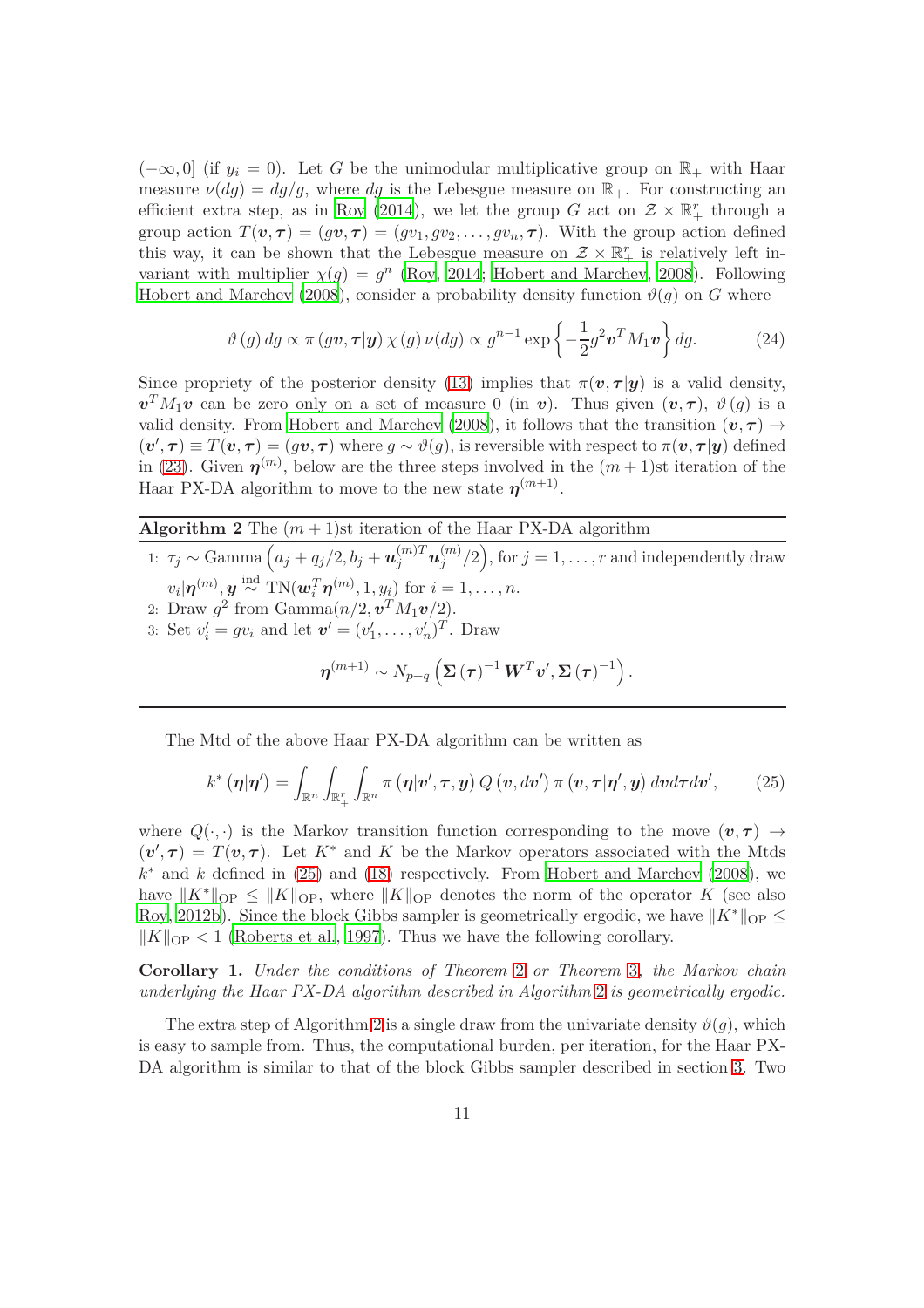other Haar PX-DA algorithms can be constructed by using group actions  $T_1(v, \tau)$  $(v, g\tau)$  and  $T_2(v, \tau) = (gv, g\tau)$ . However, the corresponding  $\vartheta(g)$ 's are not easy to sample from, thus we do not consider them here.

## <span id="page-11-0"></span>**6 Discussion**

We develop a two-block Gibbs sampler for the Bayesian probit linear mixed models under improper priors. The block Gibbs algorithm samples the fixed effects and the random effects jointly. We prove the geometric ergodicity of the two-block Gibbs sampler, which guarantees the existence of central limit theorems for MCMC estimators under a finite second moment condition. We also propose the corresponding Haar PX-DA algorithm. The Haar PX-DA algorithm not only improve the efficiency of the Gibbs sampler, but also inherit their geometric convergence properties.

Another popular link function is the logit link function. [Polson et al. \(2013](#page-26-12)) proposed a DA algorithm for the logistic regression model. [Choi and Hobert \(2013](#page-26-13)) proved the uniform ergodicity of this DA algorithm. As mentioned in [Polson et al. \(2013\)](#page-26-12), their DA algorithm can be extended to the logistic linear mixed model. However, the convergence properties of the corresponding Markov chain have not been studied, and can be a topic for future research. Another future project can be deriving similar extensions of the results in [Roy \(2012a\)](#page-27-9) for proving geometric convergence of Gibbs samplers for robit linear mixed models.

#### **Acknowledgment**

The authors thank two anonymous reviewers and an anonymous associate editor for several helpful comments and suggestions that led to a substantially improved revision of the paper.

# <span id="page-11-1"></span>**Appendices**

#### **A Proof of Theorem [1](#page-5-0)**

*Proof.* Using the transformation  $(\boldsymbol{\beta}^T, \boldsymbol{u}^T)^T \to (u_{11}, \ldots, u_{r1}, \tilde{\boldsymbol{\eta}}^T)^T$ , the integral in [\(12\)](#page-5-1) can be written as,

<span id="page-11-2"></span>
$$
\int_{\mathbb{R}^{p+q-r}} \int_{\mathbb{R}^r_+} \int_{\mathbb{R}^r} \prod_{i=1}^n \left[ F\left(\tilde{\boldsymbol{w}}_i^T \tilde{\boldsymbol{\eta}}\right) \right]^{y_i} \left[1 - F\left(\tilde{\boldsymbol{w}}_i^T \tilde{\boldsymbol{\eta}}\right) \right]^{1-y_i} \left(26\right)
$$
\n
$$
\prod_{j=1}^r \tau_j^{\frac{q_j}{2}+a_j-1} \exp\left[-\frac{\tau_j}{2} \left(u_{j1}^2 + \sum_{k=1}^{q_j-1} \left(d_{jk}+u_{j1}\right)^2 + 2b_j\right) \right] du_{11} \cdots du_{r1} d\tau d\tilde{\boldsymbol{\eta}},
$$
\n(26)

where  $\tilde{w}_i$  is defined in section [2.](#page-3-0) Let  $\bar{d}_j = \sum_{k=1}^{q_j-1} d_{jk}$ . Then [\(26\)](#page-11-2) becomes,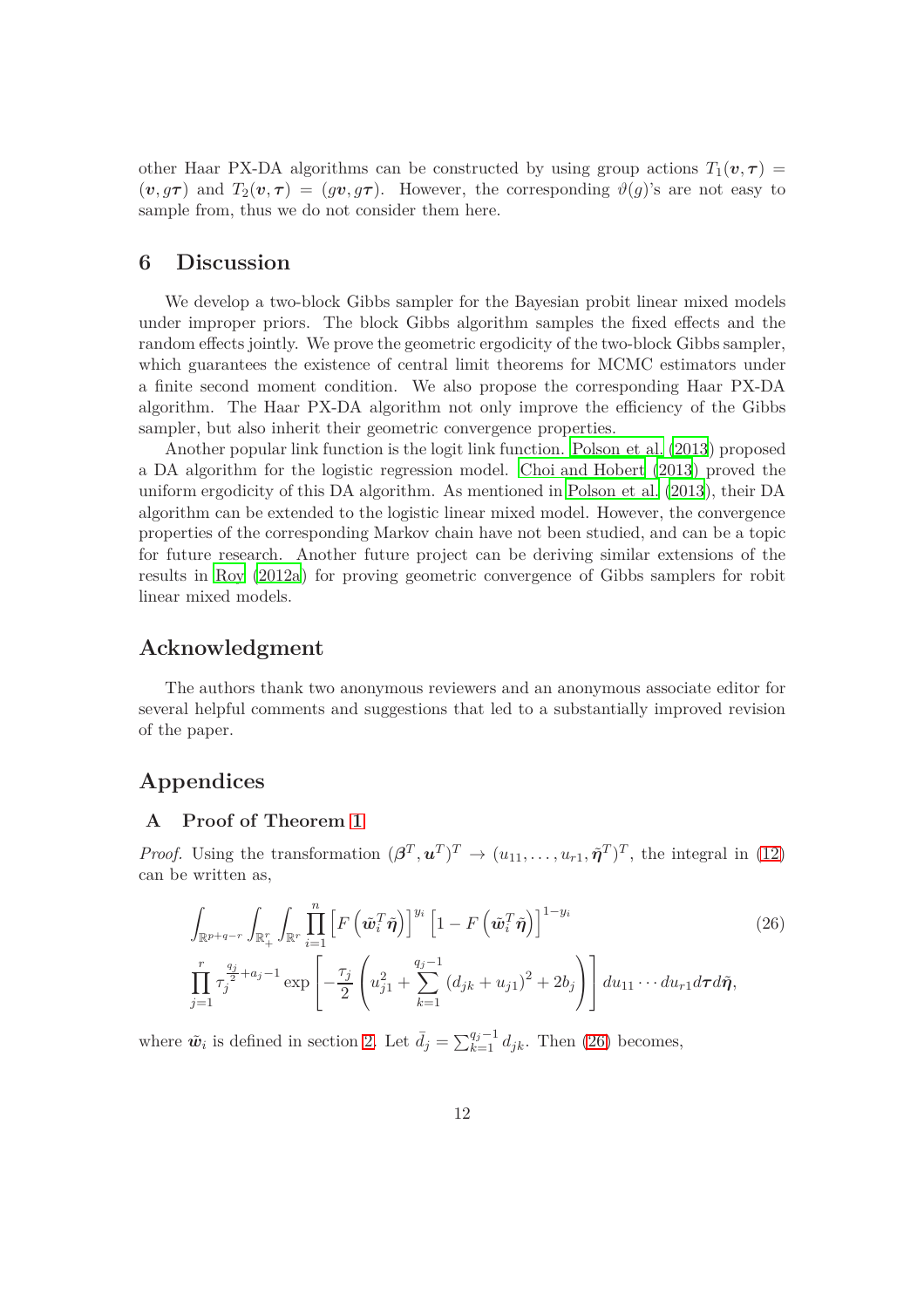$$
\int_{\mathbb{R}^{p+q-r}} \int_{\mathbb{R}^{r}_{+}} \prod_{i=1}^{n} \left[ F\left(\tilde{\boldsymbol{w}}_{i}^{T} \tilde{\boldsymbol{\eta}}\right) \right]^{y_{i}} \left[ 1 - F\left(\tilde{\boldsymbol{w}}_{i}^{T} \tilde{\boldsymbol{\eta}}\right) \right]^{1-y_{i}} (2\pi)^{\frac{r}{2}} \n\cdot \prod_{j=1}^{r} q_{j}^{-1/2} \tau_{j}^{\frac{q_{j}}{2}+a_{j}-\frac{3}{2}} \exp\left[ -\frac{\tau_{j}}{2} \left( \sum_{k=1}^{q_{j}-1} \left( d_{jk} - \bar{d}_{j} \right)^{2} + \frac{q_{j}-1}{q_{j}} \bar{d}_{j}^{2} + 2b_{j} \right) \right] d\tau d\tilde{\boldsymbol{\eta}} \n= \int_{\mathbb{R}^{p+q-r}} \prod_{i=1}^{n} \left[ F\left(\tilde{\boldsymbol{w}}_{i}^{T} \tilde{\boldsymbol{\eta}}\right) \right]^{y_{i}} \left[ 1 - F\left(\tilde{\boldsymbol{w}}_{i}^{T} \tilde{\boldsymbol{\eta}}\right) \right]^{1-y_{i}} (2\pi)^{\frac{r}{2}} \n\cdot \prod_{j=1}^{r} q_{j}^{-1/2} \Gamma\left(q_{j}/2 + a_{j} - 1/2\right) 2^{\frac{q_{j}}{2}+a_{j}-\frac{1}{2}} \n\cdot \left( \sum_{k=1}^{q_{j}-1} \left( d_{jk} - \bar{d}_{j} \right)^{2} + \frac{q_{j}-1}{q_{j}} \bar{d}_{j}^{2} + 2b_{j} \right)^{-\frac{q_{j}}{2}-a_{j}+\frac{1}{2}} d\tilde{\boldsymbol{\eta}} \n\leq \varphi_{1} \int_{\mathbb{R}^{p+q-r}} \prod_{i=1}^{n} \left[ F\left(\tilde{\boldsymbol{w}}_{i}^{T} \tilde{\boldsymbol{\eta}}\right) \right]^{y_{i}} \left[ 1 - F\left(\tilde{\boldsymbol{w}}_{i}^{T} \tilde{\boldsymbol{\eta}}\right) \right]^{1-y_{i}} \n\cdot \prod_{j=1}^{r} \left( \sum_{k=1}^{q_{j}-1
$$

<span id="page-12-0"></span>where  $\varphi_1$  is a constant depending on *r*,  $q_j$  and  $a_j$ ,  $j = 1, \ldots, r$ .

Let  $\delta_i$ ,  $i = 1, \ldots, n$  be *n* i.i.d random variables with distribution function *F*. Let  $\delta^* =$  $(c_1\delta_1,\ldots,c_n\delta_n)^T$ , where  $c_i=1-2y_i$  as defined in section [2.](#page-3-0) We have  $E\left[1\left\{c_i\tilde{\boldsymbol{w}}_i^T\tilde{\boldsymbol{\eta}}\leq c_i\delta_i\right\}\right]=$  $\left[F\left(\tilde{\boldsymbol{w}}_i^T \tilde{\boldsymbol{\eta}}\right)\right]^{y_i} \left[1 - F\left(\tilde{\boldsymbol{w}}_i^T \tilde{\boldsymbol{\eta}}\right)\right]^{1-y_i}$ , for  $i = 1, \dots, n$ . Thus  $\prod^n$ *i*=1  $\left[F\left(\tilde{\boldsymbol{w}}_i^T \tilde{\boldsymbol{\eta}}\right)\right]^{y_i} \left[1 - F\left(\tilde{\boldsymbol{w}}_i^T \tilde{\boldsymbol{\eta}}\right)\right]^{1 - y_i} = E\left[1\left\{\tilde{\boldsymbol{W}}^* \tilde{\boldsymbol{\eta}} \leq \boldsymbol{\delta}^*\right\}\right],\tag{28}$ 

<span id="page-12-1"></span>where  $\tilde{\mathbf{W}}^*$  is the  $n \times (p+q)$  matrix whose *i*th row is  $c_i \tilde{\mathbf{w}}_i^T$ .

Since conditions *B3* and *B4* are in force, according to [Chen and Shao \(2001](#page-26-14)) (Lemma 4.1), there exists a constant  $\varphi_0$  depending on  $\tilde{W}$  and  $y$ , such that  $1\left\{\tilde{W}^*\tilde{\eta}\leq\delta^*\right\}\leq$  $1 \{\|\tilde{\pmb{\eta}}\| \leq \varphi_0 \|\boldsymbol{\delta}^*\|\}.$  Recall that  $\tilde{\pmb{\eta}} = (\mu_0, \beta_1, \ldots, \beta_{p-1}, d_{11}, \ldots, d_{1,q-1}, \ldots, d_{r1}, \ldots, d_{r,q_r-1})^T =$  $(\mu_0, \beta_1, \ldots, \beta_{p-1}, \mathbf{d}_1^T, \ldots, \mathbf{d}_r^T)^T$ , where  $\mathbf{d}_j = (d_{j1}, \ldots, d_{j,q_j-1})^T$  for  $j = 1, \ldots, r$ . Thus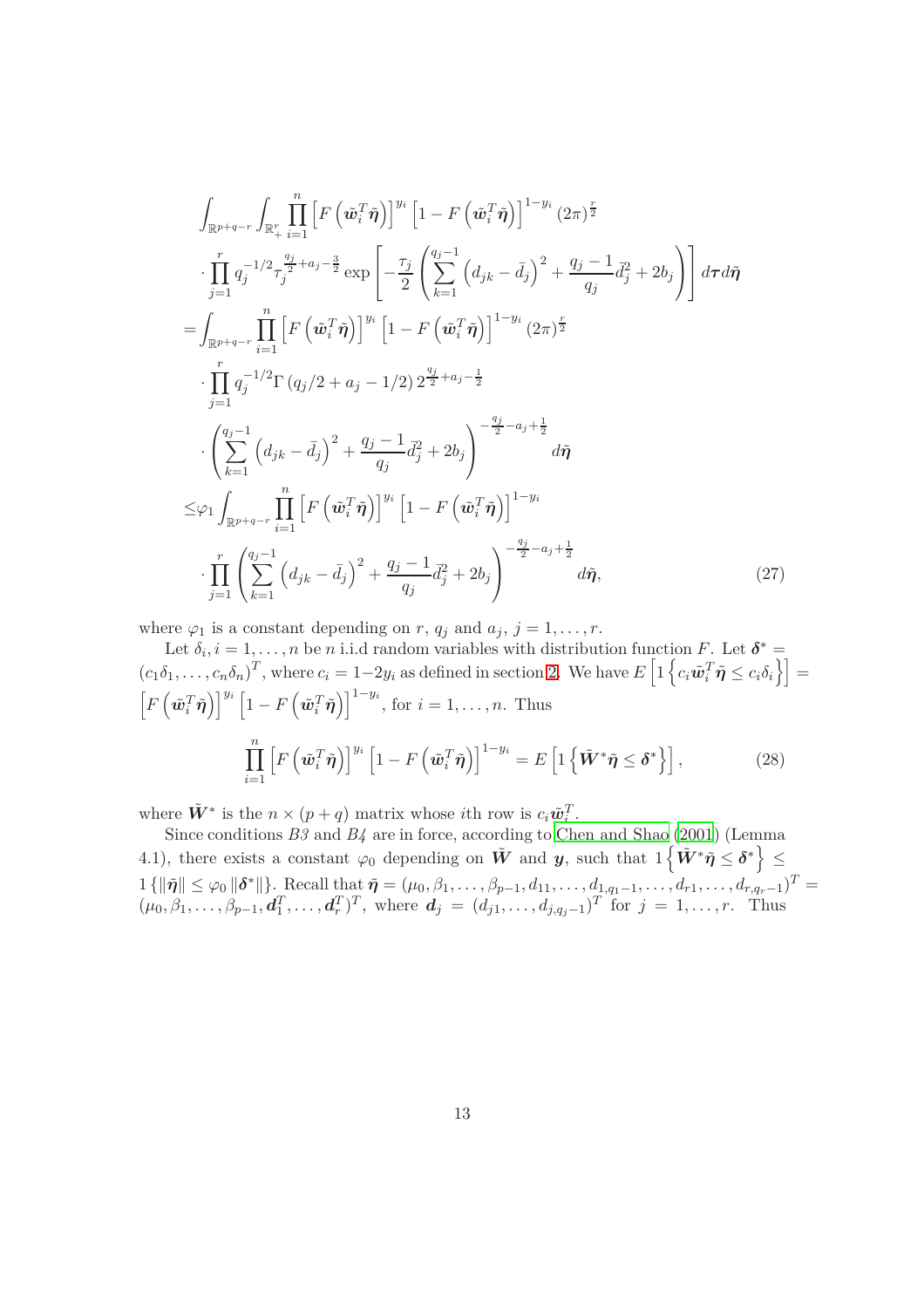from  $(27)$  and  $(28)$  it follows that  $(26)$  is bounded above by

$$
\varphi_{1}E\left[\int_{\mathbb{R}^{p+q-r}}1\{\|\tilde{\eta}\| \leq \varphi_{0}\|\delta^{*}\|\}\prod_{j=1}^{r}\left(\sum_{k=1}^{q_{j}-1}\left(d_{jk}-\bar{d}_{j}\right)^{2}+\frac{q_{j}-1}{q_{j}}\bar{d}_{j}^{2}+2b_{j}\right)^{-\frac{q_{j}}{2}-a_{j}+\frac{1}{2}}d\tilde{\eta}\right]
$$
\n
$$
\leq 2^{p}\varphi_{0}^{p}\varphi_{1}E\left[\|\delta^{*}\|^{p}\int_{A_{d}}\prod_{j=1}^{r}\left(\sum_{k=1}^{q_{j}-1}\left(d_{jk}-\bar{d}_{j}\right)^{2}+\frac{q_{j}-1}{q_{j}}\bar{d}_{j}^{2}+2b_{j}\right)^{-\frac{q_{j}}{2}-a_{j}+\frac{1}{2}}d\mathbf{d}_{1}\cdots,d\mathbf{d}_{r}\right]
$$
\n
$$
\leq 2^{p}\varphi_{0}^{p}\varphi_{1}E\left[\|\delta^{*}\|^{p}\int_{A_{d}}\prod_{j=1}^{r}\left(\frac{q_{j}-1}{q_{j}}\bar{d}_{j}^{2}+2b_{j}\right)^{-\frac{q_{j}}{2}-a_{j}+\frac{1}{2}}d\mathbf{d}_{1}\cdots,d\mathbf{d}_{r}\right],\tag{29}
$$

where  $A_d = \{ |d_{jk}| \leq \varphi_0 \|\boldsymbol{\delta}^*\|, j = 1, \ldots, r, k = 1, \ldots, q_j - 1 \}.$ 

We consider two cases of condition *B1* separately.

**Case 1**:  $a_j < b_j = 0, q_j \ge 2$ . If  $q_j = 2$ , we have

$$
\int_{|d_{j1}| \le 1} \left[ (d_{j1})^2 \right]^{-a_j - \frac{1}{2}} d d_{j1} = -\frac{1}{2a_j} \left[ (d_{j1})^2 \right]^{-a_j - \frac{1}{2}} d_{j1} \Big|_{-1}^{1}
$$

$$
= -\frac{1}{2a_j} \left( 1 + 1 \right) = -\frac{1}{a_j} < \infty.
$$

For  $q_j > 2$ , note that,

<span id="page-13-0"></span>
$$
\int_{|d_{j1}| \le 1} \left[ \left( \sum_{k=1}^{q_{j}-1} d_{jk} \right)^{2} \right]^{-\frac{q_{j}}{2} - a_{j} + \frac{1}{2}} d d_{j1}
$$
\n
$$
= \frac{1}{2 - q_{j} - 2a_{j}} \left[ \left( \sum_{k=1}^{q_{j}-1} d_{jk} \right)^{2} \right]^{-\frac{q_{j}}{2} - a_{j} + \frac{1}{2}} \left( \sum_{k=1}^{q_{j}-1} d_{jk} \right) \Bigg|_{-1}^{1}
$$
\n
$$
= \frac{1}{2 - q_{j} - 2a_{j}} \left[ \left( 1 + \sum_{k=2}^{q_{j}-1} d_{jk} \right)^{2} \right]^{-\frac{q_{j}}{2} - a_{j} + \frac{1}{2}} \left( 1 + \sum_{k=2}^{q_{j}-1} d_{jk} \right)
$$
\n
$$
- \frac{1}{2 - q_{j} - 2a_{j}} \left[ \left( -1 + \sum_{k=2}^{q_{j}-1} d_{jk} \right)^{2} \right]^{-\frac{q_{j}}{2} - a_{j} + \frac{1}{2}} \left( -1 + \sum_{k=2}^{q_{j}-1} d_{jk} \right)
$$
\n
$$
\le \frac{1}{2 - q_{j} - 2a_{j}} \left\{ \left[ \left( 1 + \sum_{k=2}^{q_{j}-1} d_{jk} \right)^{2} \right]^{-\frac{q_{j}}{2} - a_{j} + 1} + \left[ \left( -1 + \sum_{k=2}^{q_{j}-1} d_{jk} \right)^{2} \right]^{-\frac{q_{j}}{2} - a_{j} + 1} \right\}. \quad (30)
$$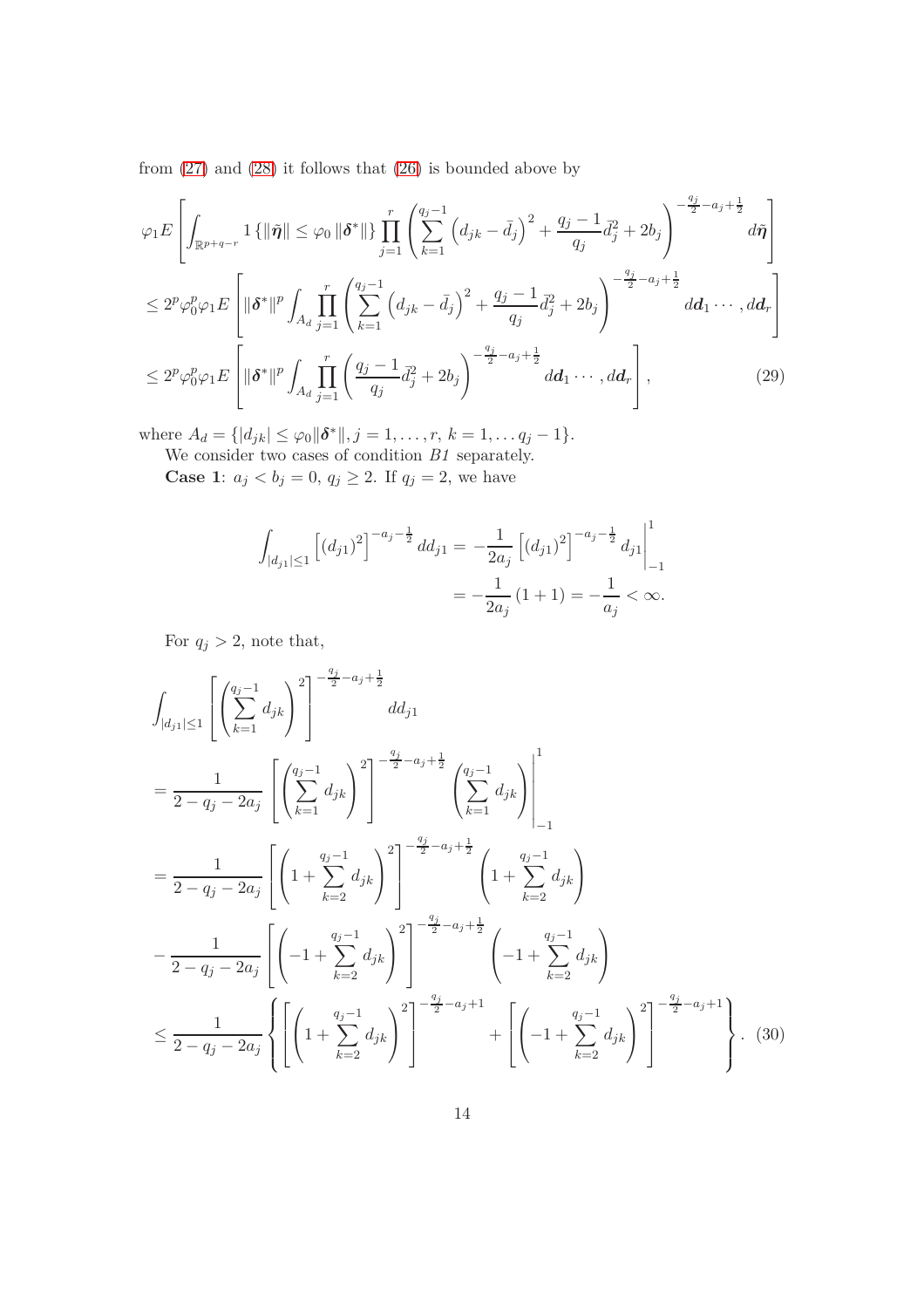Ignoring the constant multiple, continuing integrating [\(30\)](#page-13-0) with respect to  $d_{j2}, \ldots, d_{j,q_j-1}$ consecutively, we arrive at some linear combinations of terms

<span id="page-14-0"></span>
$$
\left[\left(\alpha_0 + d_{j,q_j-1}\right)^2\right]^{-\frac{q_j}{2} - a_j + \frac{q_j-1}{2}} \left(\alpha_0 + d_{j,q_j-1}\right)\Big|_{-1}^1, \tag{31}
$$

where  $\alpha_0$ 's are constants. Since  $a_j < 0$ , each of these terms in [\(31\)](#page-14-0) is finite. Then

$$
\int_{A_{dj}} \left(\frac{q_j - 1}{q_j} \bar{d}_j^2 + b_j\right)^{-\frac{q_j}{2} - a_j + \frac{1}{2}} d\mathbf{d}_j
$$
\n
$$
= [q_j (q_j - 1)]^{\frac{q_j}{2} + a_j - \frac{1}{2}} (\varphi_0 \|\boldsymbol{\delta}^*\|)^{-2a_j}
$$
\n
$$
\cdot \int_{\{ |d_{jk}| \le 1, k = 1, \dots, q_j - 1 \}} \left[ \left(\sum_{k=1}^{q_j - 1} d_{jk}\right)^2 \right]^{-\frac{q_j}{2} - a_j + \frac{1}{2}} d\mathbf{d}_j
$$
\n
$$
\le \varphi_{2j} \|\boldsymbol{\delta}^*\|^{-2a_j}, \tag{32}
$$

where  $A_{dj} = \{|d_{jk}| \leq \varphi_0 \|\boldsymbol{\delta}^*\|, k = 1, \ldots q_j - 1\}$  and  $\varphi_{2j}$  is a finite positive constant. **Case 2:**  $b_j > 0$ .

We have

$$
\int_{A_{dj}} \left( \frac{q_j - 1}{q_j} \bar{d}_j^2 + 2b_j \right)^{-\frac{q_j}{2} - a_j + \frac{1}{2}} d\mathbf{d}_j \le \int_{A_{dj}} (2b_j)^{-\frac{q_j}{2} - a_j + \frac{1}{2}} d\mathbf{d}_j
$$
\n
$$
\le (2b_j)^{-\frac{q_j}{2} - a_j + \frac{1}{2}} 2^{q_j - 1} \varphi_0^{q_j - 1} \|\boldsymbol{\delta}^*\|^{q_j - 1} \le \varphi_{3j} \|\boldsymbol{\delta}^*\|^{q_j - 1},
$$
\n(33)

<span id="page-14-2"></span><span id="page-14-1"></span> $\Box$ 

where  $\varphi_{3j}$  is a finite positive constant.

Using [\(32\)](#page-14-1), [\(33\)](#page-14-2), and condition *B5*, it follows that [\(26\)](#page-11-2) can be bounded above by

$$
2^{p} \varphi_{0}^{p} \varphi_{1} E \left[ \|\boldsymbol{\delta}^{*}\|^{p} \prod_{j=1}^{r} \left\{ \varphi_{2j} \|\boldsymbol{\delta}^{*}\|^{-2a_{j}} I(b_{j} = 0) + \varphi_{3j} \|\boldsymbol{\delta}^{*}\|^{q_{j}-1} I(b_{j} > 0) \right\} \right]
$$
  

$$
\leq 2^{p} \varphi_{0}^{p} \varphi_{1} \prod_{j:b_{j}=0} \varphi_{2j} \prod_{j:b_{j}>0} \varphi_{3j} \left[ E \|\boldsymbol{\delta}^{*}\|^{p+\sum_{j=1}^{r}[-2a_{j}I(b_{j}=0)+(q_{j}-1)I(b_{j}>0)]} \right]
$$
  

$$
<\infty.
$$

**Remark 3.** *If*  $q_j = 1$  *and*  $b_j = 0$ , [\(26\)](#page-11-2) *is*  $\infty$  *since*  $\int_{\mathbb{R}_+} \tau_j^{q_j/2 + a_j - 3/2}$  $\int_{j}^{q_j/2+u_j-3/2} d\tau_j = \infty$ . If  $b_j > 0$ , *the posterior density* [\(4\)](#page-1-0) *can be proper even when*  $q_j = 1$ *.*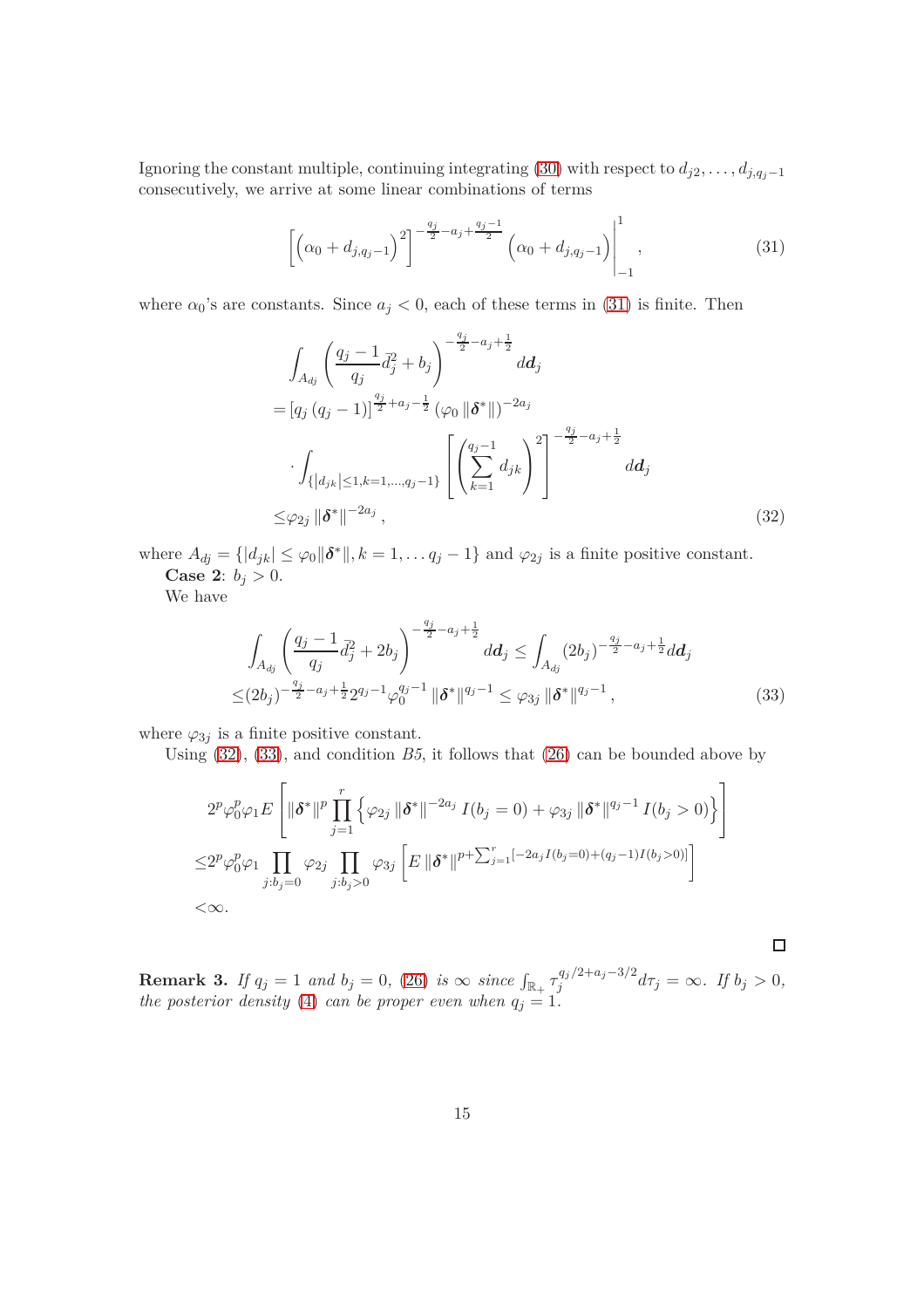#### <span id="page-15-5"></span>**B Two Lemmas**

In this section, we list some technical results. For  $\Sigma$  defined in [\(16\)](#page-6-2), note that

<span id="page-15-2"></span>
$$
\Sigma^{-1} = \left( \begin{array}{cc} \left( \boldsymbol{X}^T \boldsymbol{X} \right)^{-1} + RS(\boldsymbol{\tau})^{-1} \boldsymbol{R}^T & -RS(\boldsymbol{\tau})^{-1} \\ -S(\boldsymbol{\tau})^{-1} \boldsymbol{R}^T & S(\boldsymbol{\tau})^{-1} \end{array} \right), \tag{34}
$$

with  $S(\tau)$  and R defined as

<span id="page-15-0"></span>
$$
S(\tau) = \mathbf{Z}^T (\mathbf{I} - P_X) \mathbf{Z} + \mathbf{D}(\tau), \text{ and } R = \left(\mathbf{X}^T \mathbf{X}\right)^{-1} \mathbf{X}^T \mathbf{Z}
$$
(35)

respectively, where

<span id="page-15-1"></span>
$$
P_X = \mathbf{X} \left( \mathbf{X}^T \mathbf{X} \right)^{-1} \mathbf{X}^T. \tag{36}
$$

Also the mean for the conditional distribution of  $\eta$  in [\(15\)](#page-6-3) becomes

$$
\Sigma^{-1} \boldsymbol{W}^T \boldsymbol{v} = \left( \begin{array}{c} \left( \boldsymbol{X}^T \boldsymbol{X} \right)^{-1} \boldsymbol{X}^T \left[ \boldsymbol{I} - \boldsymbol{Z} S(\boldsymbol{\tau})^{-1} \boldsymbol{Z}^T \left( \boldsymbol{I} - P_{\boldsymbol{X}} \right) \right] \boldsymbol{v} \\ S(\boldsymbol{\tau})^{-1} \boldsymbol{Z}^T \left( \boldsymbol{I} - P_{\boldsymbol{X}} \right) \boldsymbol{v} \end{array} \right).
$$

Let  $U^T \Lambda U$  be the spectral decomposition of  $\mathbf{Z}^T (\mathbf{I} - P_X) \mathbf{Z}$  and let  $\lambda_j$ 's be the diagonal elements of  $\Lambda$ . Then  $(Z^T(I - P_X)Z)^+ \equiv U^T \Lambda^+ U$ , where  $\Lambda^+$  is a diagonal matrix whose *j*th diagonal element is  $\lambda_j^+ = 1/\lambda_j$  if  $\lambda_j \neq 0$ , and 0 otherwise.

<span id="page-15-3"></span>**Lemma 1.** For the matrices  $S(\tau)$  and  $P_X$  defined in [\(35\)](#page-15-0) and [\(36\)](#page-15-1), the following in*equalities hold for all*  $\tau_j \in \mathbb{R}_+$ ,  $j = 1, \ldots, r$ :

- *1.*  $S(\tau)^{-1} \leq (Z^T (I P_X) Z)^+ + \sum_{j=1}^r 1/\tau_j (I P_{Z^T (I P_X) Z}).$ 2.  $(R_jS(\tau)^{-1}R_j^T)^{-1} \preceq (\lambda_p + \tau_j) I_{q_j}$ , where  $\lambda_p$  is the largest eigenvalue of  $\boldsymbol{Z}^T$  (**I** – P<sub>X</sub>)  $\boldsymbol{Z}$
- *and*  $R_j$  *is a*  $q_j \times q$  *matrix with* 0's and 1's such that  $R_j \mathbf{u} = \mathbf{u}_j$ .

The proof of the above result is similar to that of Lemma 1 in Román and Hobert [\(2012](#page-27-2)) and we omit it.

<span id="page-15-4"></span>**Lemma 2.** Let  $S(\tau)$  and  $P_X$  be the two matrices as defined in [\(35\)](#page-15-0) and [\(36\)](#page-15-1). Let  $\mathbf{l} = (l_1, \ldots, l_n)^T \in \mathbb{R}^n$ . For any  $\boldsymbol{\tau} \in \mathbb{R}_+^r$ , we have,

$$
\left\|S(\tau)^{-1}\mathbf{Z}^T\left(\mathbf{I}-\mathbf{P}_X\right)\mathbf{l}\right\|\leq \hat{\varphi}\sum_{i=1}^n|l_i|,
$$

*where*  $\|\cdot\|$  *denotes the Euclidean norm and*  $\hat{\varphi}$  *is a finite number that depends on* W.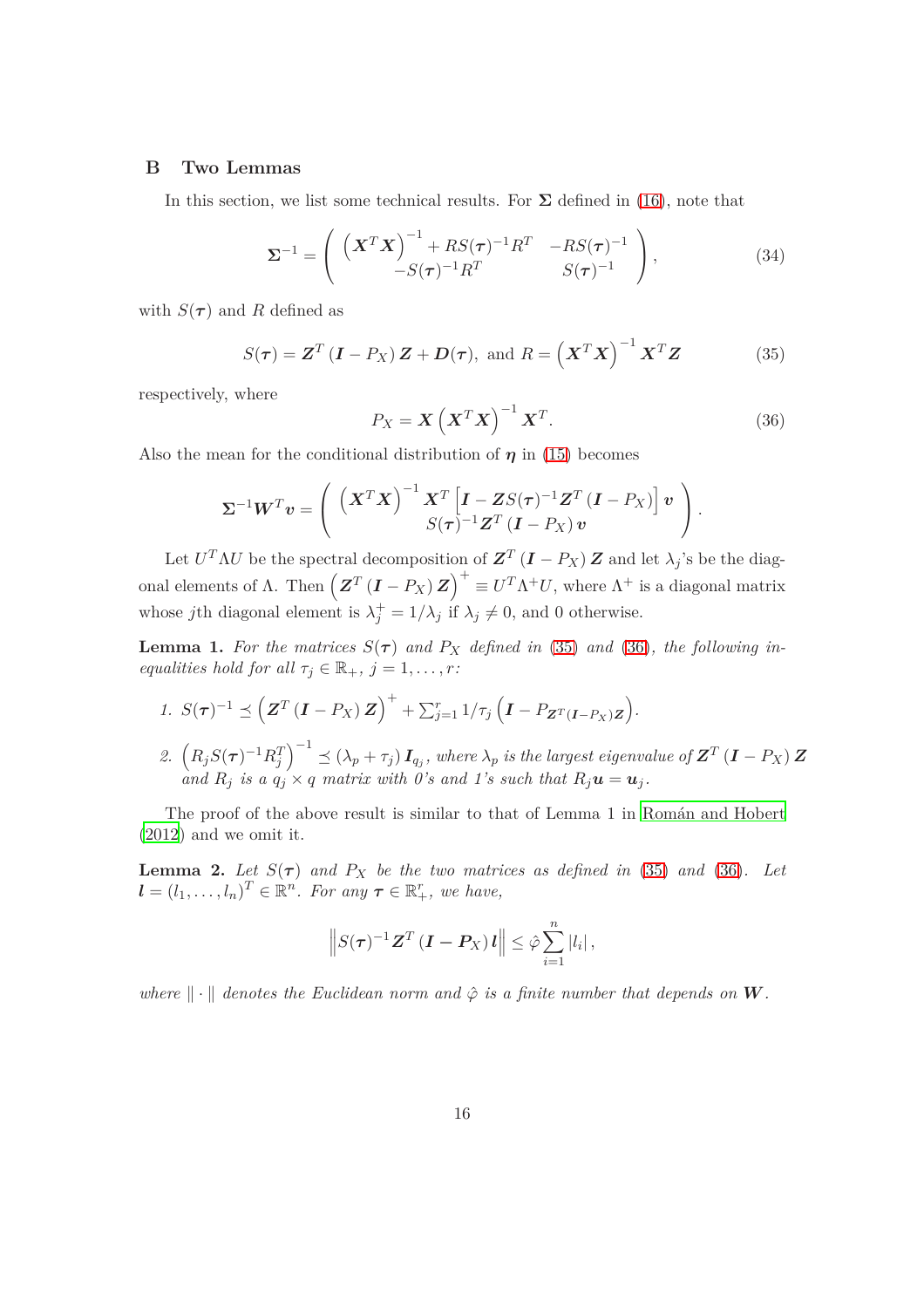*Proof.* Let  $\mathbf{Z}_P \equiv (\mathbf{I} - P_X) \mathbf{Z}$  and  $\mathbf{z}_{P_i}^T$  be the *i*th row of  $\mathbf{Z}_P$ . Then

$$
\|S(\tau)^{-1}Z^{T}(I-P_X)I\| = \left\|\left(Z_{P}^{T}Z_{P} + D(\tau)\right)^{-1}Z_{P}^{T}I\right\|
$$
  
\n
$$
= \left\|\sum_{i=1}^{n}\left(Z_{P}^{T}Z_{P} + D(\tau)\right)^{-1}z_{Pi}I_{i}\right\| \leq \sum_{i=1}^{n}\left\|\left(Z_{P}^{T}Z_{P} + D(\tau)\right)^{-1}z_{Pi}I_{i}\right\|
$$
  
\n
$$
= \sum_{i=1}^{n}\left\|\left(\sum_{k=1}^{n}z_{Pk}z_{Pk}^{T} + D(\tau)\right)^{-1}z_{Pi}I_{i}\right\| \leq \sum_{i=1}^{n}|l_{i}|\varphi_{i}(\tau),
$$

where

$$
\varphi_i^2\left(\boldsymbol{\tau}\right) = \boldsymbol{z}_{Pi}^T\left({\boldsymbol{z}_{Pi}\boldsymbol{z}_{Pi}^T} + \sum_{k\in\{1,...,n\}\backslash\{i\}}{\boldsymbol{z}_{Pk}\boldsymbol{z}_{Pk}^T} + \boldsymbol{D}(\boldsymbol{\tau})\right)^{-2}\boldsymbol{z}_{Pi}.
$$

Note that for fixed  $i \in \{1, 2, \ldots, n\},\$ 

$$
\varphi_i^2(\tau) = z_{Pi}^T \left( z_{Pi} z_{Pi}^T + \sum_{k \in \{1, \ldots, n\} \setminus \{i\}} z_{Pk} z_{Pk}^T + D(\tau) \right.\n- \frac{1}{\sum_{j=1}^r 1/\tau_j} I_q + \frac{1}{\sum_{j=1}^r 1/\tau_j} I_q \right)^{-2} z_{Pi} \n\leq \sup_{\iota \in \mathbb{R}_+^{n+q}} t_i^T \left( t_i t_i^T + \sum_{k \in \{1, \ldots, n\} \setminus \{i\}} t_k t_k t_k^T + \sum_{k=n+1}^{n+q} t_k t_k t_k^T + t_1 I_q \right)^{-2} t_i \n\equiv \varphi_i^2,
$$

where  $\boldsymbol{\iota} = (\iota_1, \iota_2, \ldots, \iota_{n+q}), t_k = \boldsymbol{z}_{Pk}$  for  $k \in \{1, \ldots, n\}$  and for  $k = n+1, \ldots, n+q$ , define  $t_k$  to be a  $q \times 1$  unit vector with 1 on the  $(k - n)$ th position, 0 elsewhere. The inequality follows from the fact that  $\sum_{j=1}^{r} 1/\tau_j > 1/\tau_j$ . By Lemma 3 in Román and Hobert (2012), we know that  $\hat{\varphi}_i^2$  is finite. Let  $\hat{\varphi} = \max_{1 \leq i \leq n} \hat{\varphi}_i$ , then

$$
\left\|S(\tau)^{-1}\mathbf{Z}^{T}(\mathbf{I}-\mathbf{P}_{X})\mathbf{I}\right\| \leq \sum_{i=1}^{n}|l_{i}|\hat{\varphi}_{i} \leq \hat{\varphi}\sum_{i=1}^{n}|l_{i}|.
$$

 $\Box$ 

#### <span id="page-16-0"></span>**C Proof of Theorem [2](#page-8-1)**

The two-block Gibbs sampler  $\{\boldsymbol{\eta}^{(m)}, (\boldsymbol{v}^{(m)}, \boldsymbol{\tau}^{(m)})\}_{m=0}^{\infty}$  in Algorithm [1](#page-7-3) has the same rate of convergence as its two marginal chains, namely, the  $\eta$ -chain and the  $(v, \tau)$ chain. Here we work with the  $\eta$ -chain, denoted as  $\Psi = {\{\eta^{(m)}\}}_{m=0}^{\infty}$  and establish its geometric rate of convergence. Define  $A \equiv \{j \in \{1, ..., r\} : b_j = 0\}$ . Recall that given  $\eta$ , the conditional distribution of  $\tau$  is given by independent Gamma $(a_j +$  $q_j/2, b_j + \mathbf{u}_j^T \mathbf{u}_j/2$ ,  $j = 1, \ldots, r$ , which is not defined when *A* is not empty and  $\boldsymbol{\eta} \in \mathcal{N}$  =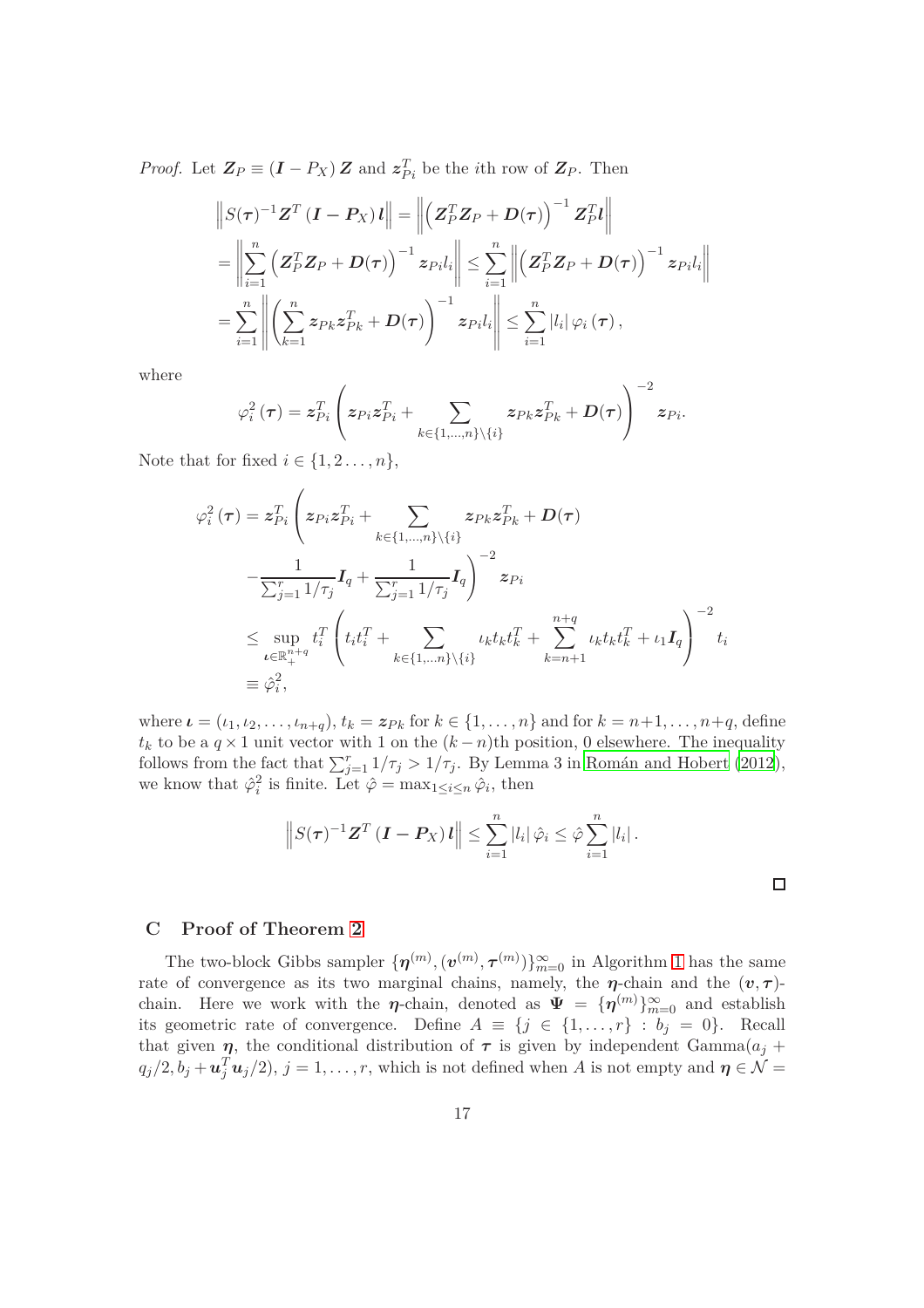$\left\{\boldsymbol{\eta} \in \mathbb{R}^{p+q}; \prod_{j\in A} ||\boldsymbol{u}_j|| = 0\right\}$ . Since N is a set of measure zero, simulation of the Gibbs sampler is not affected by the fact that  $\pi(\tau|\eta, y)$  is not defined on N. But as mentioned in Román and Hobert (2012), for a theoretical analysis of the  $\eta$ -chain, the Mtd of  $\Psi$ and hence  $\pi(\tau | \eta, y)$  must be defined for *all*  $\eta \in \mathbb{R}^{p+q}$ . Since N is a measure zero set, the Mtd of  $\Psi$  hence  $\pi(\tau|\eta, y)$  can be defined arbitrarily on N. If A is not empty for all  $\boldsymbol{\eta} \in \mathbb{R}^{p+q}$ , we define  $\pi(\boldsymbol{\tau}|\boldsymbol{\eta}, \boldsymbol{y})$  as follows,

$$
\pi(\tau|\boldsymbol{\eta},\boldsymbol{y}) = \begin{cases} \prod_{j=1}^{r} f_G\left(\tau_j,\frac{q_j}{2}+a_j,\frac{\boldsymbol{u}_j^T\boldsymbol{u}_j}{2}+b_j\right) & \text{if } \boldsymbol{\eta} \notin \mathcal{N} \\ \prod_{j=1}^{r} f_G\left(\tau_j,1,1\right) & \text{if } \boldsymbol{\eta} \in \mathcal{N} \end{cases},
$$

where  $f_G$  stands for the density of a Gamma random variable.

We denote the  $\{\boldsymbol{\eta}^{(m)}\}_{m=0}^{\infty}$  Markov chain defined on  $\mathbb{R}^{p+q}\setminus\mathcal{N}$  as  $\tilde{\Psi}$ . The chain  $\tilde{\Psi}$  is Harris ergodic on  $\mathbb{R}^{p+q}\setminus\mathcal{N}$ . Our proof of geometric ergodicity of  $\Psi$  is through that of  $\hat{\Psi}$ . The following proof establishes the geometric ergodicity of  $\hat{\Psi}$ .

*Proof.* We prove the geometric ergodicity of  $\tilde{\Psi}$  by establishing a drift function, which has the following form,

<span id="page-17-1"></span>
$$
V(\boldsymbol{\eta}) = \sum_{i=1}^{n} \left( \boldsymbol{x}_i^T \boldsymbol{\beta} + \boldsymbol{z}_i^T \boldsymbol{u} \right)^2 + \sum_{j=1}^{r} \left( \boldsymbol{u}_j^T \boldsymbol{u}_j \right)^{-c}, \qquad (37)
$$

where  $c \in (0, 1/2)$  is a positive constant determined later in the proof. Note that, since the condition A1 is in force,  $V(\eta) : \mathbb{R}^{p+q} \setminus \mathcal{N} \to [0,\infty)$  is unbounded off compact sets. We show that for any  $\eta, \eta' \in \mathbb{R}^{p+q} \setminus \mathcal{N}$ , there exists  $\rho_1 \in [0,1)$  and  $L_1 > 0$  such that

<span id="page-17-0"></span>
$$
E[V(\boldsymbol{\eta})|\boldsymbol{\eta}'] \le \rho_1 V(\boldsymbol{\eta}') + L_1. \tag{38}
$$

By Fubini's theorem, we have

$$
\begin{array}{lcl} E\left[V\left(\boldsymbol{\eta}\right)|\boldsymbol{\eta}'\right] & = & \displaystyle\int_{\mathbb{R}^{p+q}\backslash \mathcal{N}} V\left(\boldsymbol{\eta}\right)k\left(\boldsymbol{\eta}|\boldsymbol{\eta}'\right)d\boldsymbol{\eta} \\ \\ & = & \displaystyle\int_{\mathbb{R}^{n}}\int_{\mathbb{R}^{r}_{+}}\int_{\mathbb{R}^{p+q}\backslash \mathcal{N}} V\left(\boldsymbol{\eta}\right)\pi\left(\boldsymbol{\eta}|\boldsymbol{v},\boldsymbol{\tau},\boldsymbol{y}\right)\pi\left(\boldsymbol{v},\boldsymbol{\tau}|\boldsymbol{\eta}',\boldsymbol{y}\right)d\boldsymbol{\eta}d\boldsymbol{\tau}d\boldsymbol{v} .\end{array}
$$

Thus, the expectation on the left hand side of [\(38\)](#page-17-0) can be evaluated using two steps. First, we calculate the expectation with respect to the conditional distribution of  $\eta$  given  $v, \tau$  and  $y$ , that is  $E[V(\eta)|v, \tau, y]$ .

From [\(34\)](#page-15-2) and [\(35\)](#page-15-0), we have  $\mathbf{W\Sigma}^{-1}\mathbf{W}^T = P_X + (\mathbf{I} - P_X) \mathbf{Z} S(\tau)^{-1} \mathbf{Z}^T (\mathbf{I} - P_X).$ Also  $(I - P_X) = (I - P_X)^2$ . Let  $\tilde{P} = (I - P_X) Z D(\tau)^{-1/2}$ , then

$$
\begin{aligned} &(I - P_X) \mathbf{Z} S(\tau)^{-1} \mathbf{Z}^T \left( \mathbf{I} - P_X \right) \\ &= (I - P_X)^2 \mathbf{Z} S(\tau)^{-1} \mathbf{Z}^T \left( \mathbf{I} - P_X \right)^2 \\ &= (I - P_X) \tilde{P} \left( \tilde{P}^T \tilde{P} + \mathbf{I} \right)^{-1} \tilde{P}^T \left( \mathbf{I} - P_X \right) \preceq \mathbf{I} - P_X. \end{aligned}
$$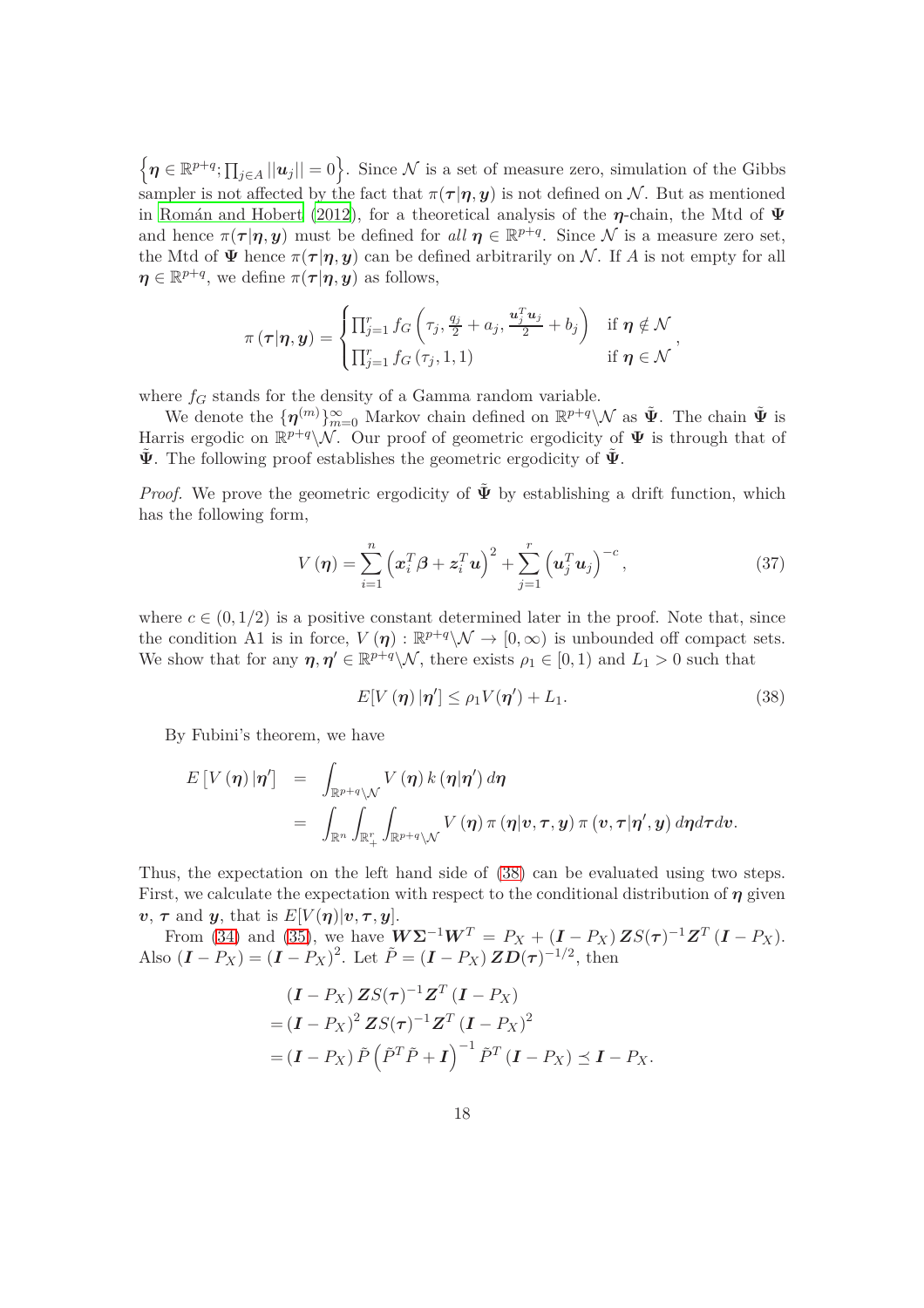Thus,  $W\Sigma^{-1}W^T \preceq P_X + I - P_X = I$ . Here " $W\Sigma^{-1}W^T \preceq I$ " means that  $I W\Sigma^{-1}W^{T}$  is a positive semidefinite matrix. From [\(15\)](#page-6-3) and [\(16\)](#page-6-2), it follows that

$$
E\left[\sum_{i=1}^{n} \left(x_i^T \beta + z_i^T u\right)^2 | v, \tau, y\right] \le E\left[\eta^T \Sigma \eta | \tau, v, y\right]
$$
  
=  $p + q + v W \Sigma^{-1} W^T v \le p + q + v^T v.$  (39)

According to Román and Hobert (2012), for  $c \in (0, 1/2)$  we have

<span id="page-18-1"></span>
$$
E\left[\left(\mathbf{u}_j^T\mathbf{u}_j\right)^{-c}|\mathbf{v},\boldsymbol{\tau},\mathbf{y}\right] \le 2^{-c}\frac{\Gamma\left(q_j/2-c\right)}{\Gamma\left(q_j/2\right)}\left[\lambda_p^c+\tau_j^c\right],\tag{40}
$$

where  $\lambda_p$  is the largest eigenvalue of  $\mathbf{Z}^T(\mathbf{I} - P_{\mathbf{X}})\mathbf{Z}$ . Using [\(39\)](#page-18-0) and [\(40\)](#page-18-1) from [\(37\)](#page-17-1), we have

<span id="page-18-4"></span>
$$
E[V(\eta) | \tau, v, y] \leq v^T v + 2^{-c} \sum_{j=1}^r \frac{\Gamma(q_j/2 - c)}{\Gamma(q_j/2)} \tau_j^c + 2^{-c} \sum_{j=1}^r \frac{\Gamma(q_j/2 - c)}{\Gamma(q_j/2)} \lambda_p^c + p + q. (41)
$$

Now we consider the expectation corresponding to the conditional distribution of  $v$ and  $\tau$  given  $\eta'$  and  $y$ . Using (10) from [Roy and Hobert \(2007](#page-27-0)), we have

$$
E(v_i^2|\boldsymbol{\eta}',\boldsymbol{y}) = \begin{cases} 1 + (\boldsymbol{x}_i^T\boldsymbol{\beta}' + \boldsymbol{z}_i^T\boldsymbol{u}')^2 + \frac{(\boldsymbol{x}_i^T\boldsymbol{\beta}' + \boldsymbol{z}_i^T\boldsymbol{u}')\phi(\boldsymbol{x}_i^T\boldsymbol{\beta}' + \boldsymbol{z}_i^T\boldsymbol{u}')}{\Phi(\boldsymbol{x}_i^T\boldsymbol{\beta}' + \boldsymbol{z}_i^T\boldsymbol{u}')}, & \text{if } y_i = 1\\ 1 + (\boldsymbol{x}_i^T\boldsymbol{\beta}' + \boldsymbol{z}_i^T\boldsymbol{u}')^2 - \frac{(\boldsymbol{x}_i^T\boldsymbol{\beta}' + \boldsymbol{z}_i^T\boldsymbol{u}')\phi(\boldsymbol{x}_i^T\boldsymbol{\beta}' + \boldsymbol{z}_i^T\boldsymbol{u}')}{1 - \Phi(\boldsymbol{x}_i^T\boldsymbol{\beta}' + \boldsymbol{z}_i^T\boldsymbol{u}')}, & \text{if } y_i = 0 \end{cases}
$$

The above expectation can be written as,

<span id="page-18-2"></span>
$$
E(v_i^2|\boldsymbol{\eta}',\boldsymbol{y}) = 1 + \left(\boldsymbol{w}_i^{*T}\boldsymbol{\eta}'\right)^2 - \frac{\left(\boldsymbol{w}_i^{*T}\boldsymbol{\eta}'\right)\phi\left(\boldsymbol{w}_i^{*T}\boldsymbol{\eta}'\right)}{1 - \Phi\left(\boldsymbol{w}_i^{*T}\boldsymbol{\eta}'\right)},\tag{42}
$$

<span id="page-18-0"></span>*.*

where  $w_i^* = c_i w_i^T$  is the *i*<sup>th</sup> row of  $W^*$  defined in section [2.](#page-3-0) Also,

<span id="page-18-3"></span>
$$
-\frac{\left(\boldsymbol{w}_{i}^{*T}\boldsymbol{\eta}'\right)\phi\left(\boldsymbol{w}_{i}^{*T}\boldsymbol{\eta}'\right)}{1-\Phi\left(\boldsymbol{w}_{i}^{*T}\boldsymbol{\eta}'\right)} \leq \begin{cases} \left|\frac{\left(\boldsymbol{w}_{i}^{*T}\boldsymbol{\eta}'\right)\phi\left(\boldsymbol{w}_{i}^{*T}\boldsymbol{\eta}'\right)}{1-\Phi\left(\boldsymbol{w}_{i}^{*T}\boldsymbol{\eta}'\right)}\right| & \text{if } \boldsymbol{w}_{i}^{*T}\boldsymbol{\eta}' \leq 0\\ 0 & \text{if } \boldsymbol{w}_{i}^{*T}\boldsymbol{\eta}' > 0 \end{cases}
$$

$$
\leq \sup_{u \in (-\infty,0]} \left|\frac{u\phi\left(u\right)}{1-\Phi\left(u\right)}\right| \equiv \Xi,
$$
(43)

where  $\Xi \in (0, \infty)$ .

We use  $A_1, \ldots, A_{2^n}$  to denote all the subsets of  $\mathbb{N}_n = \{1, 2, \ldots, n\}$ . Following [Roy and Hobert \(2007](#page-27-0)), let

$$
S_j = \left\{ \boldsymbol{\eta}' \in \mathbb{R}^{p+q} \setminus \{ \mathbf{0} \} : \boldsymbol{w}_i^T \boldsymbol{\eta}' \leq 0 \text{ for all } i \in A_j \text{ and } \boldsymbol{w}_i^T \boldsymbol{\eta}' > 0 \text{ for all } i \in \bar{A}_j \right\},\
$$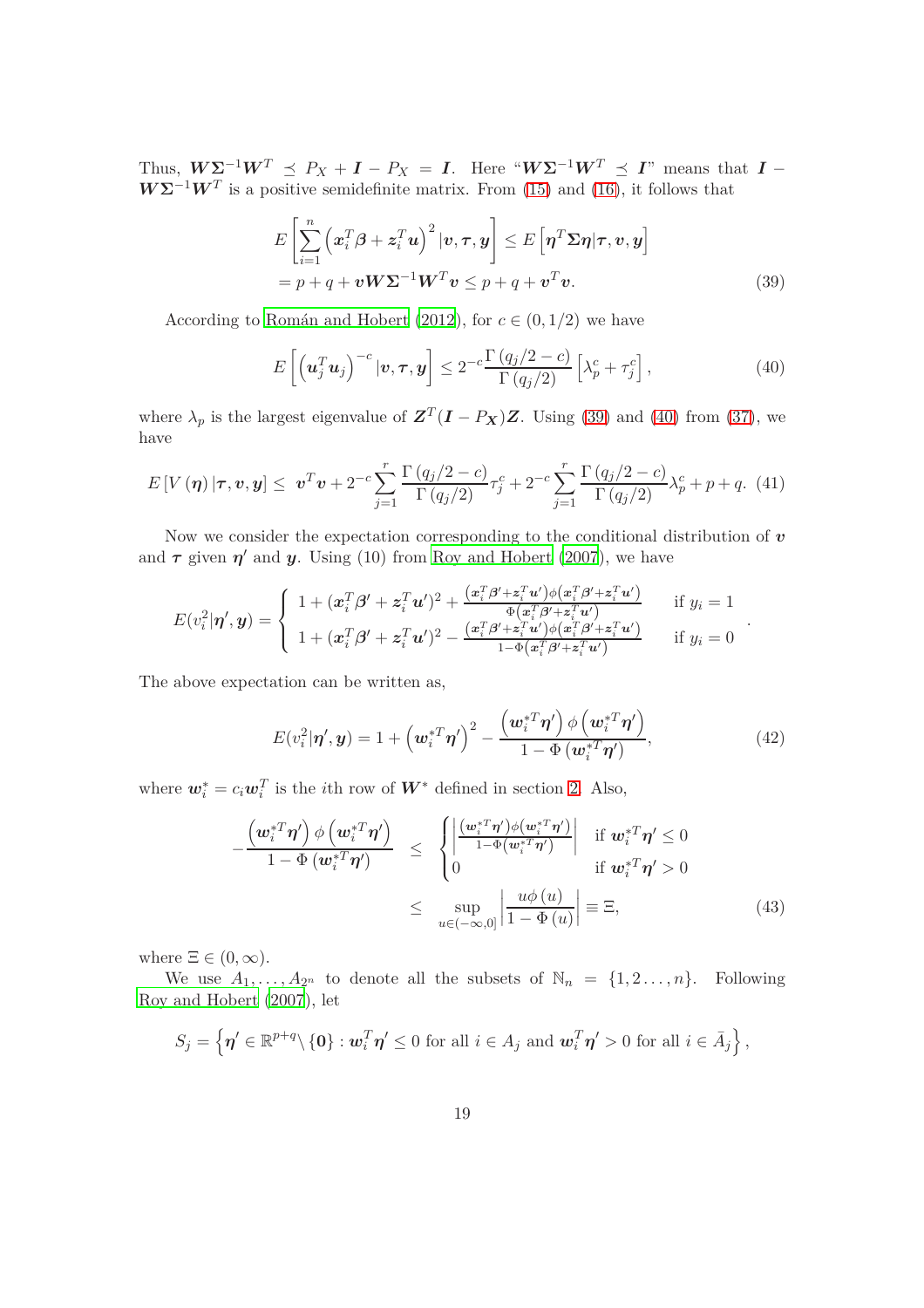where  $\overline{A}_j$  is the complement of  $A_j$ . As mentioned in [Roy and Hobert \(2007](#page-27-0)), the sets  $S_j$ 's are disjoint,  $\bigcup_{j=1}^{2^n} S_j = \mathbb{R}^{p+q} \setminus \{0\}$  and some of the  $S_j$ 's may be empty. For  $j \in C \equiv$  $\{i \in \mathbb{N}_{2^n} : S_i \neq \emptyset\},\$ define

$$
H_j(\boldsymbol{\eta}') = \frac{\sum_{i \in A_j} \left(\boldsymbol{w}_i^{*T}\boldsymbol{\eta}'\right)^2}{\sum_{i=1}^n \left(\boldsymbol{w}_i^{*T}\boldsymbol{\eta}'\right)^2} = \frac{\sum_{i \in A_j} \left(\boldsymbol{w}_i^{*T}\boldsymbol{\eta}'\right)^2}{\sum_{i \in A_j} \left(\boldsymbol{w}_i^{*T}\boldsymbol{\eta}'\right)^2 + \sum_{i \in \bar{A}_j} \left(\boldsymbol{w}_i^{*T}\boldsymbol{\eta}'\right)^2}.
$$

By [\(42\)](#page-18-2), for  $\eta \in S_j$ ,  $j \in C$ , we have

$$
E\left[\sum_{i=1}^{n}v_{i}^{2}|\boldsymbol{\eta}',\boldsymbol{y}\right]
$$
  
\n
$$
=n+\sum_{i=1}^{n}\left(w_{i}^{*T}\boldsymbol{\eta}'\right)^{2}-\sum_{i\in A_{j}}\frac{\left(w_{i}^{*T}\boldsymbol{\eta}'\right)\phi\left(w_{i}^{*T}\boldsymbol{\eta}'\right)}{1-\Phi\left(w_{i}^{*T}\boldsymbol{\eta}'\right)}-\sum_{i\in \bar{A_{j}}}\frac{\left(w_{i}^{*T}\boldsymbol{\eta}'\right)\phi\left(w_{i}^{*T}\boldsymbol{\eta}'\right)}{1-\Phi\left(w_{i}^{*T}\boldsymbol{\eta}'\right)}
$$
  
\n
$$
=n+\sum_{i=1}^{n}\left(w_{i}^{*T}\boldsymbol{\eta}'\right)^{2}+\sum_{i\in A_{j}}\left|\frac{\left(w_{i}^{*T}\boldsymbol{\eta}'\right)\phi\left(w_{i}^{*T}\boldsymbol{\eta}'\right)}{1-\Phi\left(w_{i}^{*T}\boldsymbol{\eta}'\right)}\right|-\sum_{i\in \bar{A_{j}}}\frac{\left(w_{i}^{*T}\boldsymbol{\eta}'\right)\phi\left(w_{i}^{*T}\boldsymbol{\eta}'\right)}{1-\Phi\left(w_{i}^{*T}\boldsymbol{\eta}'\right)}
$$
  
\n
$$
\leq n+\sum_{i=1}^{n}\left(w_{i}^{*T}\boldsymbol{\eta}'\right)^{2}+n\Xi-\sum_{i\in \bar{A_{j}}}\left(w_{i}^{*T}\boldsymbol{\eta}'\right)^{2}
$$
  
\n
$$
=n(1+\Xi)+H_{j}(\boldsymbol{\eta}')\sum_{i=1}^{n}\left(w_{i}^{*T}\boldsymbol{\eta}'\right)^{2},
$$

where  $\Xi$  is defined in [\(43\)](#page-18-3) and the inequality is due to the fact that  $u\phi(u) / [1 - \Phi(u)] \ge$  $u^2$  for  $u \ge 0$ . Define  $\lambda_j = \sup_{\eta' \in S_j} \{ H_j(\eta') \} \in [0,1]$  and

<span id="page-19-1"></span>
$$
\lambda_0 = \max_{j \in C} \lambda_j.
$$

If  $\eta' = 0$ , from [\(42\)](#page-18-2), we have  $E\left[\sum_{i=1}^n v_i^2 | \eta', \mathbf{y}\right] = n$ . Thus, for all  $\eta' \in \mathbb{R}^{p+q}$ ,

<span id="page-19-0"></span>
$$
E\left[\sum_{i=1}^{n} v_i^2 | \boldsymbol{\eta}', \boldsymbol{y}\right] \le \lambda_0 \sum_{i=1}^{n} \left(\boldsymbol{x}_i^T \boldsymbol{\beta}' + \boldsymbol{z}_i^T \boldsymbol{u}'\right)^2 + n\left(1 + \Xi\right). \tag{44}
$$

Since conditions A1 and A2 are in force, using the techniques in [Roy and Hobert \(2007](#page-27-0)), it can be shown that  $\lambda_0 < 1$ .

For  $c \in (0, 1/2)$ , define

<span id="page-19-2"></span>
$$
G_j(-c) = 2^c \frac{\Gamma(q_j/2 + a_j + c)}{\Gamma(q_j/2 + a_j)} \text{ for } j = 1, ..., r.
$$
 (45)

Since  $\tau_j|\boldsymbol{\eta}',\boldsymbol{y} \sim \text{Gamma}(a_j + q_j/2, b_j + \boldsymbol{u}_j'^T \boldsymbol{u}_j'/2),$ 

$$
E\left[\tau_j^c|\mathbf{u}_j',\mathbf{y}\right] = 2^{-c}G_j\left(-c\right)\left[b_j + \frac{\mathbf{u}_j'^T\mathbf{u}_j'}{2}\right]^{-c}
$$
  
 
$$
\leq G_j\left(-c\right)\left[(2b_j)^{-c}I_{(0,\infty)}\left(b_j\right) + \left(\mathbf{u}_j'^T\mathbf{u}_j'\right)^{-c}I_{\{0\}}\left(b_j\right)\right].
$$
 (46)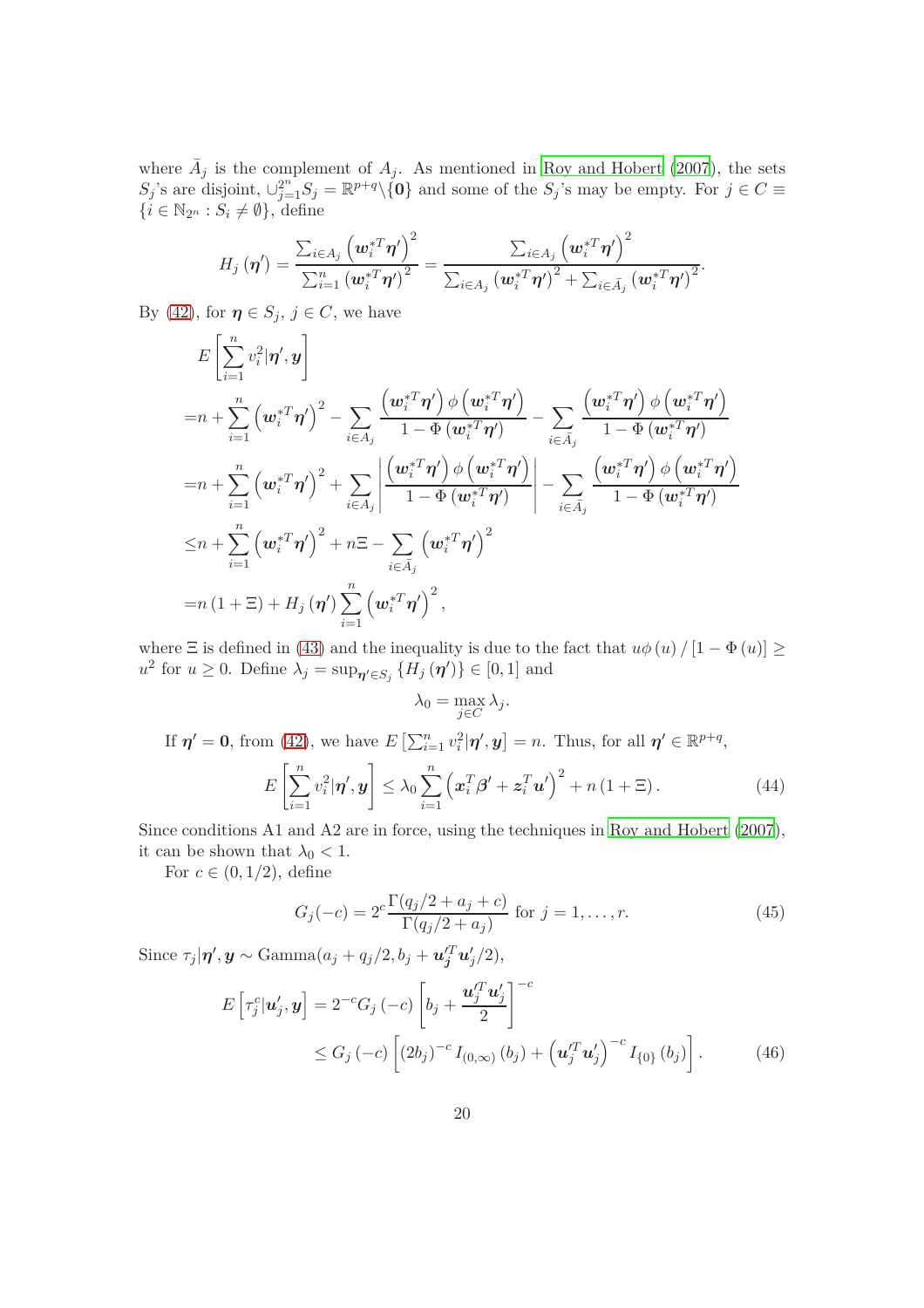Recall that  $A = \{j \in \{1, 2, \ldots, r\} : b_j = 0\}$ . We consider two cases, namely, when A is empty and *A* is not empty.

**Case 1**: *A* is not empty.

Then using  $(44)$  and  $(46)$ , from  $(41)$  we have

$$
E[V(\boldsymbol{\eta})|\boldsymbol{\eta}'] \leq \lambda_0 \sum_{i=1}^n \left(\boldsymbol{x}_i^T\boldsymbol{\beta}' + \boldsymbol{z}_i^T\boldsymbol{u}'\right)^2 + \delta_1(c) \sum_{j\in A} \left(\boldsymbol{u}_j^T\boldsymbol{u}_j'\right)^{-c} + L_1(c),
$$

where

$$
\delta_1(c) \equiv 2^{-c} \max_{j \in A} G_j(-c) \frac{\Gamma(q_j/2 - c)}{\Gamma(q_j/2)},
$$
\n
$$
L_1(c) \equiv n(1 + \Xi) + p + q + 2^{-c} \lambda_p^c \sum_{j=1}^r \frac{\Gamma(q_j/2 - c)}{\Gamma(q_j/2)}
$$
\n
$$
+ 2^{-c} \sum_{j \notin A} G_j(-c) \frac{\Gamma(q_j/2 - c)}{\Gamma(q_j/2)} (2b_j)^{-c}.
$$
\n(47)

By Román and Hobert (2012), there exists  $c \in C_1 = (0, 1/2) \cap (0, -\max_{j \in A} a_j)$  such that  $\delta_1(c) < 1$ . Thus, taking  $\rho_1 = \max(\lambda_0, \delta_1(c))$ , and  $L_1 = L_1(c)$ , we have

<span id="page-20-0"></span>
$$
E[V(\boldsymbol{\eta})|\boldsymbol{\eta}'] \leq \rho_1 V(\boldsymbol{\eta}') + L_1.
$$

**Case 2**: *A* is empty.

In this case, the conditional expectation of  $\tau_j^c$  can be bounded by a constant. Indeed from [\(46\)](#page-19-1) we have

$$
E\left[\tau_j^c|\mathbf{u}_j',\mathbf{y}\right] = 2^{-c}G_j\left(-c\right)\left[b_j + \frac{\mathbf{u}_j'^T\mathbf{u}_j'}{2}\right]^{-c} \le G_j\left(-c\right)(2b_j)^{-c}.
$$

Thus when *A* is empty, we have

$$
E[V(\boldsymbol{\eta})|\boldsymbol{\eta}'] \leq \lambda_0 \sum_{i=1}^n (\boldsymbol{x}_i^T\boldsymbol{\beta}' + \boldsymbol{z}_i^T\boldsymbol{u}')^2 + L_1(c) \leq \lambda_0 V(\boldsymbol{\eta}') + L_1(c).
$$

Hence in both cases, [\(38\)](#page-17-0) holds. We now show that  $\eta$ -chain is a Feller chain on  $\mathbb{R}^{p+q}\setminus\mathcal{N}$ , which means that  $K(\eta, O)$  is a lower semi-continuous function on  $\mathbb{R}^{p+q}\setminus\mathcal{N}$  for each fixed open set *O*. For a sequence  $\{\eta_m\}$  note that,

$$
\liminf_{m \to \infty} K(\eta_m, O) = \liminf_{m \to \infty} \int_O k(\eta | \eta_m) d\eta
$$
  
\n
$$
= \liminf_{m \to \infty} \int_O \left[ \int_{\mathbb{R}_+^r} \int_{\mathbb{R}^n} \pi(\eta | v, \tau, y) \pi(v, \tau | \eta_m, y) dv d\tau \right] d\eta
$$
  
\n
$$
\geq \int_O \int_{\mathbb{R}_+^r} \int_{\mathbb{R}^n} \pi(\eta | v, \tau, y) \liminf_{m \to \infty} \pi(v, \tau | \eta_m, y) dv d\tau d\eta,
$$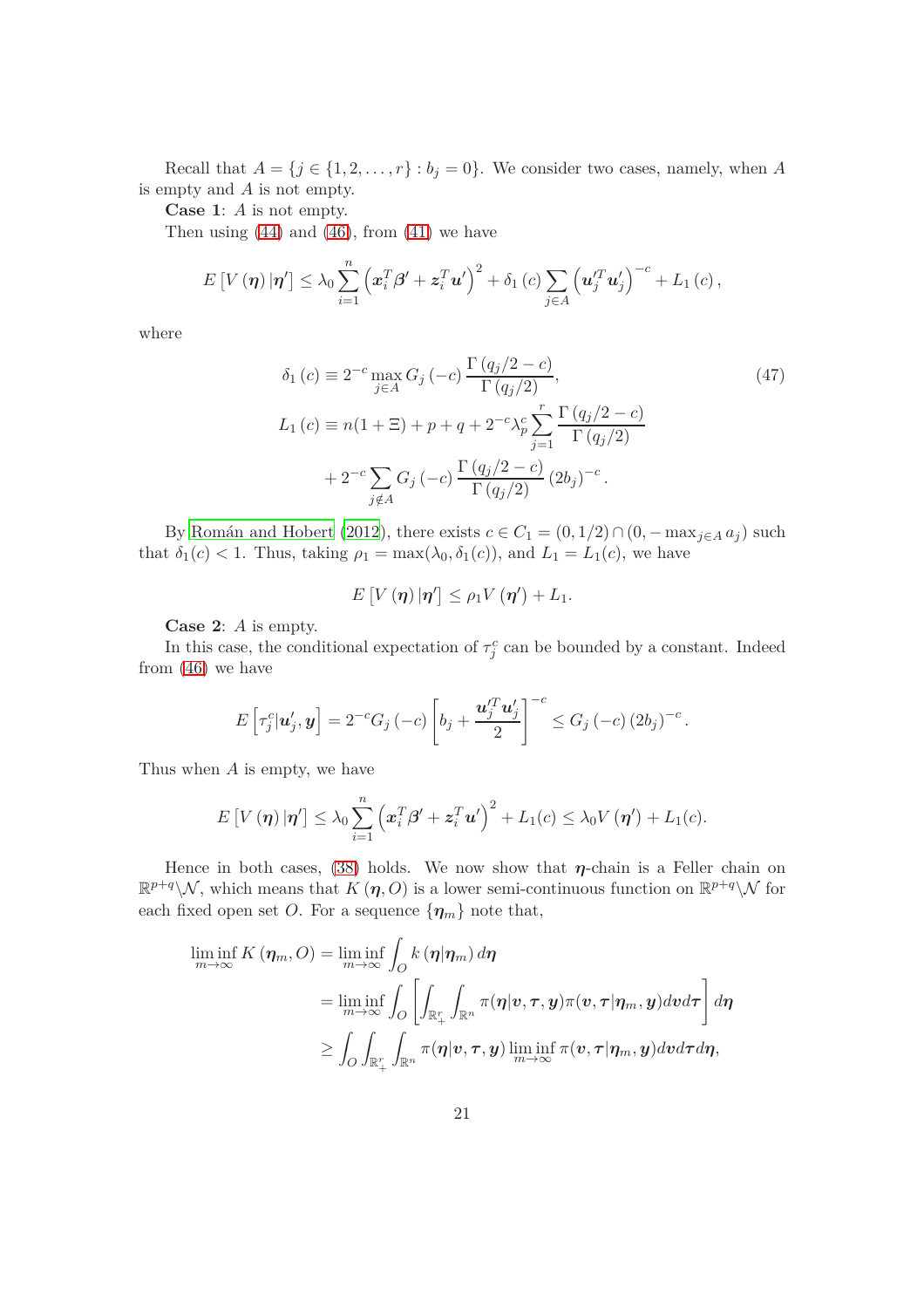where the inequality follows from Fatou's lemma. Recall that  $\pi(\mathbf{v}, \tau | \eta, \mathbf{y}) = \pi(\mathbf{v} | \eta, \mathbf{y}) \pi(\tau | \eta, \mathbf{y}).$ Note that,  $\tau_j | \eta', \mathbf{y} \sim \text{Gamma}(a_j + q_j/2, b_j + \mathbf{u}'_j^T \mathbf{u}'_j/2)$  and condition A3 holds. Thus, for all  $\eta' \in \mathbb{R}^{p+q}\setminus\mathcal{N}$  the conditional distribution of  $\tau_j$  is a Gamma distribution with positive shape and scale parameters even if  $b_j = 0$ . Since both  $\pi(v|\eta, y)$  and  $\pi(\tau|\eta, y)$ are continuous functions in  $\eta \in \mathbb{R}^{p+q} \backslash \mathcal{N}$  , if  $\eta_m \to \eta$ ,

$$
\liminf_{m\to\infty} K(\eta_m, O) \ge \int_O \int_{\mathbb{R}_+^r} \int_{\mathbb{R}^n} \pi(\eta | v, \tau, y) \pi(v, \tau | \eta, y) dv d\tau d\eta
$$
  
=  $K(\eta, O).$ 

Thus by [Meyn and Tweedie \(1993](#page-26-2))(chap. 15), [\(38\)](#page-17-0) implies the Markov chain  $\tilde{\Psi}$  is geometrically ergodic.

Next, we need to show that the original Markov chain  $\Psi$  is geometrically ergodic. The techniques of Lemma 12 in Román  $(2012)$  can be applied here for this purpose.

Let *M* and  $\tilde{M}$  be the Mtfs of  $\Psi$  and  $\tilde{\Psi}$  respectively. Also, let  $M^m$  and  $\tilde{M}^m$  be the corresponding *m*-step Mtfs, and  $X \equiv \mathbb{R}^{p+q}$ ,  $\tilde{X} \equiv \mathbb{R}^{p+q} \setminus \mathcal{N}$ . Recall that B denotes the Borel  $\sigma$ -algebra of  $\mathbb{R}^{p+q}$ . Since the Lebesgue measure of N is 0, for any  $x \in \tilde{X}$  and  $B \in \mathcal{B}_{\tilde{X}} = {\tilde{X} \cap A : A \in \mathcal{B}}$ 

$$
\tilde{M}(\mathbf{x}, \mathbf{B}) = M(\mathbf{x}, \mathbf{B}).
$$

Let  $\mu$  and  $\tilde{\mu}$  be the Lebesgue measures on X and  $\tilde{\mathsf{X}}$  respectively. Then  $\Psi$  and  $\tilde{\Psi}$ are  $\mu$ -irreducible and  $\tilde{\mu}$ -irreducible respectively. Also,  $\mu$  and  $\tilde{\mu}$  are the corresponding maximal irreducibility measures. These two Markov chains  $\Psi$  and  $\Psi$  are also aperiodic. According to Theorem 15.0.1 in [Meyn and Tweedie \(1993](#page-26-2)), there exists a *ν*-petite set  $C \in \mathcal{B}_{\tilde{\mathsf{X}}}$ ,  $\rho_{\mathsf{C}} < 1$ ,  $M_{\mathsf{C}} < \infty$ , a number  $\tilde{M}^{\infty}(\mathsf{C})$  such that  $\tilde{\mu}(\mathsf{C}) > 0$  and

$$
|\tilde{M}^m(\mathsf{x},\mathsf{C})-\tilde{M}^{\infty}(\mathsf{C})|
$$

for all  $x \in C$ . Since the set C is a *v*-petite set for  $\tilde{X}$ , *v* is a nontrivial measure on  $\mathcal{B}_{\tilde{X}}$ with,

$$
\sum_{m=0}^{\infty} \tilde{M}^m(\mathbf{x}, \mathbf{B}) \tilde{a}(m) \ge \nu(\mathbf{B})
$$

for all  $x \in C$  and  $B \in \mathcal{B}_{\tilde{\mathbf{x}}}$ , where  $\tilde{a}(m)$  is a mass function on  $\{0, 1, 2, \ldots\}$ .

Since  $\tilde{M}^m(\mathsf{x},\mathsf{B}) = M^m(\mathsf{x},\mathsf{B})$  for any  $\mathsf{x} \in \tilde{\mathsf{X}}$  and  $\mathsf{B} \in \mathcal{B}_{\tilde{\mathsf{X}}}$ , we have  $M^m(\mathsf{x},\mathsf{C}) =$  $\tilde{M}^m(\mathsf{x}, \mathsf{C})$ . So for all  $x \in \mathsf{C}$ 

$$
|M^m(\mathbf{x}, \mathbf{C}) - \tilde{M}^{\infty}(\mathbf{C})| < M_{\mathbf{C}} \rho_{\mathbf{C}}^m.
$$

Also, since  $\mu(\mathcal{N}) = 0$ , we know that  $\mu(\mathsf{C}) > 0$ . It can be checked that C is also petite for the original Markov chain  $\Psi$ . Thus from Theorem 15.0.1 of [Meyn and Tweedie](#page-26-2) [\(1993](#page-26-2)), it follows that  $\Psi$  is geometrically ergodic.

 $\Box$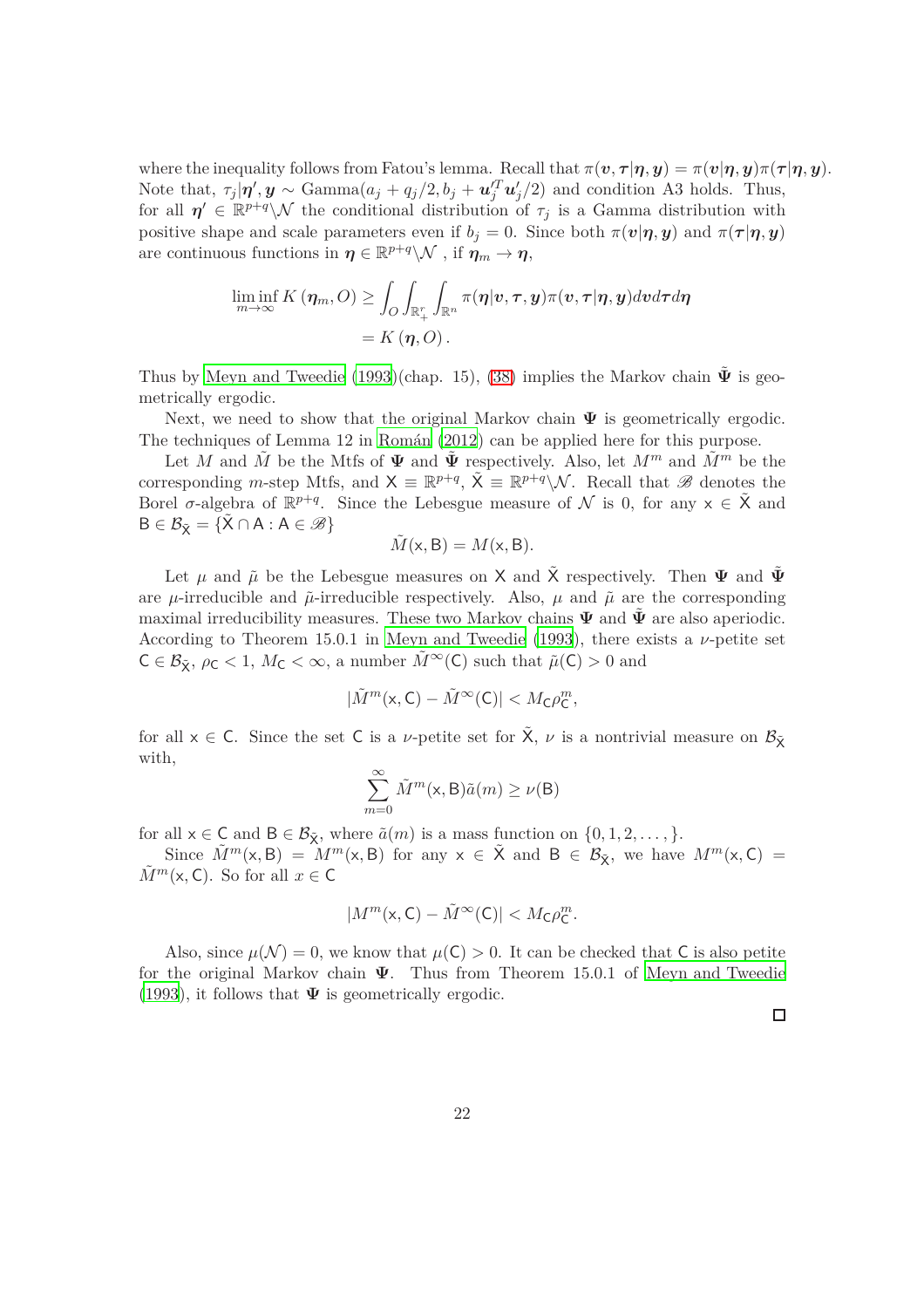#### <span id="page-22-0"></span>**D Proof of Theorem [3](#page-8-2)**

*Proof.* As in Appendix [C,](#page-16-0) we study the convergence properties of the  $\eta$ -chain. Recall that  $\mathcal{N} = \left\{ \boldsymbol{\eta} \in \mathbb{R}^{p+q}; \prod_{j \in A} ||\boldsymbol{u}_j|| = 0 \right\}$ . When *A* is nonempty and  $\boldsymbol{\eta} \in \mathcal{N}$ , we define the conditional distribution of  $\tau$  given  $\eta, \gamma$  the same way as in Appendix [C.](#page-16-0)

Consider the following drift function on  $\mathbb{R}^{p+q}\setminus\mathcal{N}$ ,

$$
V(\boldsymbol{\eta}) = \alpha \sum_{i=1}^{n} \left( \boldsymbol{x}_i^T \boldsymbol{\beta} + \boldsymbol{z}_i^T \boldsymbol{u} \right)^2 + \sum_{j=1}^{r} G_j \left( s \right) \left( \boldsymbol{u}_j^T \boldsymbol{u}_j \right)^s + \sum_{j=1}^{r} \left( \boldsymbol{u}_j^T \boldsymbol{u}_j \right)^{-c}.
$$

where  $G_i(\cdot)$  is defined in [\(45\)](#page-19-2),  $\alpha, s \in \tilde{S} \equiv (0,1] \cap (0,\tilde{s})$  for  $\tilde{s}$  defined in Theorem [3,](#page-8-2) and  $c \in C_1 = (0, 1/2) \cap (0, -\max_{j \in A} a_j)$  are positive constants to be chosen later. Under the assumption B3,  $V(\eta) : \mathbb{R}^{p+q} \setminus \mathcal{N} \to [0, \infty)$  is unbounded off compact sets (Since *W* is not a full rank matrix, the drift function considered in the proof of Theorem [2](#page-8-1) is no more unbounded off compact sets.). We need to show that for any  $\eta, \eta' \in \mathbb{R}^{p+q} \setminus \mathcal{N}$ , there exists a constant  $\rho_2 \in [0,1)$  and  $L_2 > 0$  such that

<span id="page-22-5"></span>
$$
E[V(\boldsymbol{\eta})|\boldsymbol{\eta}'] = E\{E[V(\boldsymbol{\eta}|\boldsymbol{v},\boldsymbol{\tau},\boldsymbol{y})]|\boldsymbol{\eta}',\boldsymbol{y}\} \leq \rho_2 V(\boldsymbol{\eta}') + L_2.
$$
 (48)

First, we calculate the expectation of  $V(\eta)$  with respect to the  $\eta$  conditional distribution given  $v, \tau$  and  $y$ . Same calculations as in the proof of Theorem [2](#page-8-1) (see [\(39\)](#page-18-0)) show that,

<span id="page-22-3"></span>
$$
E\left[\sum_{i=1}^{n} \left(\boldsymbol{x}_i^T \boldsymbol{\beta} + \boldsymbol{z}_i^T \boldsymbol{u}\right)^2 | \boldsymbol{v}, \boldsymbol{\tau}, \boldsymbol{y}\right] \leq p + q + \boldsymbol{v}^T \boldsymbol{v}.
$$
 (49)

For  $s \in (0, 1]$ , by Jensen inequality,

<span id="page-22-4"></span>
$$
E\left[\left(\mathbf{u}_j^T\mathbf{u}_j\right)^s|\mathbf{v},\boldsymbol{\tau},\mathbf{y}\right] \leq \left[E\left(\mathbf{u}_j^T\mathbf{u}_j|\mathbf{v},\boldsymbol{\tau},\mathbf{y}\right)\right]^s.
$$
 (50)

Also, from [\(15\)](#page-6-3) and [\(16\)](#page-6-2) it follows that

<span id="page-22-1"></span>
$$
E\left(\mathbf{u}_{j}^{T}\mathbf{u}_{j}|\mathbf{v},\boldsymbol{\tau},\mathbf{y}\right)=tr\left(R_{j}S(\boldsymbol{\tau})^{-1}R_{j}\right)+\left[E\left(R_{j}\mathbf{u}|\mathbf{v},\boldsymbol{\tau},\mathbf{y}\right)\right]^{T}\left[E\left(R_{j}\mathbf{u}|\mathbf{v},\boldsymbol{\tau},\mathbf{y}\right)\right],\qquad(51)
$$

where  $R_j$  is defined in Lemma [1.](#page-15-3) For the first part on the right hand side of [\(51\)](#page-22-1), we have

<span id="page-22-2"></span>
$$
tr\left(R_j S(\tau)^{-1} R_j^T\right) = tr\left[R_j \left(\mathbf{Z}^T \left(\mathbf{I} - P_X\right) \mathbf{Z}\right)^+ R_j^T\right] \\
+ tr\left[R_j \left(\mathbf{I} - P_{\mathbf{Z}^T \left(\mathbf{I} - P_X\right) \mathbf{Z}}\right) R_j^T\right] \sum_{l=1}^r \tau_l^{-1} \\
= \xi_j + \varsigma_j \sum_{l=1}^r \tau_l^{-1},
$$
\n(52)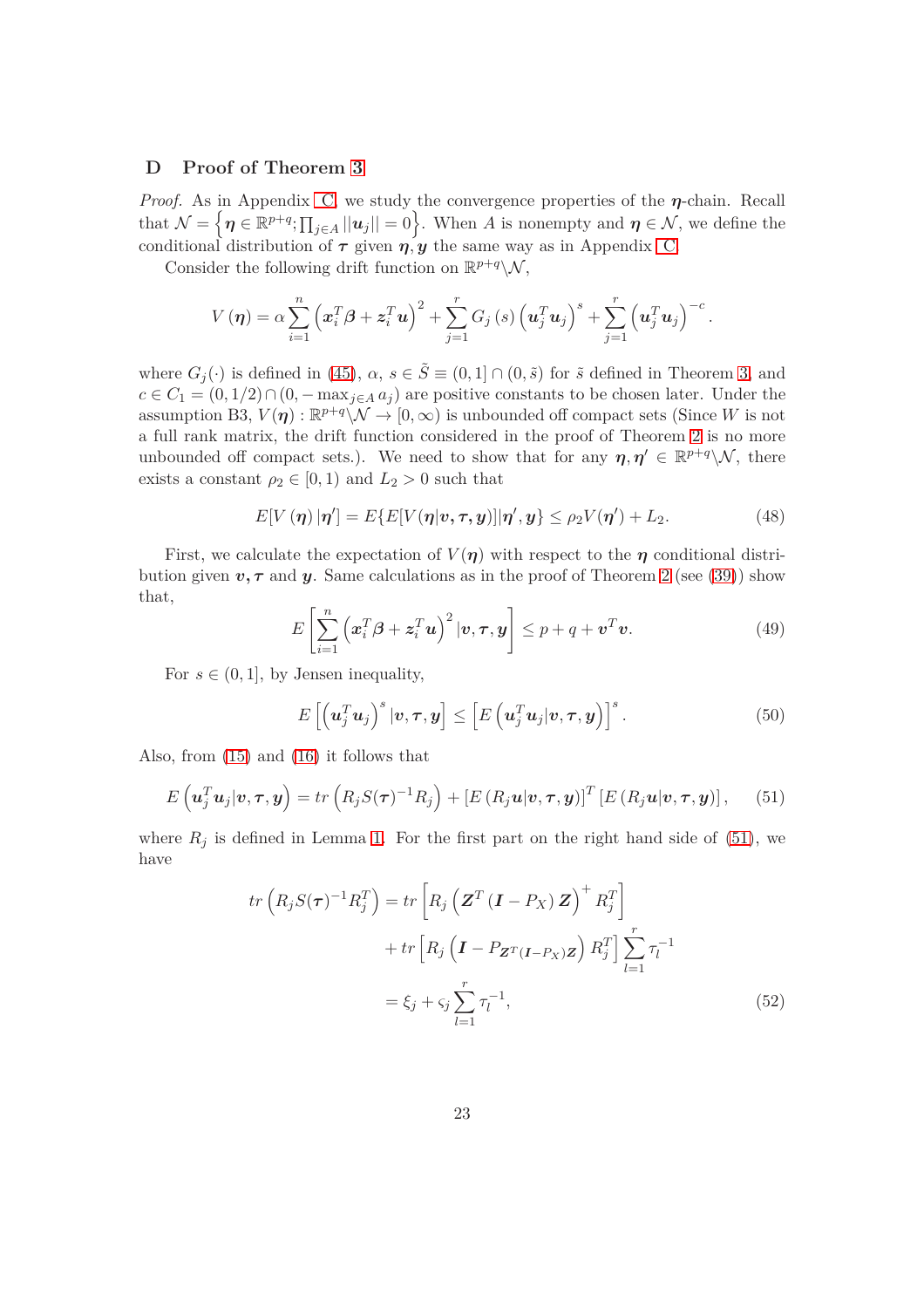where  $\xi_j = tr \left[ R_j \left( \boldsymbol{Z}^T \left( \boldsymbol{I} - P_X \right) \boldsymbol{Z} \right)^+ R_j^T \right]$ and  $\varsigma_j = tr \left[ R_j \left( I - P_{\boldsymbol{Z}^T(\boldsymbol{I} - P_X) \boldsymbol{Z}} \right) R_j^T \right]$ . For the second part, we have

$$
[E (R_j \mathbf{u} | \mathbf{v}, \boldsymbol{\tau}, \mathbf{y})]^T [E (R_j \mathbf{u} | \mathbf{v}, \boldsymbol{\tau}, \mathbf{y})]
$$
  
\n
$$
= \mathbf{v}^T (\mathbf{I} - P_X) \mathbf{Z} S(\boldsymbol{\tau})^{-1} R_j^T R_j S(\boldsymbol{\tau})^{-1} \mathbf{Z}^T (\mathbf{I} - P_X) \mathbf{v}
$$
  
\n
$$
\leq \mathbf{v}^T (\mathbf{I} - P_X) \mathbf{Z} S(\boldsymbol{\tau})^{-1} S(\boldsymbol{\tau})^{-1} \mathbf{Z}^T (\mathbf{I} - P_X) \mathbf{v}
$$
  
\n
$$
= ||S(\boldsymbol{\tau})^{-1} \mathbf{Z}^T (\mathbf{I} - P_X) \mathbf{v}||^2
$$
  
\n
$$
\leq \left(\hat{\varphi} \sum_{i=1}^n |v_i|\right)^2 \leq \hat{\varphi}^2 n \sum_{i=1}^n v_i^2,
$$
 (53)

where the second inequality follows from Lemma [2](#page-15-4) given in Appendix [B.](#page-15-5) Combining  $(52)$  and  $(53)$ , from  $(51)$  we have

<span id="page-23-0"></span>
$$
\[E\left(\mathbf{u}_{j}^{T}\mathbf{u}_{j}|\mathbf{v}, \boldsymbol{\tau}, \mathbf{y}\right)\]^{s} \leq \left[\xi_{j} + \zeta_{j} \sum_{j=1}^{r} \tau_{j}^{-1} + \hat{\varphi}^{2} n \sum_{i=1}^{n} v_{i}^{2}\right]^{s}
$$

$$
\leq \xi_{j}^{s} + \zeta_{j}^{s} \sum_{l=1}^{r} \tau_{l}^{-s} + \hat{\varphi}^{2s} n^{s} \sum_{i=1}^{n} v_{i}^{2s}.
$$

Note that, if  $v_i^2 \le 1$ , then  $v_i^{2s} \le 1$ , and if  $v_i^{2s} > 1$ , then  $v_i^{2s} < v_i^2$ . So  $v_i^{2s} \le 1 + v_i^2$ . Thus,

<span id="page-23-1"></span>
$$
\left[E\left(\mathbf{u}_{j}^{T}\mathbf{u}_{j}|\mathbf{v},\boldsymbol{\tau},\mathbf{y}\right)\right]^{s} \leq \varsigma_{j}^{s} \sum_{l=1}^{r} \tau_{l}^{-s} + \hat{\varphi}^{2s} n^{s} \sum_{i=1}^{n} v_{i}^{2} + \hat{\varphi}^{2s} n^{1+s} + \xi_{j}^{s}.
$$
 (54)

Also recall from [\(40\)](#page-18-1) that we also have,

$$
E\left[\left(\mathbf{u}_j^T\mathbf{u}_j\right)^{-c}|\mathbf{v},\boldsymbol{\tau},\mathbf{y}\right] \leq 2^{-c}\frac{\Gamma\left(q_j/2-c\right)}{\Gamma\left(q_j/2\right)}\left[\lambda_p^c+\tau_j^c\right].
$$

Combining  $(40)$ ,  $(49)$ ,  $(50)$  and  $(54)$  from  $(48)$  we have

<span id="page-23-2"></span>
$$
E[V(\eta) | \nu, \tau, y] \le (\alpha + \delta_2(s)) \sum_{i=1}^n v_i^2 + \delta_3(s) \sum_{j=1}^r \tau_j^{-s}
$$
  
+ 
$$
2^{-c} \sum_{j=1}^r \frac{\Gamma(q_j/2 - c)}{\Gamma(q_j/2)} \tau_j^c + \kappa_1(\alpha, s, c),
$$
 (55)

where

$$
\delta_2(s) = \hat{\varphi}^{2s} n^s \sum_{j=1}^r G_j(s),
$$
  
\n
$$
\delta_3(s) = \sum_{j=1}^r G_j(s) \zeta_j^s, \text{ and}
$$
  
\n
$$
\kappa_1(\alpha, s, c) = \alpha(p+q) + \sum_{j=1}^r G_j(s) \left(\hat{\varphi}^{2s} n^{1+s} + \xi_j^s\right) + 2^{-c} \lambda_p^c \sum_{j=1}^r \frac{\Gamma(q_j/2 - c)}{\Gamma(q_j/2)}.
$$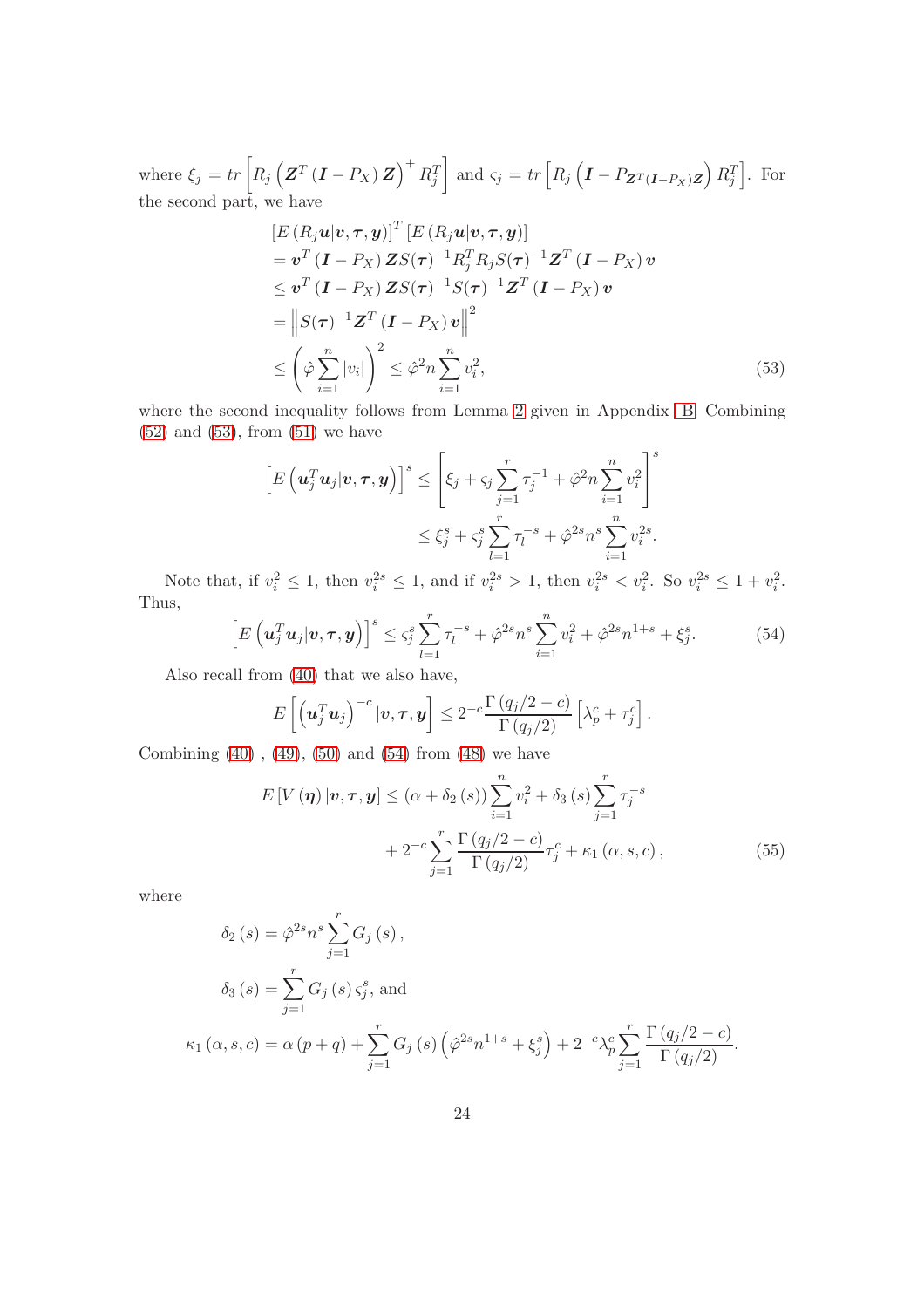Next we calculate the outer expectation in [\(48\)](#page-22-5), that is, the expectation with respect to the conditional distribution of  $v$  and  $\tau$  given  $\eta'$  and  $y$ .

When calculating the upper bound of  $E(\sum_{i=1}^{n} v_i^2 | \boldsymbol{\eta}', \boldsymbol{y})$ , we need to take into account the fact that W is not a full rank matrix in the current setting. But,  $E(\sum_{i=1}^{n} v_i^2 | \boldsymbol{\eta}', \boldsymbol{y})$ can be written as,

$$
E\left[\sum_{i=1}^n v_i^2 | \boldsymbol{\eta}', \boldsymbol{y}\right] = n + \sum_{i=1}^n \left(\tilde{\boldsymbol{w}}_i^{*T} \tilde{\boldsymbol{\eta}}'\right)^2 - \sum_{i=1}^n \frac{\left(\tilde{\boldsymbol{w}}_i^{*T} \tilde{\boldsymbol{\eta}}'\right) \phi\left(\tilde{\boldsymbol{w}}_i^{*T} \tilde{\boldsymbol{\eta}}'\right)}{1 - \Phi\left(\tilde{\boldsymbol{w}}_i^{*T} \tilde{\boldsymbol{\eta}}'\right)}.
$$

where  $\tilde{w}_i^*$ 's are defined in section [2.](#page-3-0)

Since the condition B3 is in force, we know that  $\tilde{W}$  is a full rank matrix. Then the same techniques (see [\(44\)](#page-19-0)) as in the proof of Theorem [2](#page-8-1) can be used to show that there exists  $\lambda_0 \in [0, 1)$  such that

<span id="page-24-0"></span>
$$
E\left[\sum_{i=1}^{n} v_i^2 | \boldsymbol{\eta}', \boldsymbol{y}\right] \leq \lambda_0 \sum_{i=1}^{n} \left(\tilde{\boldsymbol{w}}_i^{*T} \tilde{\boldsymbol{\eta}}'\right)^2 + n(1+\Xi)
$$
  

$$
= \lambda_0 \sum_{i=1}^{n} \left(\boldsymbol{w}_i^T \boldsymbol{\eta}'\right)^2 + n(1+\Xi)
$$
  

$$
= \lambda_0 \sum_{i=1}^{n} \left(\boldsymbol{x}_i^T \boldsymbol{\beta}' + \boldsymbol{z}_i^T \boldsymbol{u}'\right)^2 + n(1+\Xi).
$$
 (56)

For  $s \in \tilde{S}$ , we have

<span id="page-24-1"></span>
$$
E\left[\tau_j^{-s}|\boldsymbol{\eta}',\boldsymbol{y}\right] = 2^s G_j\left(s\right) \left(b_j + \frac{\boldsymbol{u}_j'^T \boldsymbol{u}_j'}{2}\right)^s \le G_j\left(s\right) \left(\boldsymbol{u}_j'^T \boldsymbol{u}_j'\right)^s + 2^s G_j\left(s\right) b_j^s. \tag{57}
$$

Also for  $c \in C_1$ , as in [\(46\)](#page-19-1), we have

$$
E\left[\tau_j^c|\boldsymbol{\eta}',\boldsymbol{y}\right] = 2^{-c}G_j\left(-c\right)\left[b_j + \frac{\boldsymbol{u}_j'^T\boldsymbol{u}_j'}{2}\right]^{-c}
$$
  
 
$$
\leq G_j\left(-c\right)\left[\left(2b_j\right)^{-c}I_{(0,\infty)}\left(b_j\right) + \left(\boldsymbol{u}_j'^T\boldsymbol{u}_j'\right)^{-c}I_{\{0\}}\left(b_j\right)\right].
$$

As in the proof of Theorem [2,](#page-8-1) we consider two cases, namely *A* is empty and *A* is not empty.

**Case 1**: *A* is not empty.

Using  $(46)$ ,  $(56)$  and  $(57)$  from  $(55)$ , we have

$$
E\left[V\left(\boldsymbol{\eta}\right)|\boldsymbol{\eta}'\right] = \alpha\lambda_0 \left(1 + \frac{\delta_2\left(s\right)}{\alpha}\right) \sum_{i=1}^n \left(\boldsymbol{x}_i^T \boldsymbol{\beta}' + \boldsymbol{z}_i^T \boldsymbol{u}'\right)^2 + \delta_3\left(s\right) \sum_{j=1}^r G_j\left(s\right) \left(\boldsymbol{u}_j^T \boldsymbol{u}_j'\right)^s + \delta_1\left(c\right) \sum_{j \in A} \left(\boldsymbol{u}_j^T \boldsymbol{u}_j'\right)^{-c} + L_2\left(\alpha, s, c\right), \quad (58)
$$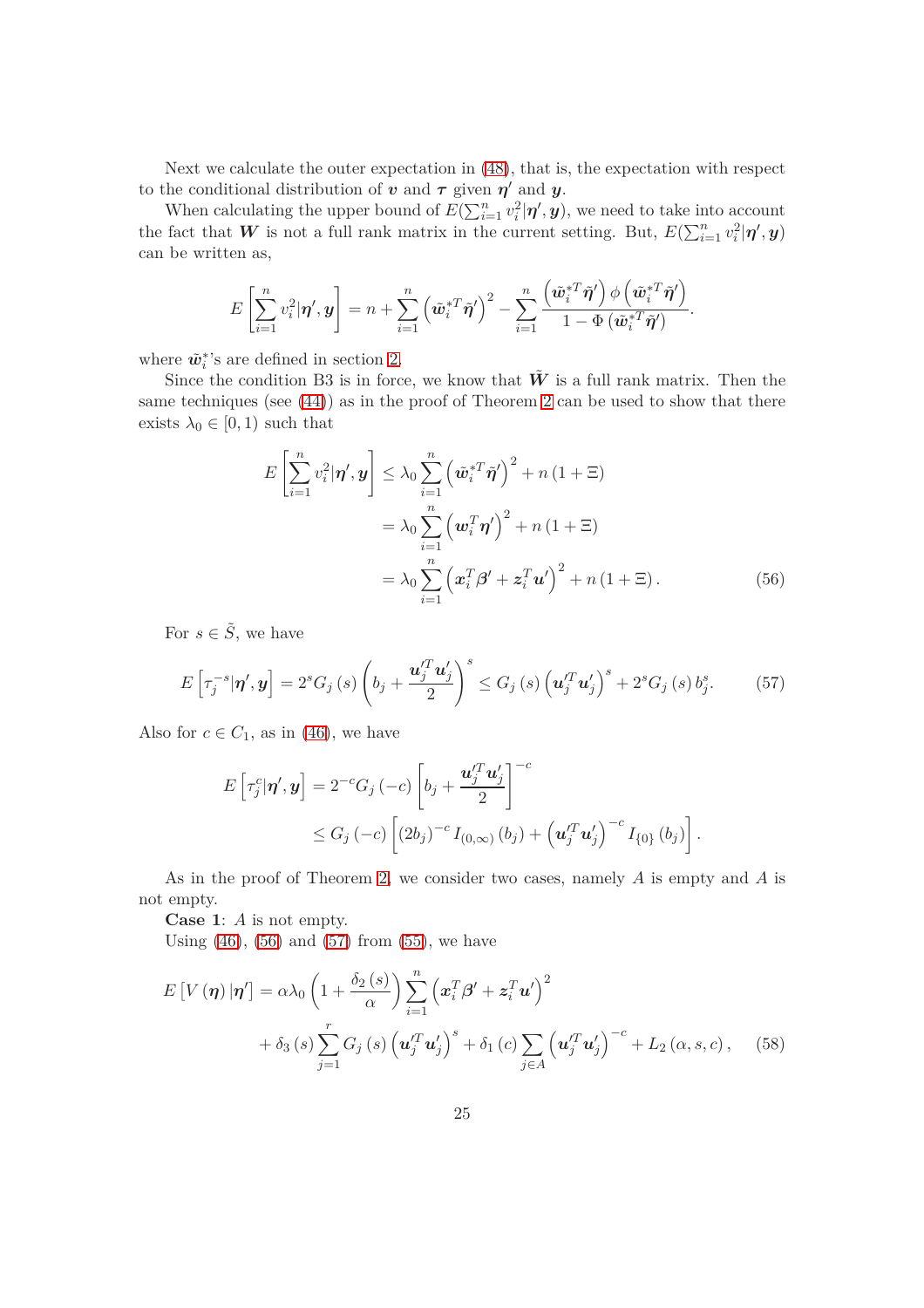where

$$
L_2(\alpha, s, c) = \kappa_1(\alpha, s, c) + n(1 + \Xi)(\alpha + \delta_2(s)) + \delta_3(s) 2^s \sum_{j=1}^r G_j(s) b_j^s
$$
  
+2<sup>-c</sup>
$$
\sum_{j \notin A} \frac{\Gamma(q_j/2 - c)}{\Gamma(q_j/2)} G_j(-c) (2b_j)^{-c},
$$

and  $\delta_1(c)$  is defined as in [\(47\)](#page-20-0).

We know that for  $c \in C_1$ ,  $\delta_1(c) < 1$  as in Theorem [2.](#page-8-1) Since condition 2 of Theorem [3](#page-8-2) holds, we have  $\delta_3(s) < 1$ . For a fixed *s*,  $\lambda_0(1 + \delta_2(s)/\alpha) < 1$  iff  $\alpha > \lambda_0\delta_2(s)/(1 - \lambda_0)$ . So there exists a  $\rho_2$  such that

$$
\rho_2 \equiv \rho_2(\alpha, s, c) = \max \{ \lambda_0 \left( 1 + \delta_2(s) / \alpha \right), \delta_3(s), \delta_1(c) \} < 1
$$

and  $L_2 \equiv L_2(\alpha, s, c) > 0$  such that [\(48\)](#page-22-5) holds.

**Case 2**: *A* is empty.

In this case, the conditional expectation of  $\tau_j^c$  can be bounded by a constant. Thus we have

$$
E[V(\boldsymbol{\eta})|\boldsymbol{\eta}'] = \alpha \lambda_0 \left(1 + \frac{\delta_2(s)}{\alpha}\right) \sum_{i=1}^n \left(x_i^T \beta' + z_i^T u'\right)^2
$$

$$
+ \delta_3(s) \sum_{j=1}^r G_j(s) \left(u_j^T u'_j\right)^s + L_2(\alpha, s, c).
$$

As in case 1, it follows that [\(48\)](#page-22-5) holds.

Since  $\eta$ -chain is a Feller chain on  $\mathbb{R}^{p+q}\setminus\mathcal{N}$ , and  $V(\eta)$  is unbounded off compact sets on  $\mathbb{R}^{p+q}\setminus\mathcal{N}$ , the  $\eta$ -chain is geometrically ergodic on  $\mathbb{R}^{p+q}\setminus\mathcal{N}$ . Using the same techniques as in Appendix [C,](#page-16-0) it can be shown that the original  $\{\boldsymbol{\eta}^{(m)}\}_{m=0}^{\infty}$  Markov chain defined on  $\mathbb{R}^{p+q}$  is also geometrically ergodic.  $\Box$ 

# **References**

- <span id="page-25-1"></span>Albert, J. H. and Chib, S. (1993). Bayesian analysis of binary and polychotomous response data. *Journal of the American statistical Association*, 88(422):669–679.
- <span id="page-25-3"></span>Asmussen, S. and Glynn, P. W. (2011). A new proof of convergence of MCMC via the ergodic theorem. *Statistics and Probability Letters*, 81:1482–1485.
- <span id="page-25-2"></span>Baragatti, M. (2011). Bayesian variable selection for probit mixed models applied to gene selection. *Bayesian Analysis*, 6(2):209–229.
- <span id="page-25-0"></span>Breslow, N. E. and Clayton, D. G. (1993). Approximate inference in generalized linear mixed models. *Journal of the American statistical Association*, 88(421):9–25.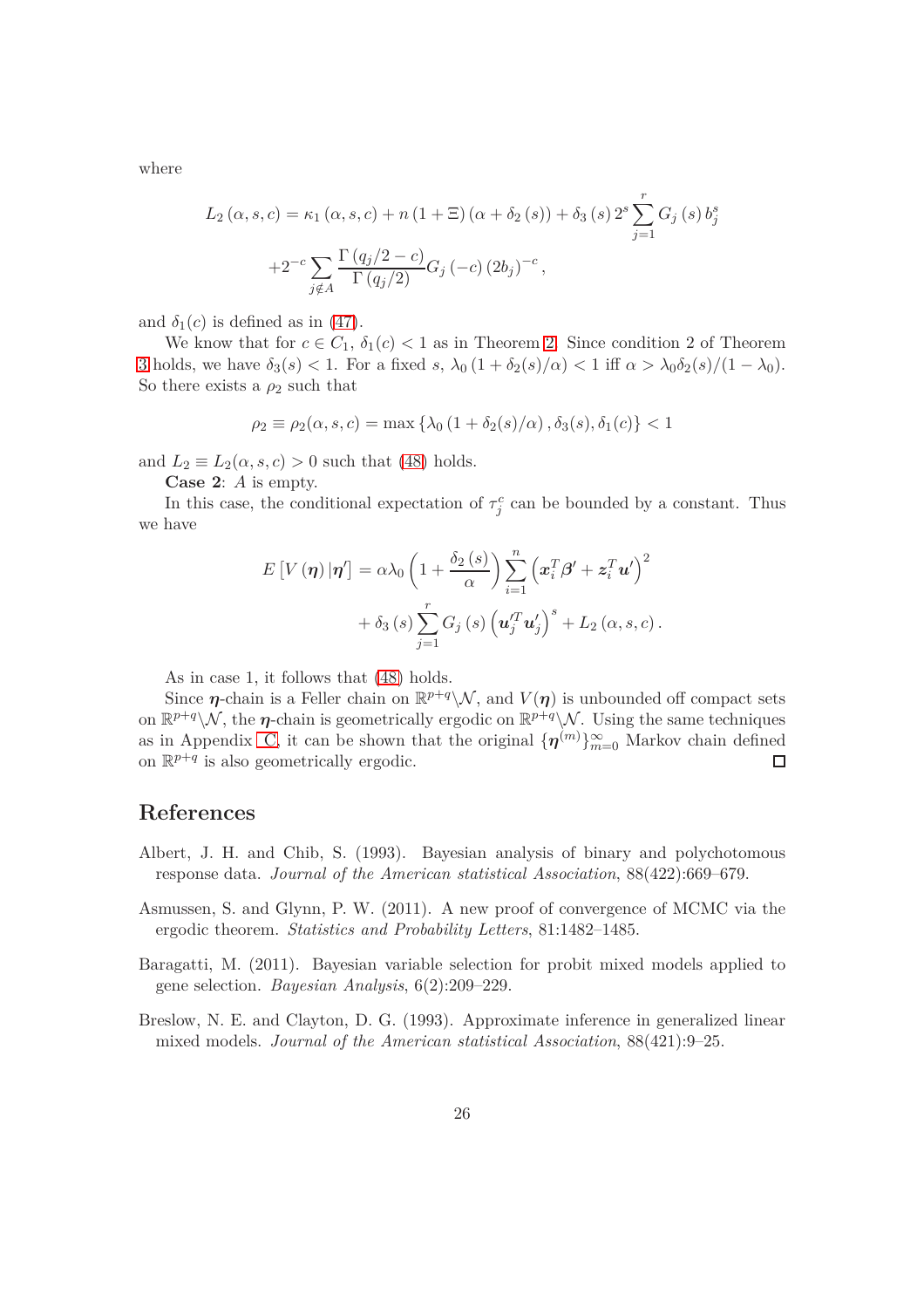- <span id="page-26-5"></span>Chakraborty, S. and Khare, K. (2017). Convergence properties of Gibbs samplers for Bayesian probit regression with proper priors. *Electronic Journal of Statistics*, 11:177– 210.
- <span id="page-26-14"></span>Chen, M.-H. and Shao, Q.-M. (2001). Propriety of posterior distribution for dichotomous quantal response models. *Proceedings of the American Mathematical Society*, 129(1):293–302.
- <span id="page-26-11"></span>Chen, M.-H., Shao, Q.-M., and Xu, D. (2002). Necessary and sufficient conditions on the properiety of posterior distributions for generalized linear mixed models. *Sankhya*: *The Indian Journal of Statistics, Series A*, 64(1):57–85.
- <span id="page-26-13"></span>Choi, H. M. and Hobert, J. P. (2013). The Polya-Gamma Gibbs sampler for Bayesian logistic regression is uniformly ergodic. *Electronic Journal of Statistics*, 7:2054–2064.
- <span id="page-26-4"></span>Flegal, J. M. and Jones, G. L. (2010). Batch means and spectral variance estimators in Markov chain Monte Carlo. *The Annals of Statistics*, 38(2):1034–1070.
- <span id="page-26-10"></span>Hobert, J. P. and Marchev, D. (2008). A theoretical comparison of the data augmentation, marginal augmentation and PX-DA algorithms. *The Annals of Statistics*, 36(2):532–554.
- <span id="page-26-7"></span>Johnson, A. A. and Jones, G. L. (2010). Gibbs sampling for a bayesian hierarchical general linear model. *Electronic Journal of Statistics*, 4:313–333.
- <span id="page-26-3"></span>Jones, G. L. and Hobert, J. P. (2001). Honest exploration of intractable probability distributions via Markov chain Monte Carlo. *Statistical Science*, 16(4):312–334.
- <span id="page-26-6"></span>Jones, G. L. and Hobert, J. P. (2004). Sufficient burn-in for gibbs samplers for a hierarchical random effects model. *Annals of statistics*, 32(2):784–817.
- <span id="page-26-1"></span>Liu, J. S., Wong, W. H., and Kong, A. (1994). Covariance structure of the Gibbs sampler with applications to the comparisons of estimators and augmentation schemes. *Biometrika*, 81(1):27–40.
- <span id="page-26-9"></span>Liu, J. S. and Wu, Y. N. (1999). Parameter expansion for data augmentation. *Journal of the American Statistical Association*, 94(448):1264–1274.
- <span id="page-26-0"></span>McCulloch, C. E., Searle, S. R., and Neuhaus, J. M. (2011). *Generalized, Linear, and Mixed Models*. John Wiley & Sons.
- <span id="page-26-8"></span>Meng, X.-L. and Van Dyk, D. A. (1999). Seeking efficient data augmentation schemes via conditional and marginal augmentation. *Biometrika*, 86:301–320.
- <span id="page-26-2"></span>Meyn, S. P. and Tweedie, R. L. (1993). *Markov chains and stochastic stability*. Springer.
- <span id="page-26-12"></span>Polson, N. G., Scott, J. G., and Windle, J. (2013). Bayesian inference for logistic models using P´olya–Gamma latent variables. *Journal of the American statistical Association*, 108(504):1339–1349.